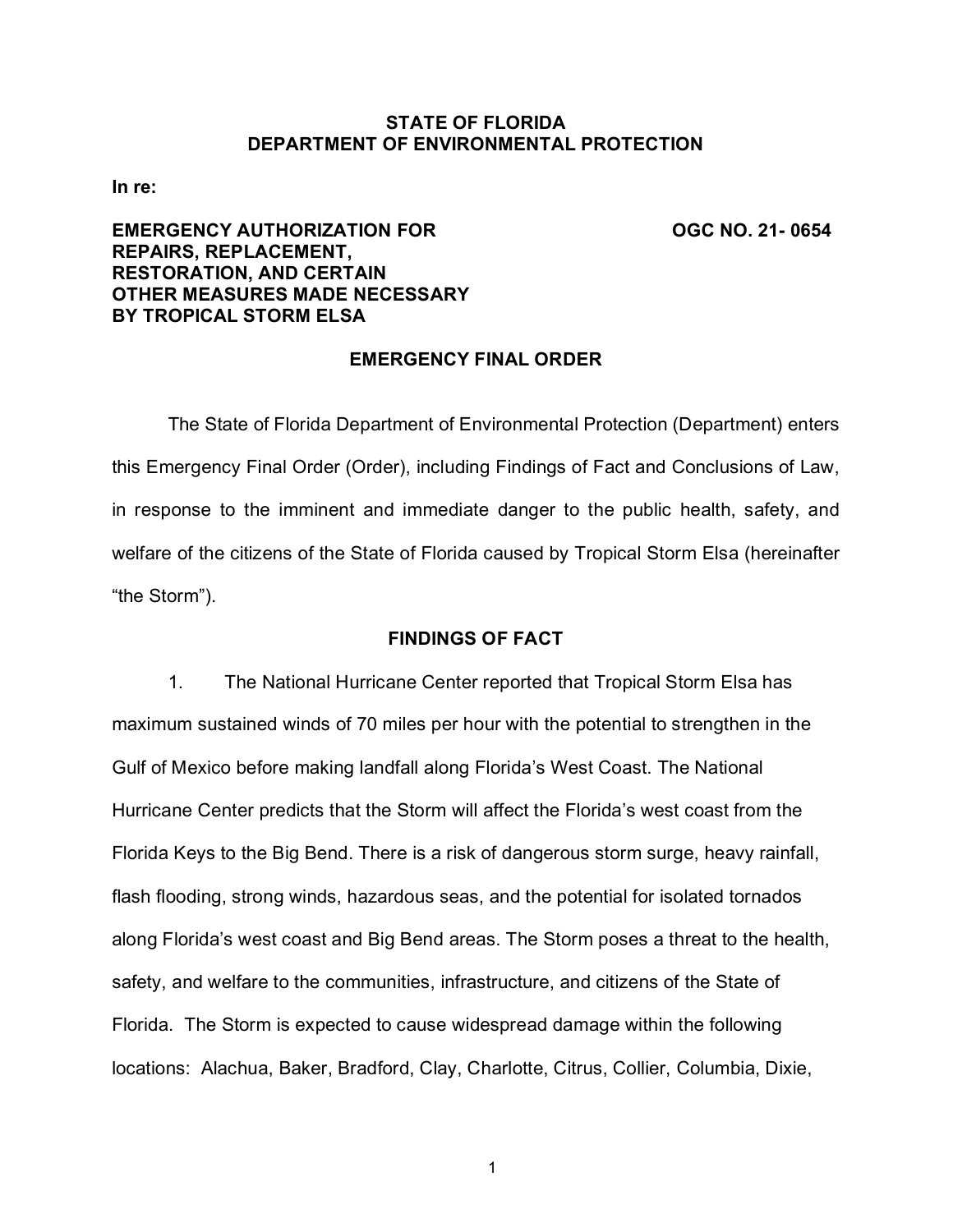Duval, Hamilton, Hernando, Hillsborough, Gilchrist, Jefferson, Lake, Lafayette, Lee, Levy, Madison, Marion, Manatee, Monroe, Nassau, Pasco, Pinellas, Putnam, Sarasota, Sumter, Suwannee, Taylor, Union and Wakulla Counties, which shall constitute the specific area covered by this Order. This area shall herein be referred to as the "Emergency Area."

2. By State of Florida Executive Order No. 21-150, 21-151, and 21-152 the Governor declared that a state of emergency exists throughout the Emergency Area based upon the serious threat to the public health, safety, and welfare posed by the Storm.

3. The Department finds that the effects of the Storm create a state of emergency posing an imminent danger to the public health, safety, welfare, and property throughout the Emergency Area. As a result of the emergency, immediate action by Florida's citizens and government may be necessary to repair, replace, and restore structures, equipment, surface water management systems, works, and other systems damaged by the Storm.

4. The Department finds that an emergency authorization is required to address the need for immediate action because the normal procedures for obtaining the necessary authorizations would not result in sufficiently timely action to address the emergency.

5. The Department finds that immediate, strict compliance with the provisions of the statutes, rules, or orders noted within this Order would prevent, hinder, or delay necessary action in coping with the emergency, and that the actions authorized under this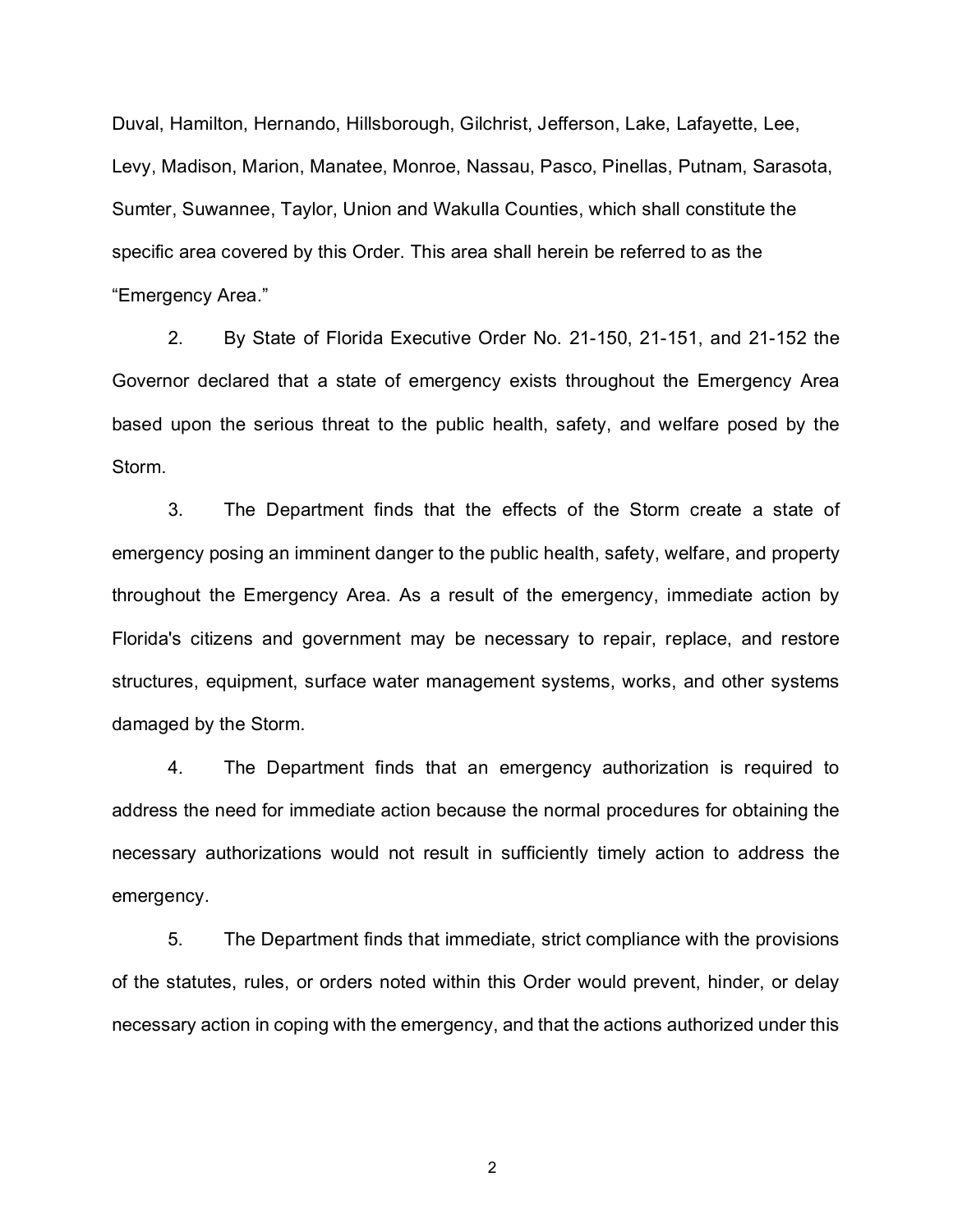Order are narrowly tailored to address the immediate need for action and are procedurally appropriate under the circumstances.

# **CONCLUSIONS OF LAW**

1. Based on the findings recited above, it is hereby concluded that the emergency caused by the Storm poses an immediate danger to the public health, safety, or welfare and requires an immediate order of the Department.

2. Under State of Florida Executive Order No. 21-150, 21-151, and 21-152 and Sections 120.569(2)(n), 252.36, and 252.46, Florida Statutes, the Secretary or designee of the Department is authorized to issue this Order.

3. Suspension of statutes and rules as noted within this Order is required so as not to prevent, hinder, or delay necessary action in coping with the emergency.

### *THEREFORE, IT IS ORDERED:*

# **A. WASTE MANAGEMENT**

Within the Emergency Area:

# **1. Storage Tank Systems**

a. Owners and operators of storage tank systems, regulated under Chapters 62-761 and 62-762, Florida Administrative Code, and their State of Florida licensed engineers and contractors, are authorized to make all necessary repairs to restore essential services and repair or replace (as necessary) all structures, equipment, and appurtenances of the systems to their pre-Storm permitted or registered condition without prior notice to the Department. Within 30 days of commencing the work of such repair or replacement, the owner or operator shall notify the Department in writing, describing the nature of the work, giving its Department Facility Identification Number for the location,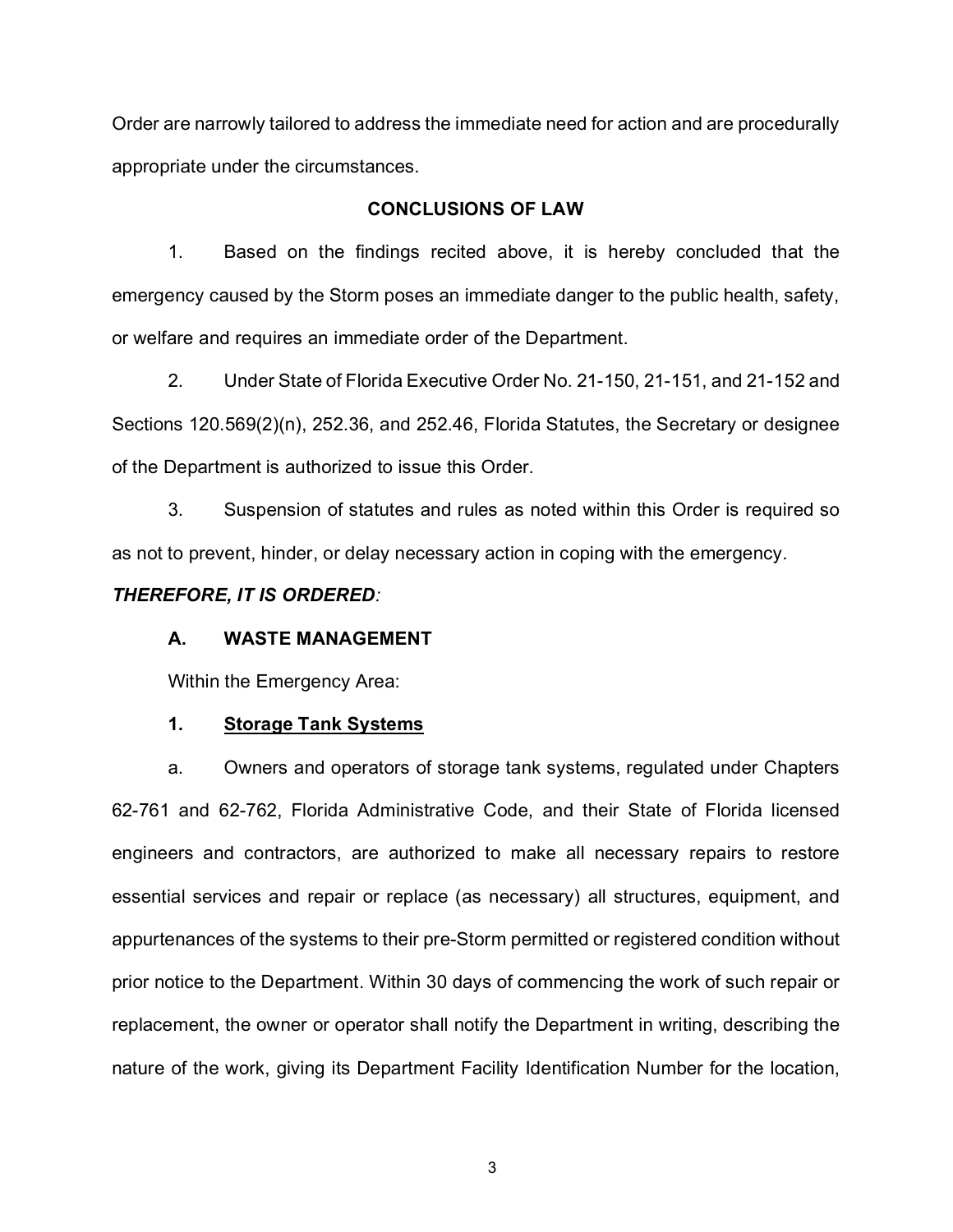and providing the name, address, and telephone number of the representative of the owner or operator to contact concerning the work.

b. Petroleum Contact Water: Owners and operators of underground petroleum storage tank systems impacted by the Hurricane are authorized to discharge petroleum contact water, as defined in Rule 62-740.030, Florida Administrative Code, to impervious surfaces under the following conditions for only the first 30 days from the initial issuance date of this Order:

(1) The total discharge shall not exceed 25 gallons in volume per facility;

(2) There shall be no visible sheen, sludge or emulsion in the petroleum contact water;

(3) The discharge shall not reach a surface water of the state or stormwater management system.

The removal of petroleum contact water not meeting the above criteria shall be removed by vacuum truck for proper disposal pursuant to Chapter 62-740, Florida Administrative Code, or by separate authorization by contacting the Department's Division of Waste Management by mail at 2600 Blair Stone Road, Mail Station 4525, Tallahassee, Florida 32399-2400 or telephone at 850/245-8842.

# *2***. Solid Waste Management**

a. Field authorizations may be issued prior to or following a site inspection by Department personnel or a delegated local program for staging areas (also referred to as DDMSs – Disaster Debris Management Sites). Such staging areas are to be used for temporary storage of Storm-generated debris and chipping, grinding, or burning of Stormgenerated vegetative debris. Field authorizations should be requested by the local, state,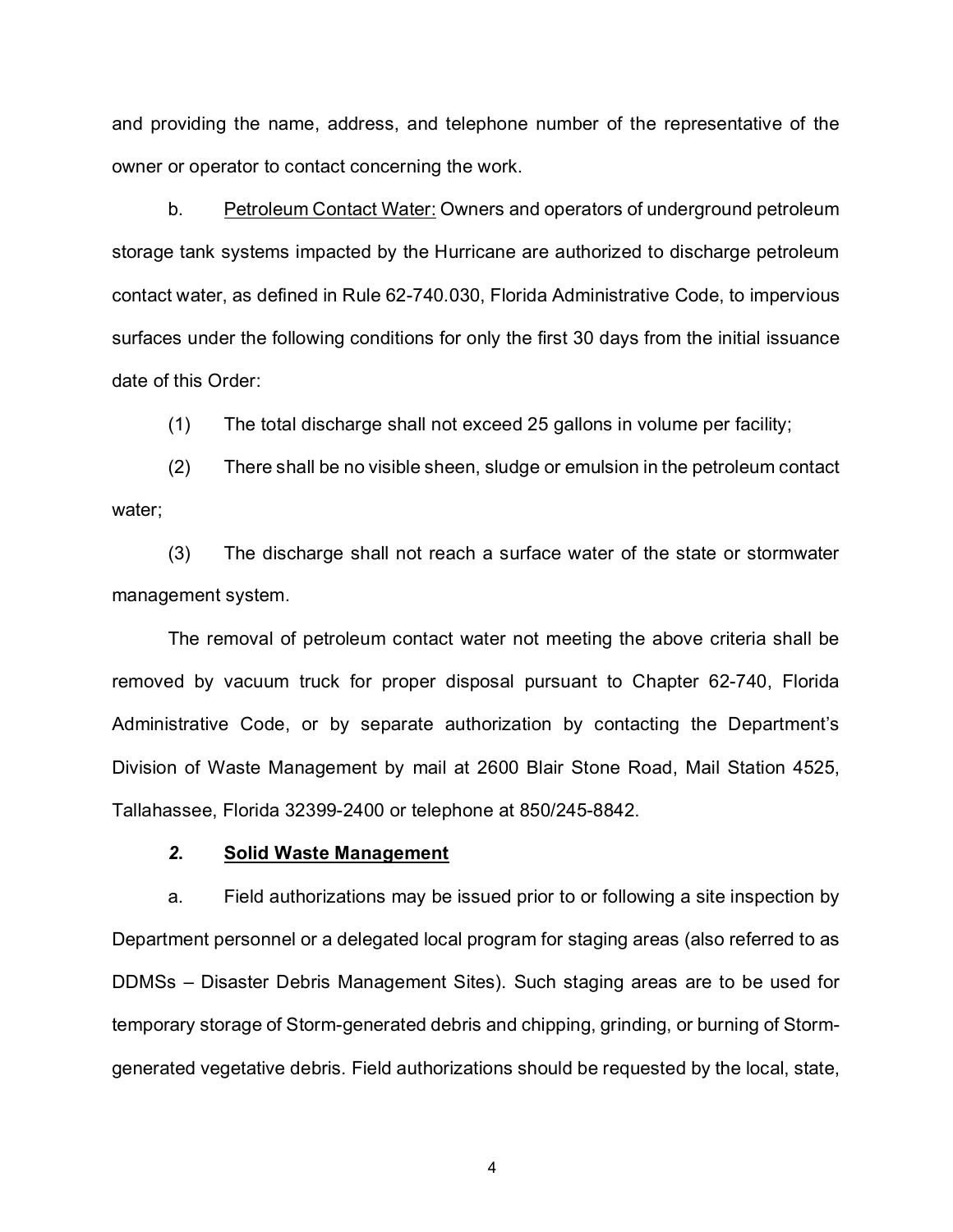or federal government entity responsible for disaster debris management within the jurisdiction and may be requested by providing a notice to the local office of the Department containing a description of the staging area design and operation, the location of the staging area, and the name, address, and telephone number of the site manager. Written records of all field authorizations shall be created and maintained by Department staff. Field authorizations may include specific conditions for the operation and closure of the staging area and may include a required closure date which extends beyond the expiration date of this Order. Staging areas shall avoid wetlands and other surface waters to the greatest extent possible; such areas that are used or affected must be fully restored upon cessation of use of the area. Staging areas must cease operation, and all Storm-generated debris must be removed from the site by the date specified in the field authorization. Failure to comply with the conditions of the field authorization, or failure to adequately close the site by the required closure date, may result in enforcement actions by the Department. Field authorizations issued prior to the effective date of this Order remain in effect but may be modified by the Department to include conditions and closure dates as specified herein.

b. Storm-generated vegetative debris that is managed at an authorized staging area may be disposed of in permitted lined or unlined landfills, permitted land clearing debris facilities, or permitted construction and demolition debris disposal facilities. Such vegetative debris may also be managed at a permitted waste processing facility or a registered yard trash processing facility in accordance with the terms of the applicable rules and permit conditions. Upon request and approval by the Department vegetative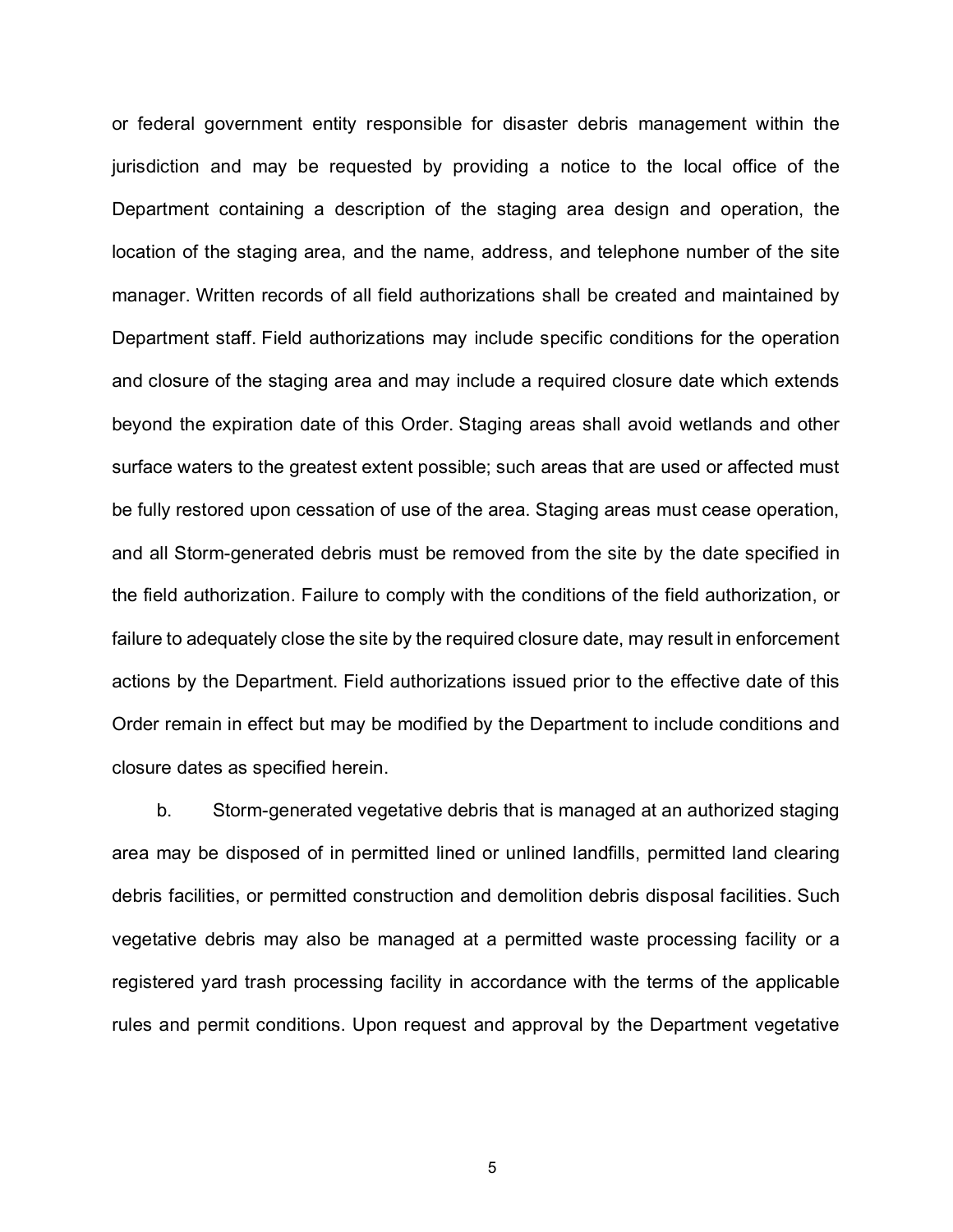debris may be placed in or on soils to provide a beneficial use pursuant to Chapter 62- 709, Florida Administrative Code.

c. Construction and demolition debris that is mixed with other Storm-generated debris need not be segregated from other solid waste prior to disposal in a lined landfill. Construction and demolition debris that is either source-separated or is separated from other Storm-generated debris at an authorized staging area, or at another area specifically authorized by the Department, may be managed at a permitted construction and demolition debris disposal facility, Class III landfill, or recycling facility upon approval by the Department of the methods and operational practices used to inspect the waste during segregation.

d. Except as otherwise specifically provided herein, Storm-generated debris shall be disposed of in a Class I landfill or, except for asbestos-containing materials, in a waste-to-energy facility. Non-recyclables and residuals generated from segregation of Storm-generated debris shall also be disposed of in a Class I landfill or waste-to-energy facility.

e. Ash residue generated from incineration or burning of Storm-generated vegetative debris in accordance with Section B of this Order may be disposed of in a permitted disposal facility or may be land spread in any areas approved by the Department and local government officials except in wellfield protection areas or waterbodies.

f. Ash from the combustion of other Storm-generated debris shall be disposed of in a Class I landfill. Metals or other non-combustible materials segregated from the ash residue may also be disposed of in a permitted landfill.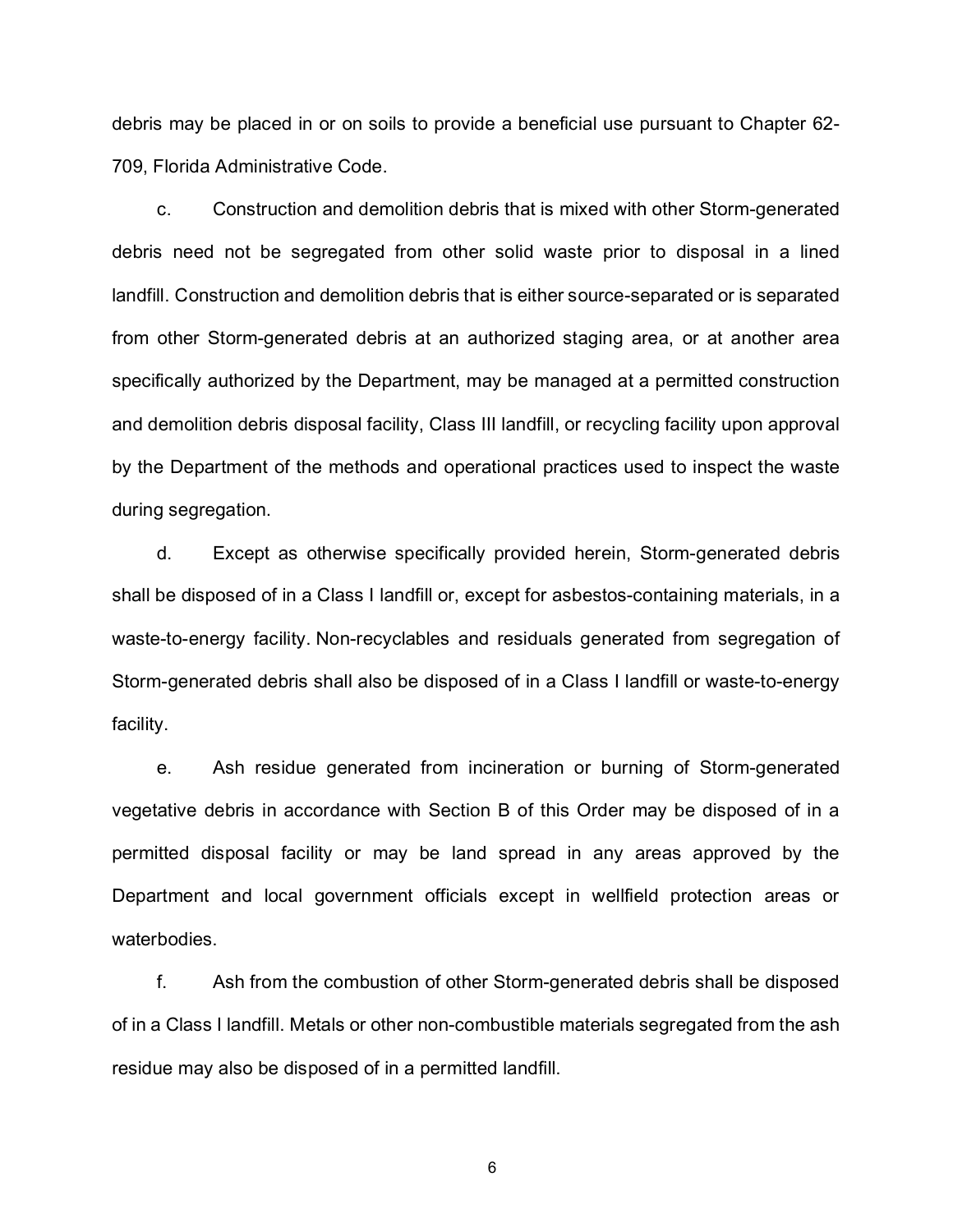g. Unsalvageable refrigerators and freezers containing solid waste such as rotting food that may create a sanitary nuisance may be disposed of in a Class I landfill, however, chlorofluorocarbons and capacitors must be removed and recycled to the greatest extent practicable using techniques and personnel meeting the requirements of 40 CFR Part 82.

h. Permitted landfills, waste-to-energy facilities, and transfer stations which accept Storm-generated debris in accordance with the terms of this Order may accept Storm-generated debris for disposal or storage without the need to first modify existing solid waste permits or certifications. Operators of landfills shall seek modifications of their existing permits to address any long-term impacts of accepting Storm-generated debris on operations and closure that are not addressed in existing permits. Long-term impacts are those which will extend past the expiration date of this Order. The requests for modification shall be submitted as soon as possible, but no later than the expiration date of this Order. No permit fee will be required for any modifications necessitated solely by the Storm cleanup activities. This paragraph does not authorize the permanent lateral or vertical expansion of any facility beyond its permitted limits.

i. Domestic wastewater biosolids may be disposed of in Class I landfills even if such biosolids meet the definition of a liquid waste found in Rule 62-701.200(72), Florida Administrative Code, provided that such disposal is approved in advance by the Department and that the material is managed to the extent practicable so as to minimize liquid content, odors, and runoff.

j. Pursuant to Section 403.7071, Florida Statutes, an air curtain incinerator may be used at any staging area, permitted landfill, waste-to-energy facility, registered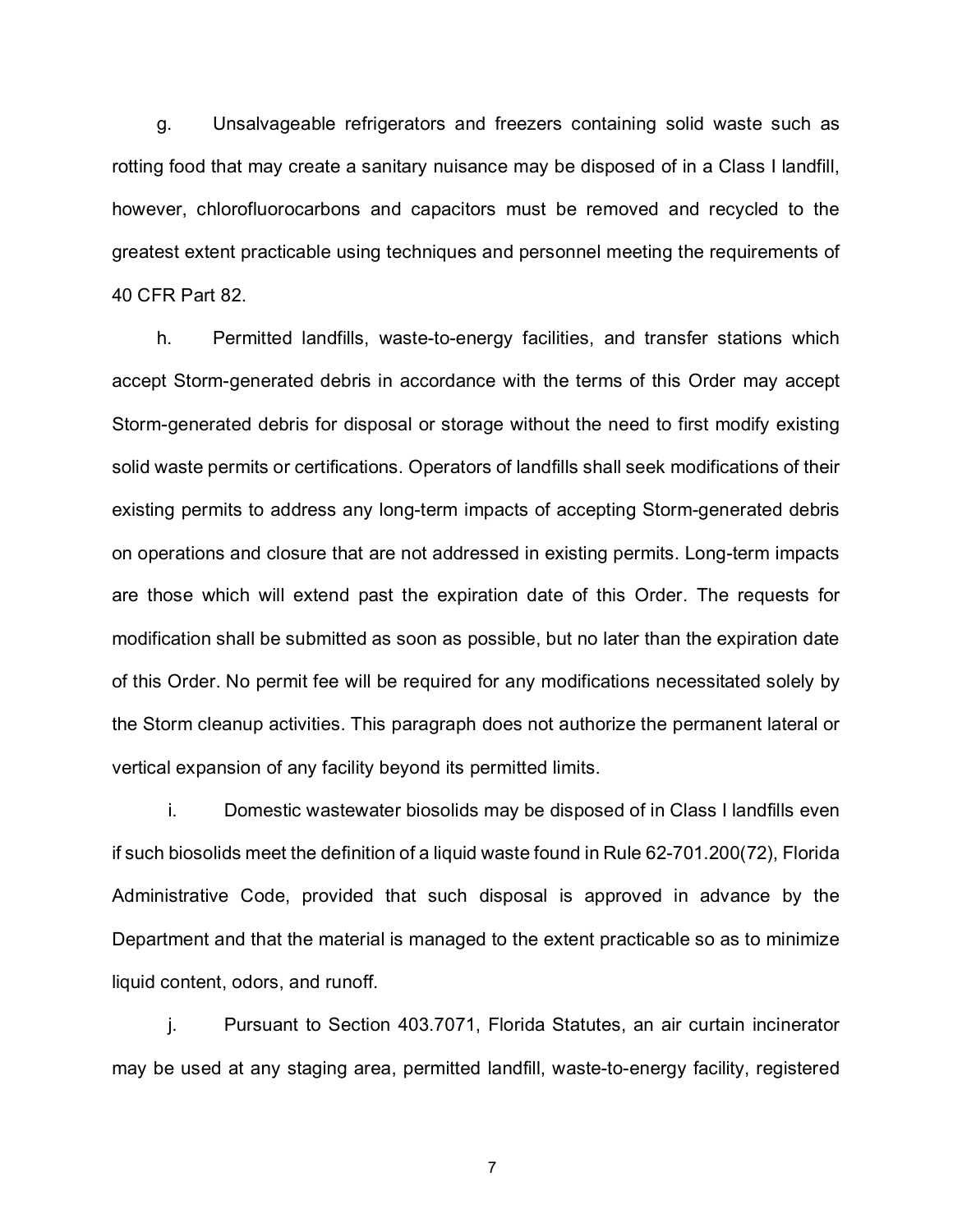yard trash processing facility, or transfer station with written authorization by the Department that the location and its surrounding area is appropriate for use of an air curtain incinerator. Please contact the applicable Department District Office for authorization. The air curtain incinerator must be located at least 300 feet from any occupied building and 50 feet from any wildlands, brush, combustible structure, or paved public roadway and the operation of the air curtain incinerator is authorized under the authority of the Florida Forest Service within the Department of Agriculture and Consumer Services. The use of an air curtain incinerator must also meet the requirements of subsection B.1. of this Order.

k. Pursuant to Section 403.7071, Florida Statutes, open pile burning may be conducted at any staging area other than staging areas located at permitted landfills or permitted disposal facilities with written authorization by the Department that the location and its surrounding area is appropriate for open pile burning. Please contact the applicable Department District Office for authorization. The pile burn must be located at least 300 feet from any occupied building, 100 feet from any paved public roadway, and 50 feet from any wildlands, brush, or combustible structure and the open pile burning is managed or authorized under the authority of the Florida Forest Service within the Department of Agriculture and Consumer Services. Open pile burning must also meet the requirements of subsection B.2. of this Order.

# **3. Hazardous Waste Management**

A blanket approval of time extensions under Chapter 62-730, Florida Administrative Code, is necessary within the Emergency Area for hazardous waste generators for the storage of their hazardous wastes on-site, pending the cleanup of any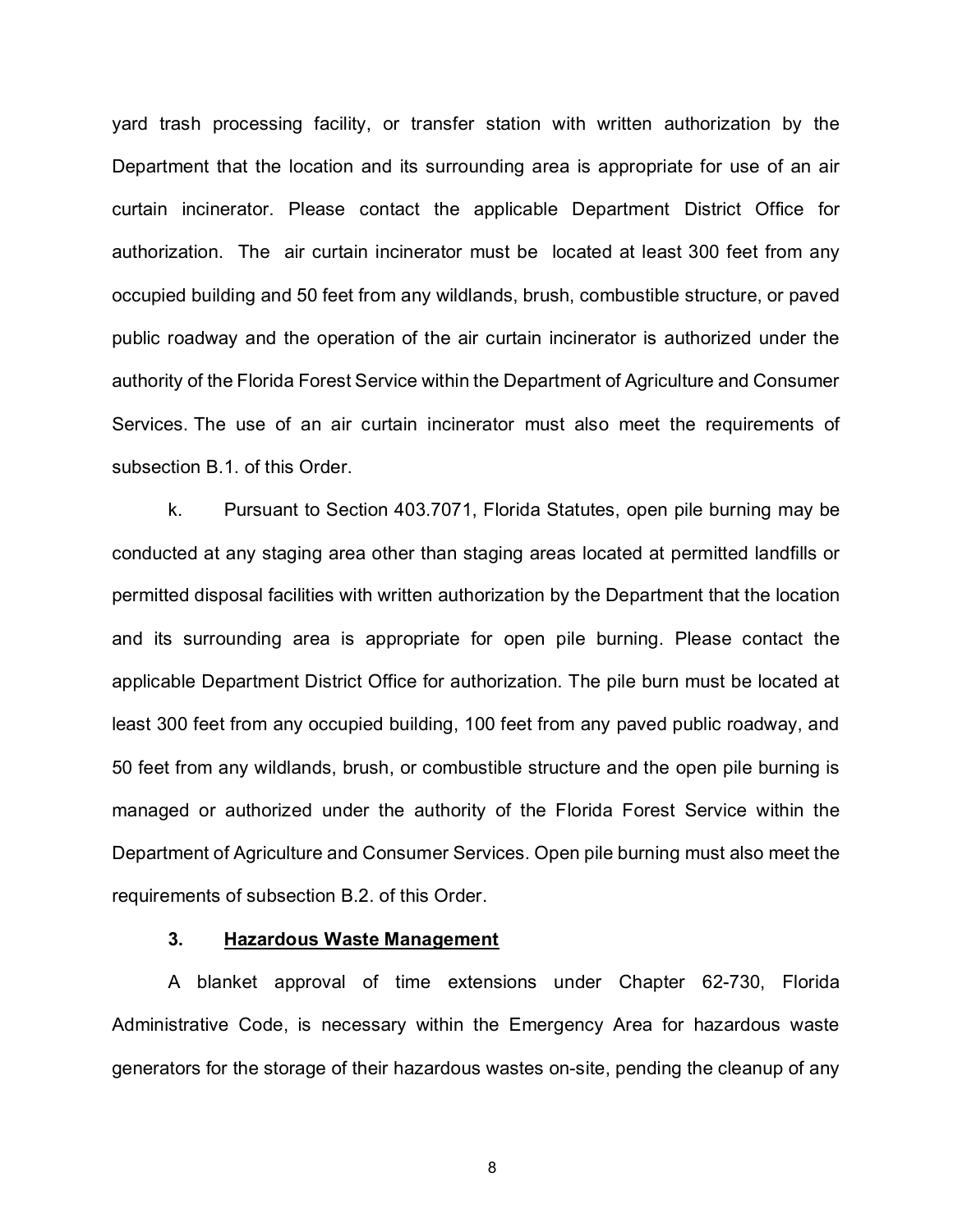Storm damage and restoration of essential services. The rules authorize a 30-day extension because of unforeseen and uncontrollable circumstances such as the Storm. Therefore, to avoid having to issue a potentially large number of individual approvals on a case-by-case basis and waste limited agency resources during the time of emergency, the Department authorizes a general extension of time of 30 days from the expiration of this Order for all such hazardous waste generators within the Emergency Area for the storage of their hazardous wastes on-site.

#### **4. Mineral Oil Dielectric Fluid Discharges**

A blanket approval of time extensions under Rule 62-780.550, Florida Administrative Code, is necessary within the Emergency Area for responding to and completing the cleanup of mineral oil dielectric fluid (MODEF) discharges from electric power generation, transmission, and distribution facilities damaged by the Storm within the Emergency Area. The Department authorizes a general extension of time of 30 days from the date of discovery of a nonpetroleum de minimis discharge (for a total of 60 days from the discovery of the discharge) for responding to and completing cleanup of MODEF discharges from electric power generation, transmission, and distribution facilities damaged by the Storm within the Emergency Area in accordance with the applicable provisions of Chapter 62-780, Florida Administrative Code. However, all other provisions of Rule 62-780.550, Florida Administrative Code, such as the record-keeping requirements, shall apply.

#### **B. AIR RESOURCE MANAGEMENT**

Within the Emergency Area:

# **1. Air Curtain Incinerators**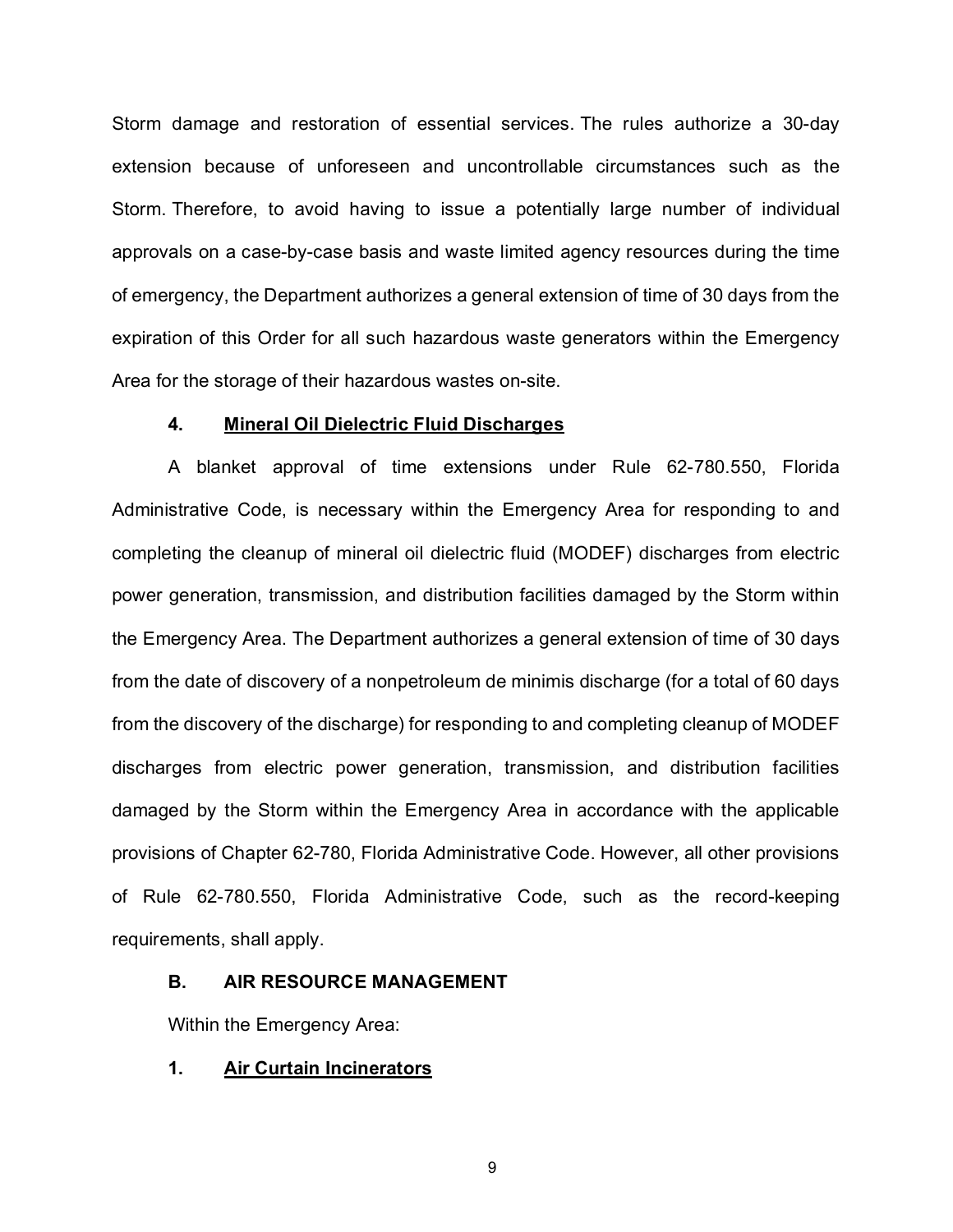a. Air curtain incinerators may be used in the Emergency Area for a period of up to eight (8) weeks without a Department-issued air permit under the following circumstances:

(1) Local governments or their agents may conduct the burning of Stormgenerated yard trash, other vegetative debris, and untreated wood from construction and demolition debris in air curtain incinerators in accordance with the provisions of Section 403.7071(6), Florida Statutes. Local governments or their agents may use an air curtain incinerator at Department-authorized staging areas so long as they meet the operating requirements detailed in paragraphs B.1.b. through B.1.h. of this Order.

(2) Property owners may use an air curtain incinerator to combust Stormgenerated yard trash and vegetative debris that was collected on-site so long as they meet the operating requirements detailed in paragraphs B.1.b. through B.1.h. of this Order.

(3) Owners and operators of Class I landfills, waste-to-energy facilities, registered yard trash processing facilities, and transfer stations may use an air curtain incinerator to combust Storm-generated yard trash and vegetative debris so long as they meet the operating requirements detailed in paragraphs B.1.b. through B.1.h. of this Order.

b. If the air curtain incinerator employs an earthen trench, the pit walls (width and length) shall be vertical, and maintained as such, so that combustion of the waste within the pit is maintained at an adequate temperature and with sufficient air recirculation to provide enough residence time and mixing for proper combustion and control of emission. The following dimensions for the pit must be strictly adhered to: no more than 12 feet wide,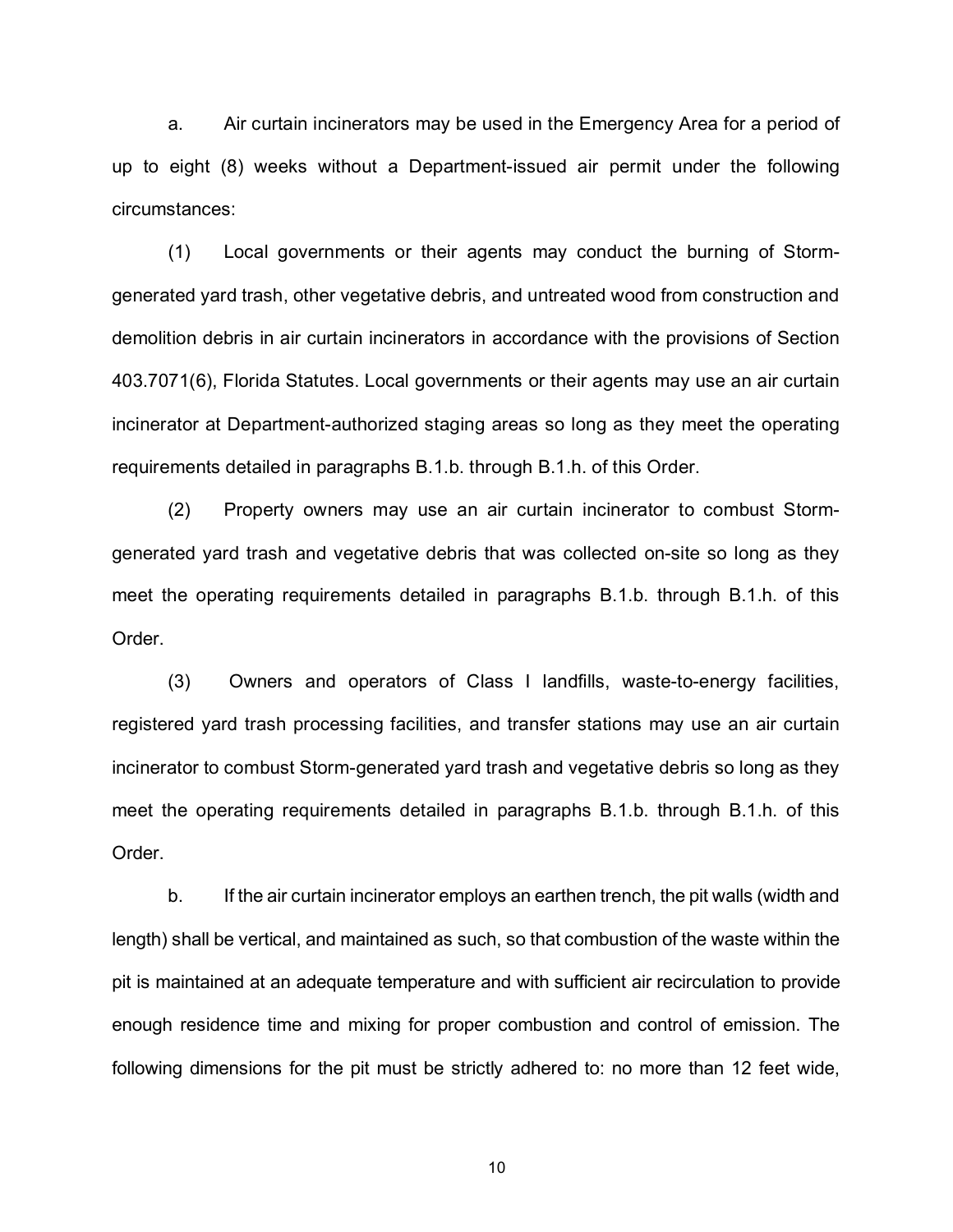between 8 feet and 15 feet deep, and no longer than the length of the manifold. Waste material shall not be loaded into the air curtain incinerator such that it protrudes above the level of the air curtain. Ash shall not be allowed to build up in the pit higher than onethird the pit depth or to the point where the ash begins to impede combustion, whichever level is lower. Reasonable precautions should be taken to control fugitive emissions when removing ash from the combustion chamber.

c. Refractory-lined air curtain incinerators may operate 24 hours per day. Air curtain incinerators without refractory-lined walls may operate 24 hours per day provided reasonable efforts are made to prevent nuisance smoke.

d. Air curtain incinerators must be located at least 300 feet from any occupied building and 50 feet from any wildlands, brush, combustible structure, or paved public roadway and the air curtain incinerator shall be attended at all times while materials are being burned or flames are visible within the incinerator.

e. Visible emissions from the air curtain incinerator shall not exceed ten percent (10%) opacity, six (6) minute average, except for up to thirty (30) minutes during periods of startup when visible emissions up to thirty-five percent (35) opacity, six (6) minute average, shall be allowed.

f. The air curtain incinerator shall not be used to burn any biological waste, hazardous waste, asbestos-containing materials, mercury-containing devices, pharmaceuticals, tires, rubber material, residual oil, used oil, asphalt, roofing material, tar, treated wood, plastics, garbage, trash or other material prohibited to be open burned as set forth in subsection 62-256.300(2), Florida Administrative Code. Only kerosene, diesel fuel, drip-torch fuel (as used to ignite prescribed fires), untreated wood, virgin oil, natural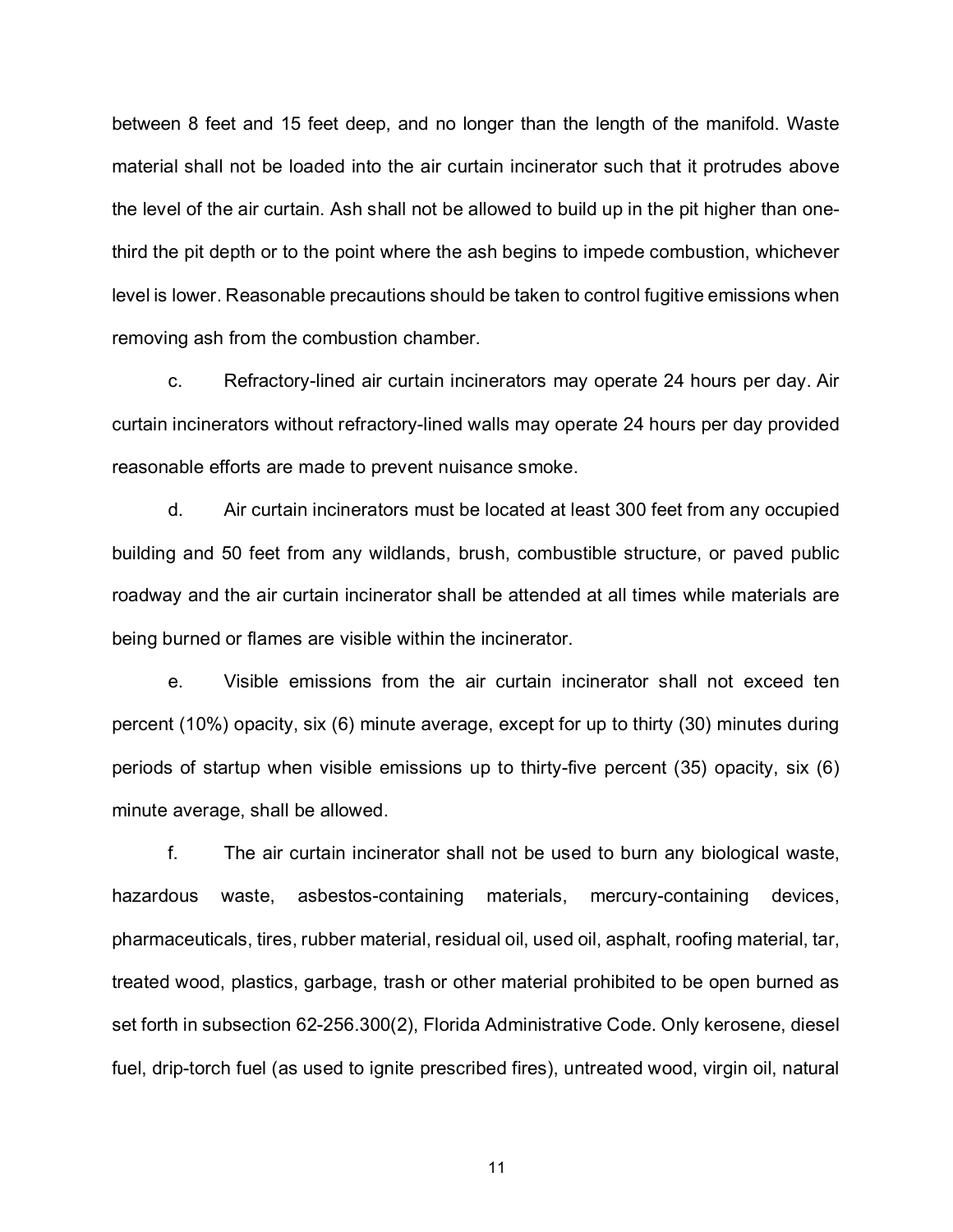gas, or liquefied petroleum gas shall be used to start the fire in the air curtain incinerator. The use of used oil, chemicals, gasoline, or tires to start the fire is prohibited.

g. An authorization must be obtained daily from the Florida Forest Service within the Department of Agriculture and Consumer Services prior to burning using an air curtain incinerator.

h. Within 10 days after commencing burning using an air curtain incinerator, the operator shall notify the Department in writing describing the general nature of the materials burned, location of the burn, and the name, address, and telephone number of the operator to contact concerning the burn.

i. If the air curtain incinerator will operate for more than eight (8) weeks, the operator must notify the Department by the end of the eighth week and the notification must identify the start date, a description of the material being burned, a description of the size and design of the air curtain incinerator, and the reasons why it must be operated for more than eight weeks. If the operator of the unit submits the required notification, the unit may be operated for an additional eight (8) weeks, for a total of sixteen (16) weeks. If the Department has approved in writing an operator's request to continue operation beyond sixteen (16) weeks, then the operator may continue to operate the incinerator or air curtain incinerator until the date specified in the written approval.

j. All notifications required to operate an air curtain incinerator pursuant to Section 403.7071, Florida Statutes, and Subparagraph 62-210.300(3)(a)26., Florida Administrative Code, shall be sent to the applicable Department District Office or Local Air Pollution Control Program. For contact information for the Department's District Offices, please visit: [https://floridadep.gov/air/air-director/content/district-air-contacts.](https://floridadep.gov/air/air-director/content/district-air-contacts) For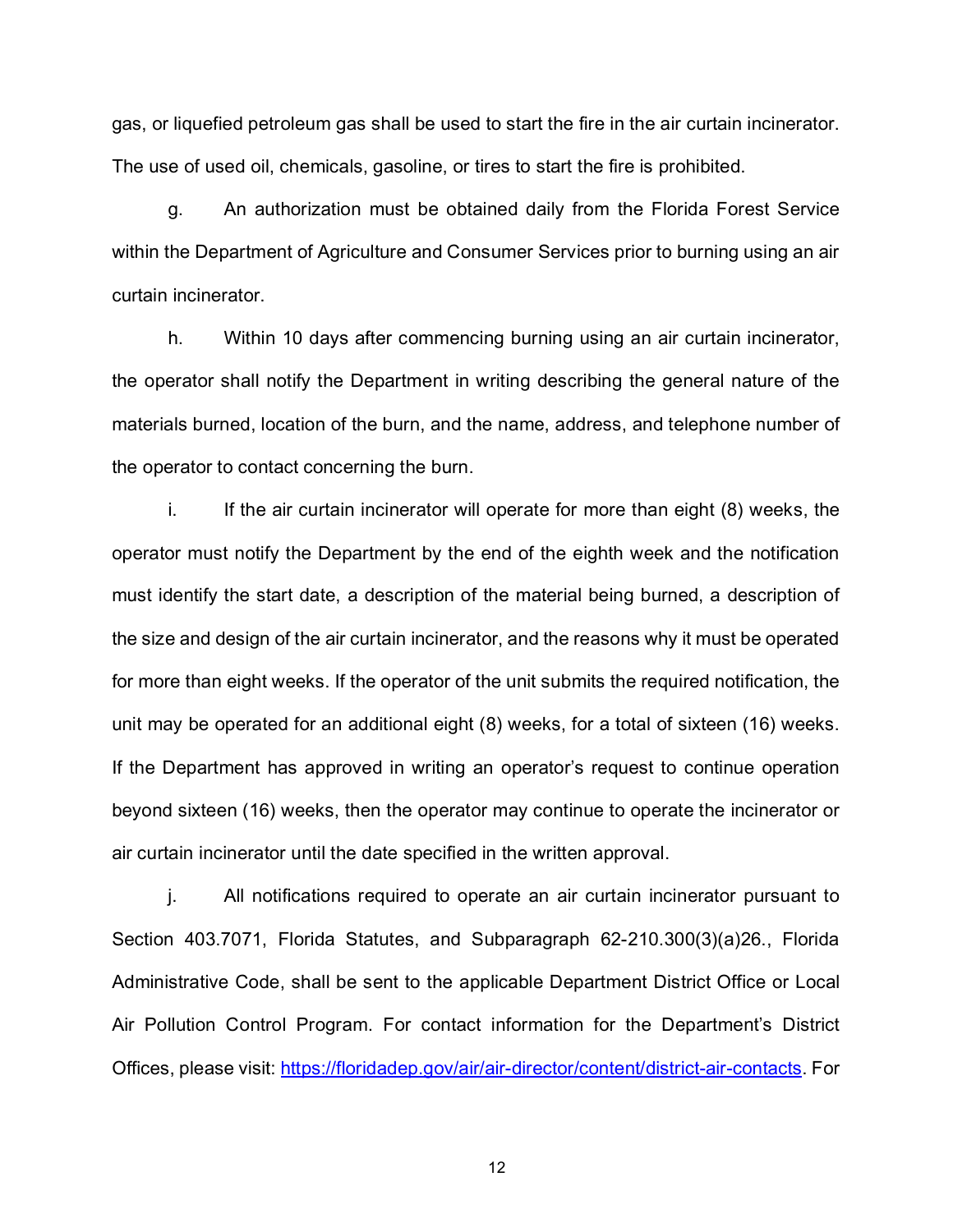contact information for Florida's Local Air Pollution Control Programs please visit: [https://floridadep.gov/air/air-director/content/local-program-air-contacts.](https://floridadep.gov/air/air-director/content/local-program-air-contacts)

# **2. Open Pile Burning**

a. Local governments or their agents may conduct the open pile burning of Storm-generated yard trash, other vegetative debris, and untreated wood from construction and demolition debris at Department-authorized staging areas (other than staging areas located at permitted landfills or permitted disposal facilities), so long as they receive prior approval by the applicable Department District Office or Local Air Pollution Control Program and meet the operating requirements detailed in paragraphs B.2.d. through B.2.h. of this Order.

b. Residential property owners may open pile burn Storm-generated yard trash and vegetative debris that was collected on-site in a pile less than eight feet in diameter so long the pile burn is set back at least 25 feet from any wildlands, brush, or combustible structure, 50 feet from any paved public roadway, and 150 feet from any occupied building other than that owned or leased by the individual doing the burning, the open pile burning is not prohibited by local ordinance, and the burning meets the requirements of subsection 62-256.700(1), Florida Administrative Code.

c. Residential property owners may open pile burn Storm-generated yard trash and vegetative debris that was collected on-site in a pile greater than eight feet in diameter so long as they meet the operating requirements detailed in paragraphs B.2.d. through B.2.h. of this Order.

d. The pile burn must be located at least 300 feet from any occupied building, 100 feet from any paved public roadway, and 50 feet from any wildlands, brush, or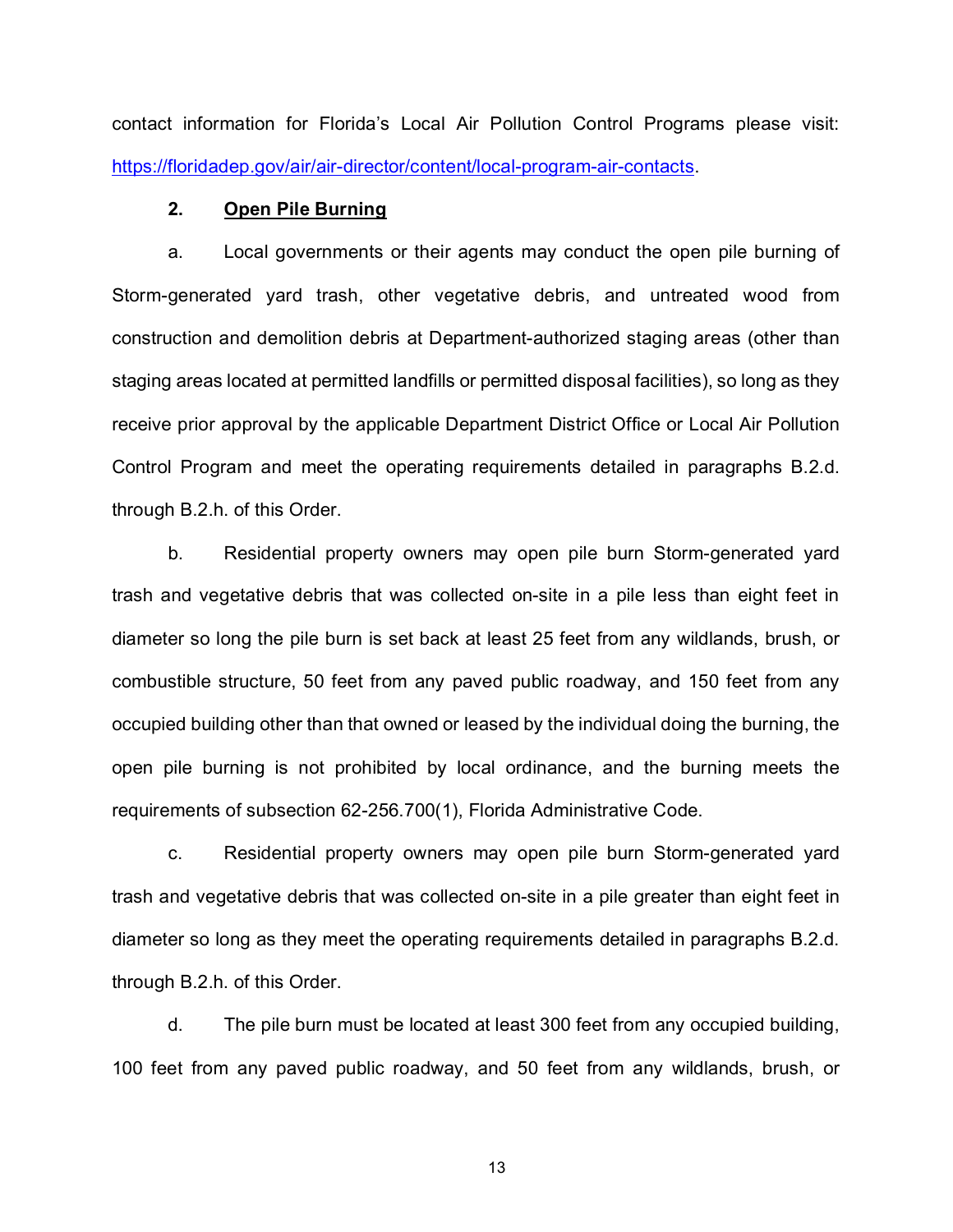combustible structure and the pile burn shall always be attended with adequate fire extinguishing equipment readily available.

e. An authorization must be obtained daily from the Florida Forest Service within the Department of Agriculture and Consumer Services prior to commencing open pile burning.

f. Only vegetative material can be burned on an open pile. Open pile burning of vegetative debris is managed under the authority of the Florida Forest Service within the Department of Agriculture and Consumer Services, and the Department will defer to decisions made by that agency if burning does not occur in wetlands or other surface waters.

g. Open pile burning shall avoid adversely affecting wetlands and other surface waters; any wetland or other surface water areas that are used or affected must be fully restored upon cessation of use of the area in consultation with the Department.

h. Open pile burning may be conducted unless prohibited by local ordinance. The authorization of open pile burning may be revoked if it is determined to create a nuisance.

# **3. Other Air Pollution Sources**

The Department authorizes the minor repair of any previously permitted stationary source of air pollution that is damaged by the Storm to restore it to its previously permitted condition without prior notice to the Department. Within 30 days of commencing such repairs, however, the permittee shall notify the Department in writing, stating the location and nature of the work, and the name, address, and telephone number of the representative of the permittee to contact concerning the work. Minor repairs are repairs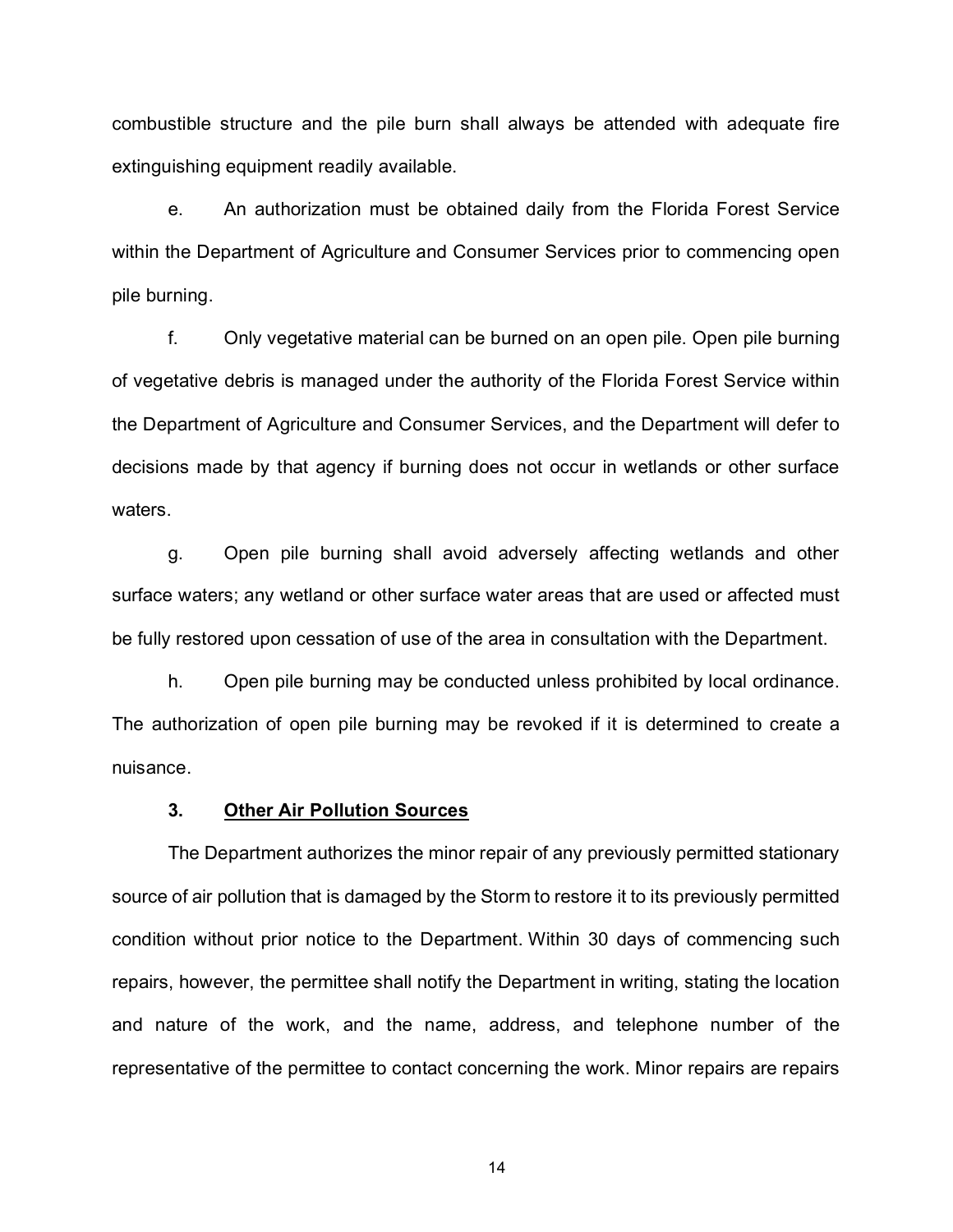that would not constitute reconstruction under any definition of 40 CFR Part 60, 61, or 63, and that could not affect potential to emit any pollutant. Repairs that would constitute reconstruction under any definition of 40 CFR Part 60, 61, or 63, or repairs that could affect potential to emit any pollutant, are not authorized by this Order.

# **4. Asbestos**

a. 40 CFR Part 61, Subpart M does not apply to the renovations or demolitions of residential buildings with four or fewer dwelling units. Owners of these types of residential buildings may commence a renovation or demolition without notice to the Department.

b. Consistent with 40 CFR Part 61, Subpart M, the Department will not require a 10-working day prior notification for ordered (emergency) demolitions and emergency renovations at non-residential buildings (or residential buildings with more than four dwelling units) of asbestos-containing material resulting from the Storm. An emergency demolition may commence without prior 10-working day notification if the activity occurs at a building or structure that is structurally unsound and in imminent danger of collapse. An emergency demolition also requires that a state or local government official that has the authority to order the demolition declare the building or structure to be structurally unsound.

c. Post-Commencement Notification. Within one business day of commencing such emergency demolition or emergency renovation, the person responsible for such work shall notify the Department, in writing and consistent with the information on the Notice of Demolition or Asbestos Renovation, and shall include the location and nature of the work, name, address, and telephone number of operator on the project, and the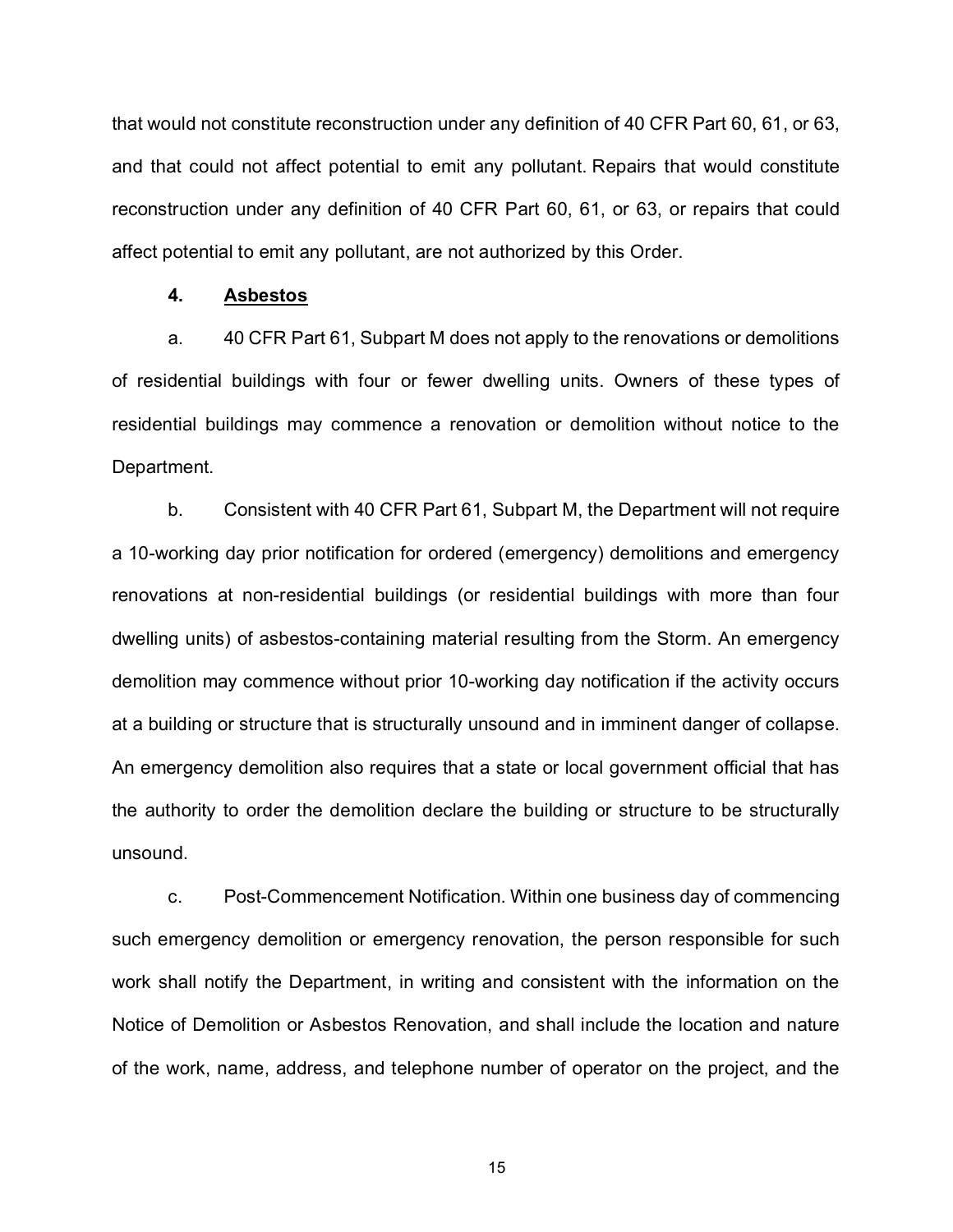nature of the safety or public health hazard. For an emergency demolition, the postcommencement notification must include a copy of the order declaring the building or structure to be structurally unsound. For an emergency renovation, a justification must be provided in the post-commencement notification describing the nature of the emergency and why a 10-working day notification is overly burdensome.

d. Persons responsible for such work shall comply with the procedures in 40 CFR Part 61, Subpart M, for handling asbestos-containing material during demolition and renovation. Asbestos-containing material shall be disposed of in a Class I or III landfill in accordance with Rule 62-701.520(3), Florida Administrative Code. Burning of asbestoscontaining material is prohibited.

e. Cleanup of asbestos-containing debris that is not generated from a demolition or renovation is not subject to 40 CFR Part 61, Subpart M, including the 10 working day prior notification requirement, handling, and disposal requirements. To minimize the risk of exposure to asbestos during cleanup activities associated with Storms, the Department recommends that people involved in building debris management adhere to the following best management practices.

(1) Before disturbing piles of building debris, make sure that the piles have been "adequately wetted." To "adequately wet" building debris means to sufficiently mix or penetrate the material with water to prevent the release of particulates. Wetting will reduce the possibility of releasing asbestos fibers along with other harmful particulates. If visible emissions are observed, then the material has not been adequately wetted.

(2) Personnel handling building debris should consider the use of personal protective equipment, including respirators. The U.S. Environmental Protection Agency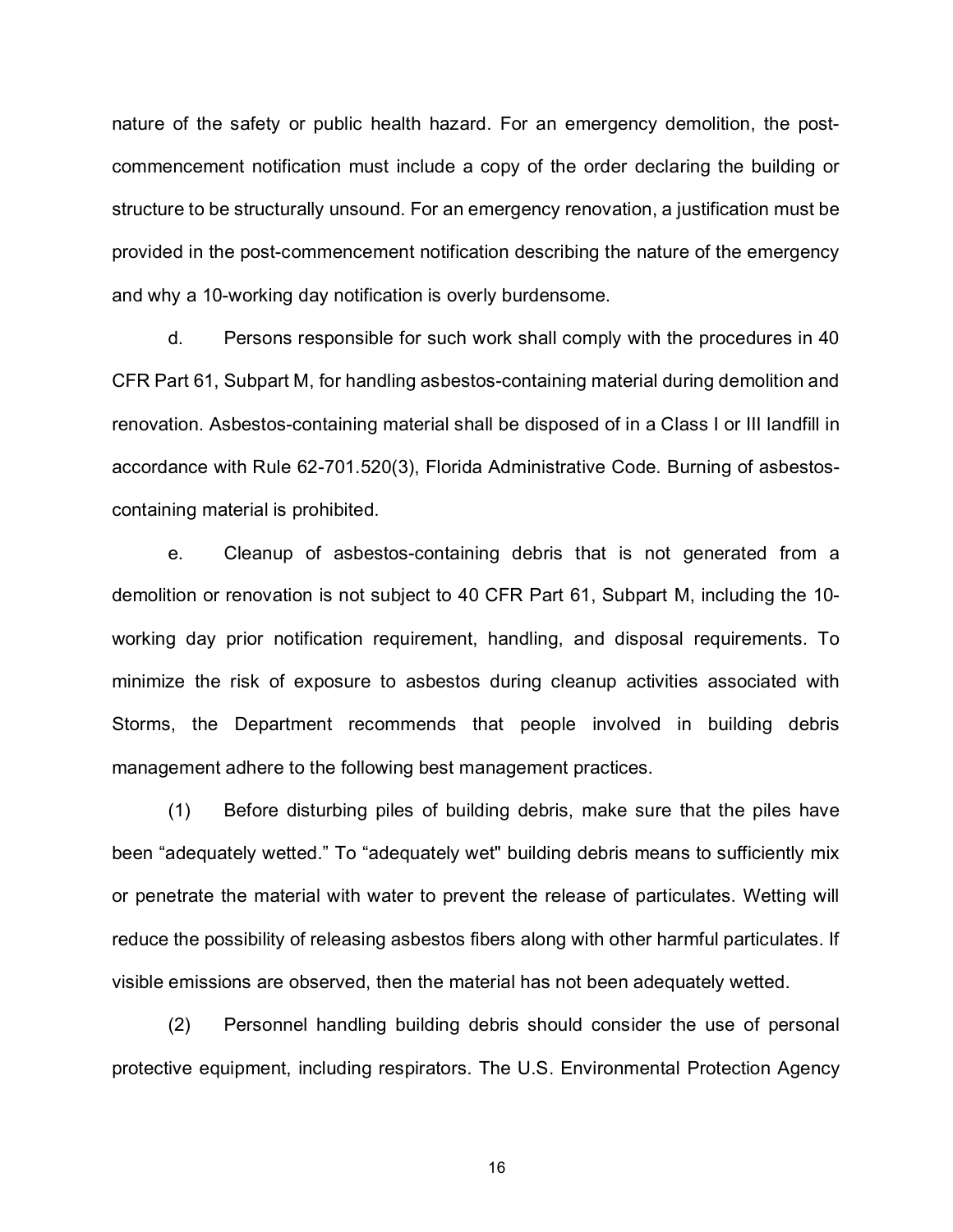recommends that personnel wear gloves, goggles, pants, shirts, socks, and most importantly, a tightly-fitted N-95 Occupational Safety and Health Administration-approved respiratory mask. A regular dust mask is not enough to protect against lead or asbestos. Carefully follow instructions when using a respiratory mask to make sure it fits correctly. A tight fit is important, and despite the heat, it is the best way to protect yourself from asbestos.

(3) Efforts should be made to minimize crushing or grinding of building debris or otherwise creating dust. Such volume reduction activities have the potential to release asbestos fibers that would have otherwise remained intact.

f. Any other waivers of notification requirements in this Order are not applicable to operations under 40 CFR Part 61, Subpart M.

# **5. Emergency Engines Exempt from Air Permitting Requirements**

Reciprocating internal combustion engines in the Emergency Area may exceed the annual fuel consumption limitations in subparagraph 62-210.300(3)(a)35., Florida Administrative Code, without triggering the need to receive a Department-issued air permit if the engine is being used for disaster-related purposes. The owner or operator of such an engine shall exclude fuel consumed during the period covered by this Order from annual fuel consumption calculations.

# **C. WATER RESOURCE MANAGEMENT, RESILIENCY, AND COASTAL PROTECTION**

Within the Emergency Area:

**1. Definitions**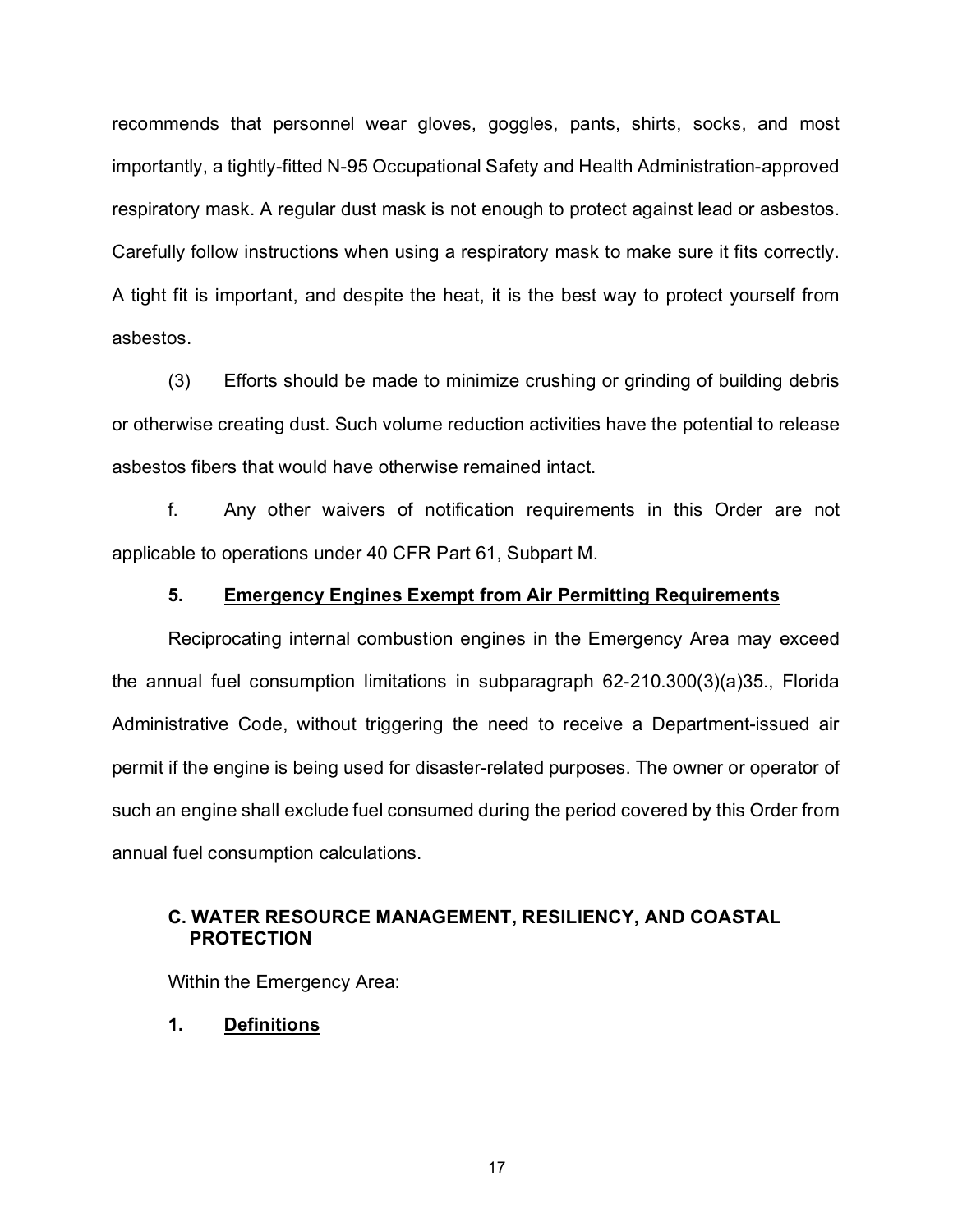The following definitions apply to activities authorized under Section C of this Order:

a. For purposes of subsection C.2. of this Order, the term "structures" includes:

(1) utility infrastructure, including wastewater treatment plants, substations, lift stations, solid and hazardous waste facilities, utility lines (including transmission and distribution), poles, towers, support structures, cables, conduits, outfalls, intake structures, and pipelines;

(2) roads, bridges, culverts, driveways, sidewalks, bike paths, and other similar public and private infrastructure;

(3) public, private, and commercial habitable and non-habitable buildings, and structures ancillary to these buildings, such as garages, cabanas, storage sheds, bathhouses, pools, and decks;

(4) piers (including docks, boardwalks, observation platforms, boathouses and gazebos) and pilings;

(5) shore-stabilization structures, such as seawalls, bulkheads, revetments, breakwaters, and groins;

(6) fences, signs, and billboards; and

(7) buoys, navigational aids, and channel markers.

b. For purposes of subsection C.2. of this Order, the term "drainage systems" includes ditches, canals, ponds, swales, and other surface water conveyances; dams, weirs, dikes, and levees; underdrains, outfalls, and associated water control structures.

c. For purposes of subsections C.2, C.3, and C.4 of this Order, the term "water dependent activity" means an activity that can only be conducted in, on, over, or adjacent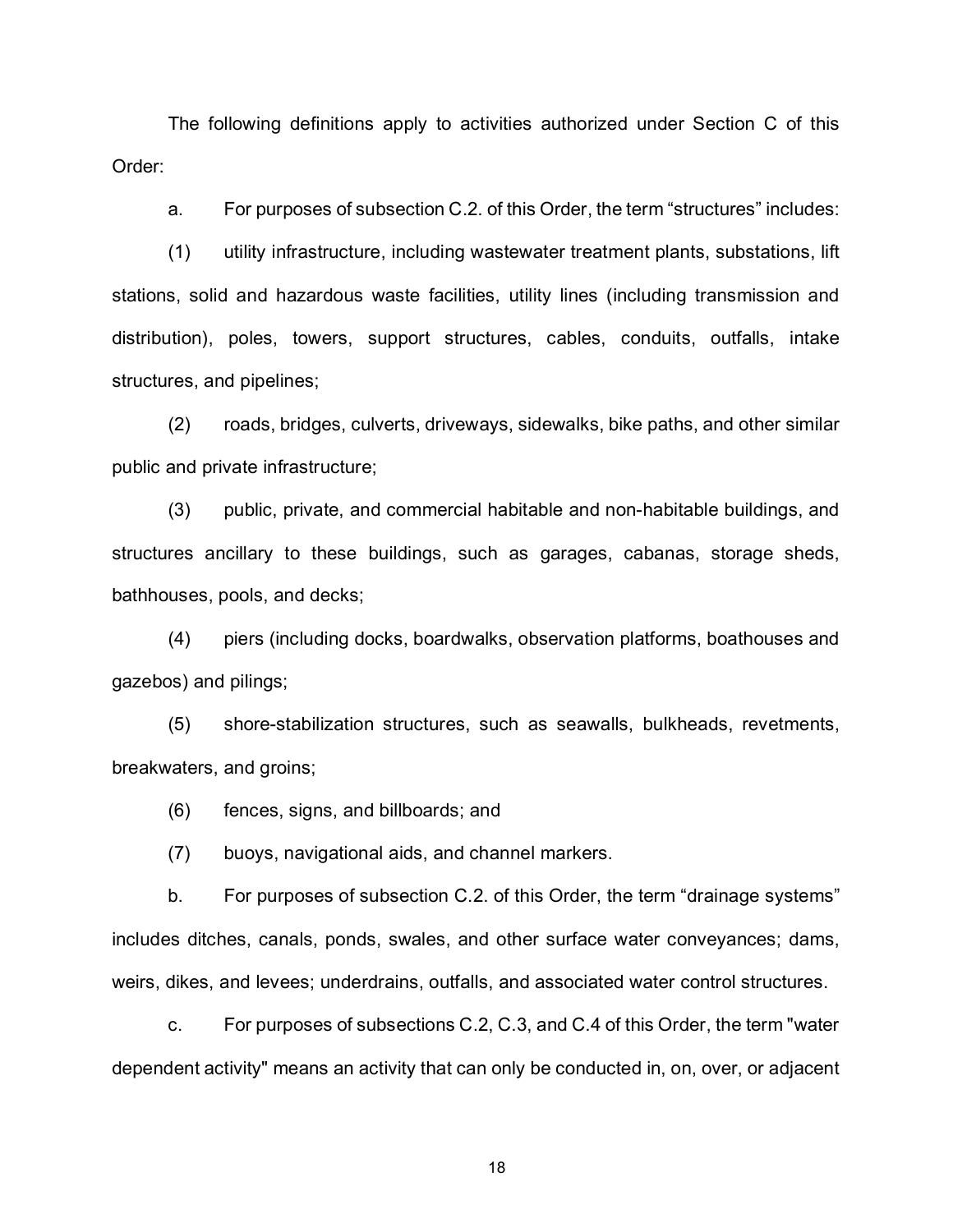to water areas because the activity requires direct access to the waterbody or state owned submerged lands for transportation, recreation, energy production or transmission, or source of water, and where the use of the water or state owned submerged lands is an integral part of the activity.

d. For purposes of subsections C.2 and C.3 of this Order, the term "completely destroyed" means none of the structure that existed before the Storm remains standing. For example, if at least one piling of a dock or pier remains in place as constructed, then the structure has not been completely destroyed.

e. For purposes of this Order, the term "water management districts" shall mean the Northwest Florida, St. Johns River, Suwannee River, Southwest Florida, and South Florida Water Management Districts, as they are affected within the Emergency Area.

# **2. Environmental Resource, Dredge and Fill, and Surface Water Management Activities**

This subsection applies to activities located in uplands and waters of the state, including wetlands, but excludes activities located along the sandy beaches or inlets fronting the Atlantic Ocean and the Gulf of Mexico seaward of the Coastal Construction Control Line (CCCL) in counties where a CCCL has been established (these activities are addressed in subsection C.3. of this Order). The public is advised that Sections 403.813(1)(b), (d), (e), (f), (g), (h), (j), (l), (n), (p), or (t), Florida Statutes, and the corresponding rule exemptions of the Department and water management districts authorize certain repair, restoration, and replacement activities, provided the terms, conditions, and limitations of the exemptions are followed. Such activities located in, on,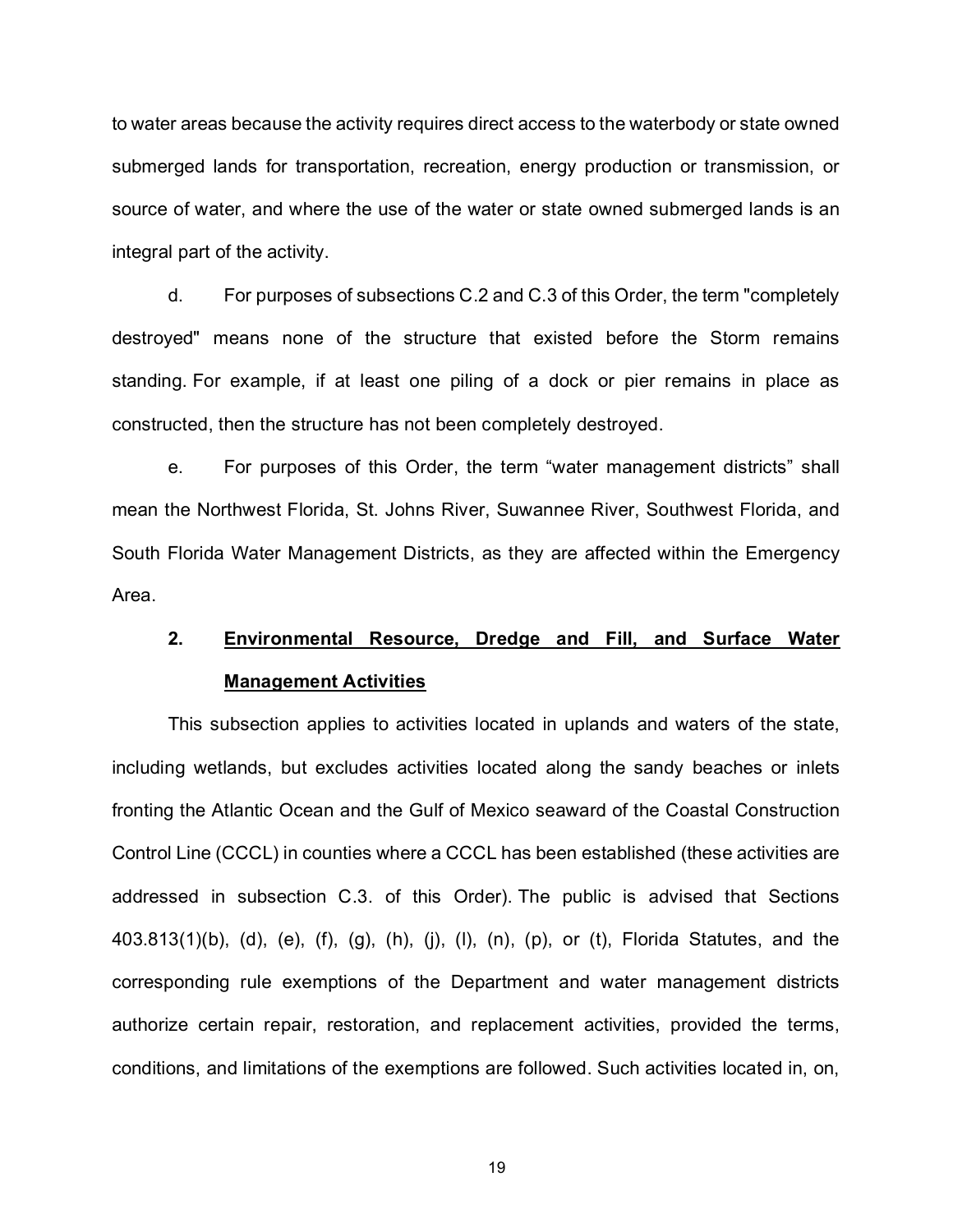or over state owned submerged lands that do not qualify for consent by rule under Rule 18-21.005(1)(b), Florida Administrative Code, are hereby granted a Letter of Consent under Rule 18-21.005(1)(c), Florida Administrative Code, provided all the terms and conditions of those rules are met (including certain restrictions for activities performed within aquatic preserves and Monroe County), and provided that activities that require an easement under Rule 18-21.005(1)(f), Florida Administrative Code, must obtain the applicable state owned submerged lands easement under Chapter 18-21, Florida Administrative Code, within one year of expiration of this Order. This Order does not limit the provisions of those statutory and rule provisions. The following activities are authorized to be undertaken in the Emergency Area to repair, restore, or replace structures, land, and submerged contours to the conditions that were authorized or otherwise legally existing immediately prior to the Storm, provided the repair and restoration activities do not result in any expansion, addition, or relocation of the existing structure or systems, subject to the limitations in this Order. However, this Order does not authorize the construction of structures that did not exist prior to the emergency unless specifically authorized below.

#### **a. No Notice Required**

The following activities are authorized to be conducted under this Order without notification to the Department or water management district:

(1) Temporary and permanent repair or restoration of structures and drainage systems that are not completely destroyed to the conditions, dimensions, and configurations that were authorized or otherwise legally existing immediately prior to the Storm, provided the repair and restoration activities do not result in any expansion,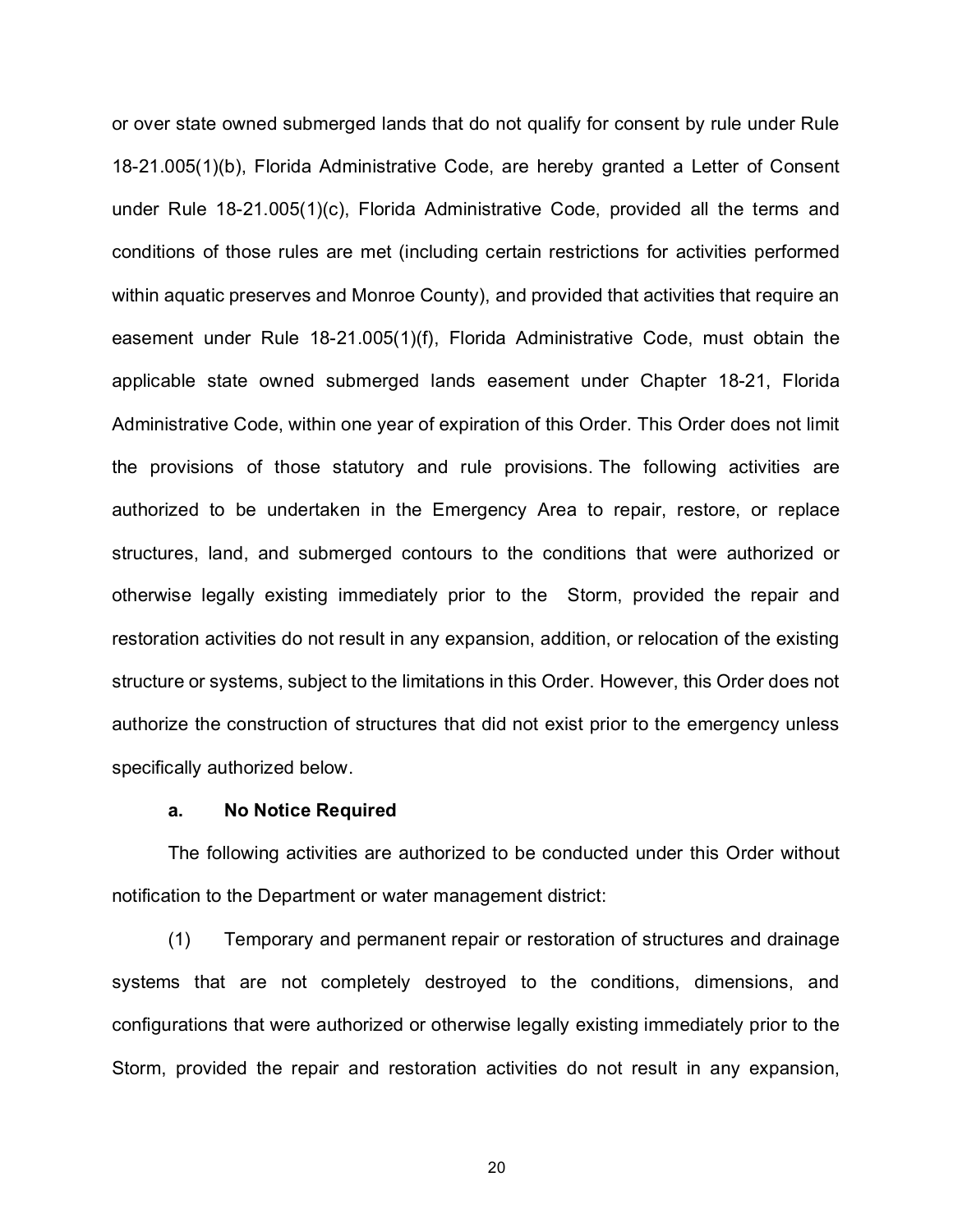addition, or relocation of the existing structure or systems, and provided any such structures or drainage systems in, on, or over state-owned submerged lands are water dependent. This may include the use of different construction materials or minor deviations to allow upgrades to current structural and design standards, or to replace a seawall with a rip rap revetment.

(2) The restoration (regrading, dredging, or filling) by local, regional, state, and federal governments of upland surfaces, wetlands, and submerged land contours to the conditions and configurations that were authorized or otherwise legally existing immediately prior to the Storm, provided the restoration does not result in any expansion or addition of land or deepening of waters beyond that which existed immediately prior to the Storm, subject to the following limits:

(a) The removal or deepening of plugs formerly separating canals from other waters is specifically not authorized by this Order;

(b) In the case of dredging, all excavated material shall either be deposited on uplands that are diked or otherwise sloped or designed to prevent any discharge into wetlands or other surface waters, or shall be used to restore bottom contours and shorelines to the conditions existing immediately prior to the Storm, subject to subparagraph C.2.a.(c) of this Order;

(c) In the case where upland or dredged material is placed in water to restore pre-existing conditions, only clean material (free from debris and pollutants) from the uplands that existed prior to the Storm may be used in the restoration, and no change (from the conditions that legally existed immediately prior to the Storm) in the slope of the land or the type, nature or configuration of any pre-existing shoreline stabilization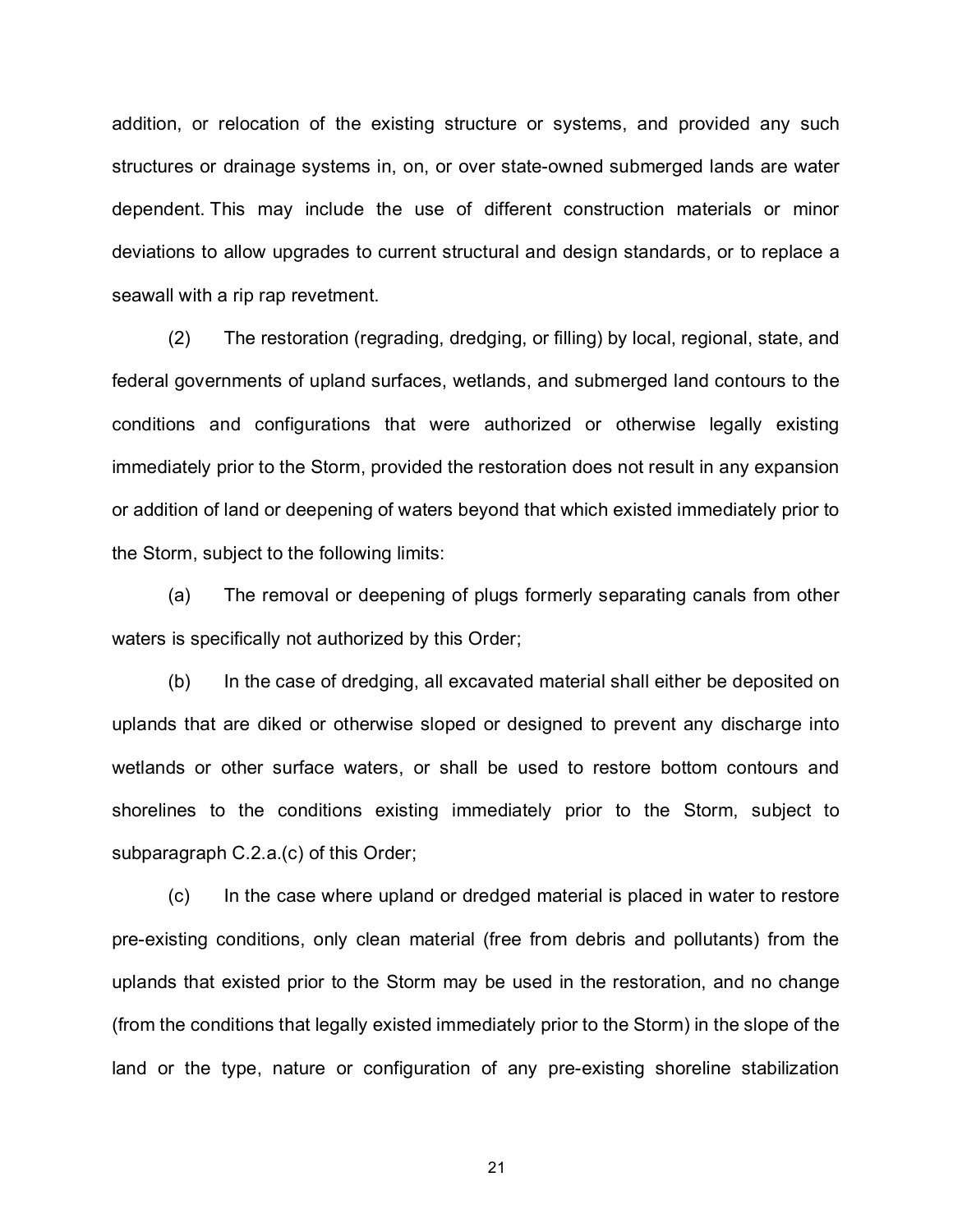materials is authorized (e.g., sloping revetments cannot be replaced with vertical seawalls, and rock riprap cannot be replaced with interlocking blocks);

(d) Best management practices and devices shall be used to prevent violations of state water quality standards for turbidity during the performance of restoration activities, in accordance with the guidelines and specifications in The Florida stormwater, Erosion, and Sedimentation Control Inspectors Manual (Florida Department of Environmental Protection July 2018) [https://floridadep.gov/dear/florida-stormwater](https://floridadep.gov/dear/florida-stormwater-erosion)[erosion,](https://floridadep.gov/dear/florida-stormwater-erosion) and the State of Florida Erosion and Sediment Control Designer and Reviewer Manual (Florida Department of Transportation and Florida Department of Environmental Protection July 2013) [https://www.flrules.org/Gateway/reference.asp?No=Ref-04227.](https://www.flrules.org/Gateway/reference.asp?No=Ref-04227) Best management practices also shall be used to prevent erosion and retain sediment of all newly established or restored exposed shorelines during and after the restoration activities, which may include methods such as planting of temporary and permanent vegetation and placing of clean natural rock or concrete rubble riprap;

(e) Any fill that is deposited to restore a former shoreline, and any riprap that is used to stabilize a shoreline, must not be placed any farther waterward than the toe of slope of the shoreline that legally existed immediately prior to the Storm. If the pre-Storm shoreline was stabilized with a functioning seawall or riprap, the seawall or riprap may be restored at its former location or within 18 inches waterward of the location where the seawall or riprap legally existed immediately prior to the Storm, as measured from the face of the existing seawall slab to the face of restored seawall slab or from the front slope of the existing riprap to the front slope of the restored riprap; and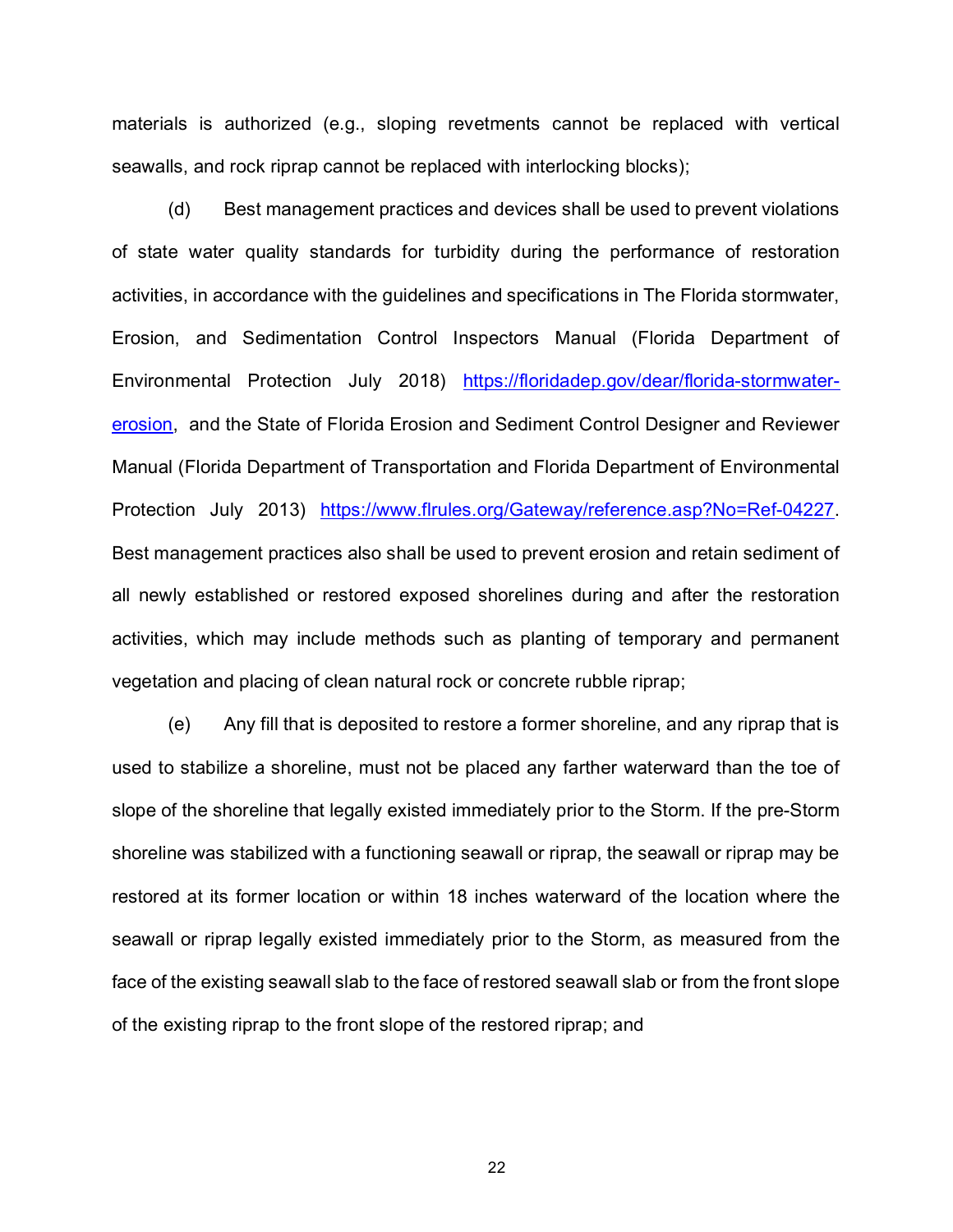(f) This section (C.2.a.(2)) shall not constitute authorization to fill submerged lands owned by the Board of Trustees of the Internal Improvement Trust Fund, except as provided herein.

(3) Removal of debris, including sunken or grounded vessels, vegetation, and structural remains that have been deposited into waters, wetlands, or uplands by the Storm, where such removal **does not result** in filling of wetlands or other surface waters, or dredging that creates or expands surface waters. All removed materials must be deposited on self-contained uplands and must be managed in accordance with Department rules or provisions of this Order.

#### **b. Field and Individual Authorization Required**

(1) Field authorizations may be issued following a site inspection by Department or water management district personnel to restore structures and property to authorized or otherwise legally existing conditions that existed immediately prior to the Storm, to recover property, protect property from further damage, maintain navigation or protect public health, safety, and welfare, when such activities are not otherwise authorized by statutory or rule exemptions or under paragraph C.2.a of this Order. Specifically, field authorizations may be issued for:

(a) Activities including the replacement of structures that are completely destroyed;

(b) Activities on state-owned submerged lands that are not water dependent, except those structures or activities that are authorized in a valid current sovereign submerged lands lease with the Department;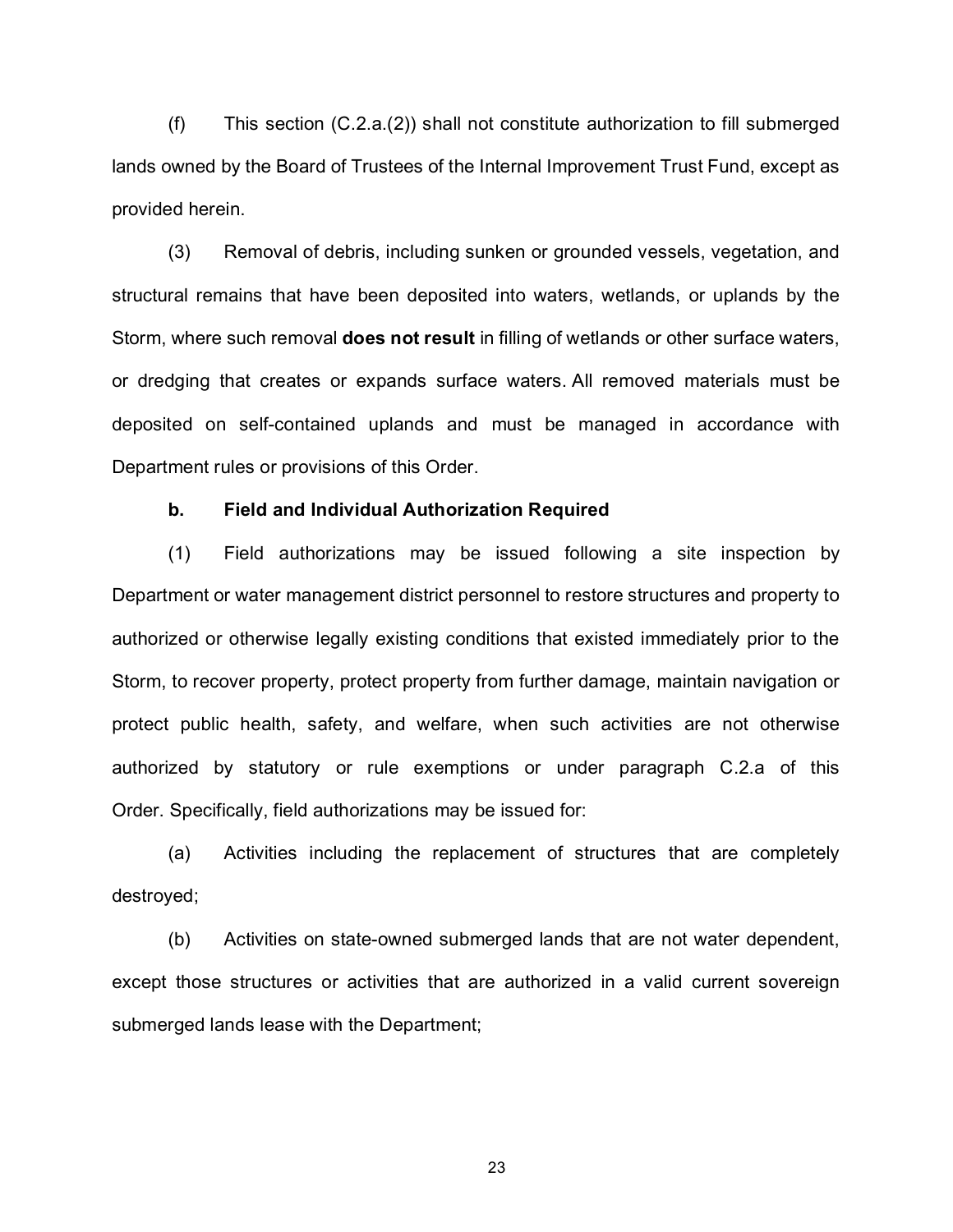(c) Restoration (regrading, dredging, or filling) of the contours of uplands, wetlands, and submerged bottoms by parties other than local, regional, state, or federal governments;

(d) Trimming or alteration of mangroves that threaten public health, safety, welfare or property, or that currently interfere with navigation;

(e) Removal of debris, including sunken or grounded vessels, vegetation, and structural remains, that has been deposited into waters, wetlands, or uplands by the Storm, the removal of which requires filling of wetlands or other surface waters, or dredging that creates or expands wetlands or other surface waters. Any wetlands or other surface waters that are dredged or filled to affect such removal must be restored to the contours and conditions that existed before the Storm; and

(f) Other activities determined by Department or water management district personnel as having the potential to result in only minimal adverse individual or cumulative impact on water resources and water quality.

(2) Field authorizations to replace structures shall not preclude the use of different construction materials or minor deviations to allow upgrades to current structural and design standards, including building codes, or to a more environmentally compatible design, as determined by the Department or water management district, than existed immediately prior to the Storm.

(3) Field authorizations may be requested by providing a notice to the local office of the Department or water management district containing a description of the work requested, the location of the work, and the name, address, and telephone number of the owner or representative of the owner who may be contacted concerning the work. Field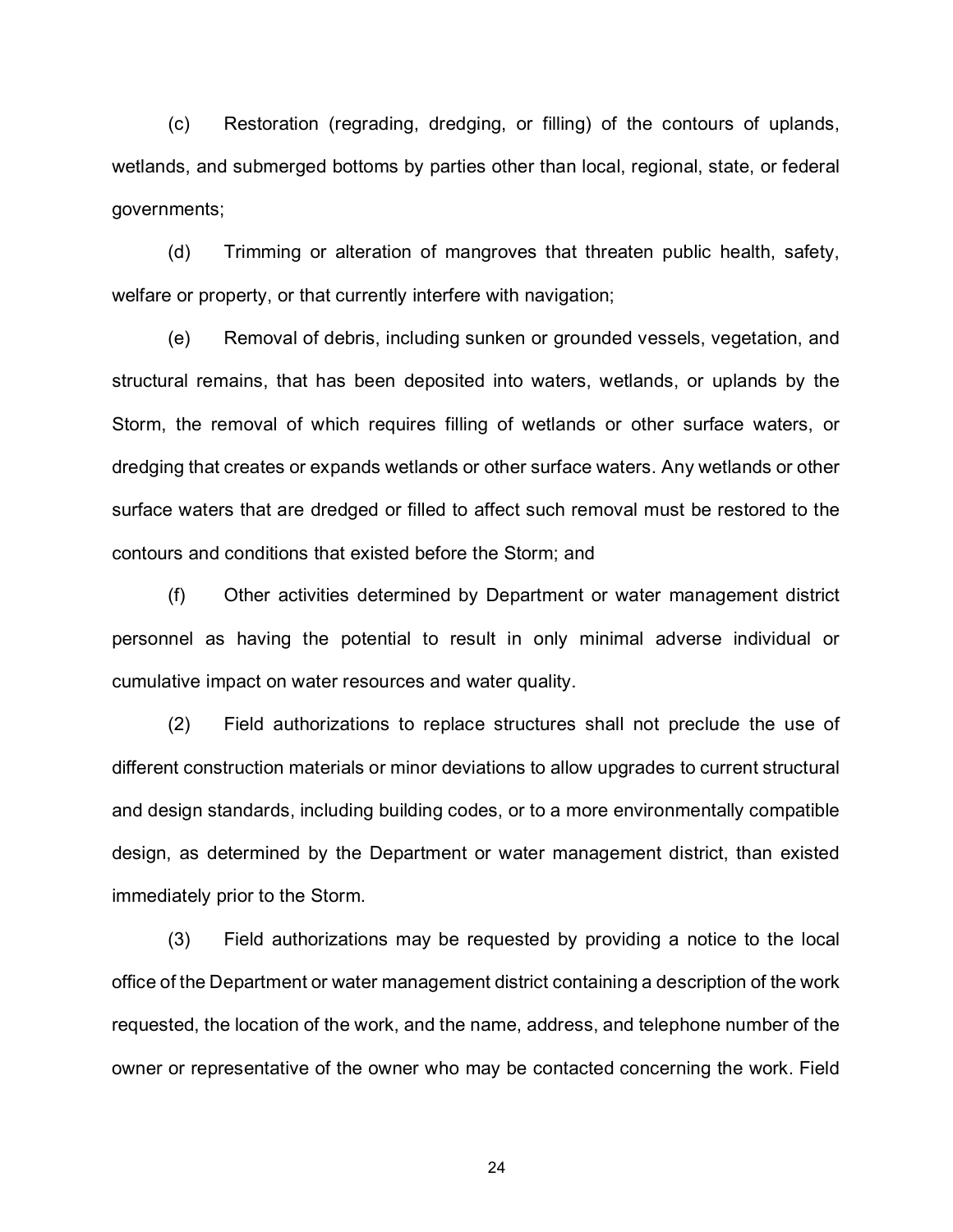authorizations also may be issued by Department or water management district personnel without prior notice. Field authorizations may not be issued unless requested on or before the expiration date of this Order, unless that date is modified or extended by further order. Written records of all field authorizations shall be created and maintained by Department and water management district personnel. Field authorizations may include specific conditions for the construction, operation, and maintenance of the authorized activities. Field authorizations issued prior to the effective date of this Order remain in effect for the duration specified in the field authorization but may be extended through written modification by the Department or water management district in accordance with the provisions of paragraph C.6.h. of this Order. Failure to comply with the conditions of the field authorization may result in enforcement actions by the Department or water management district.

# **3. Coastal Construction Control Line ("CCCL") Activities**

This section applies to activities conducted within the Emergency Area seaward of the CCCL as established by Chapter 62B-26, Florida Administrative Code. Emergency Permits may be issued by the Office of Resilience and Coastal Protection pursuant to Rule 62B-33.014, Florida Administrative Code. A list of activities seaward of the CCCL that are exempt from CCCL permitting requirements is contained in Rule 62B-33.004, Florida Administrative Code, and Section 161.053(11), Florida Statutes. The Office of Resilience and Coastal Protection has developed a Public Information Handout to provide property owners with a concise explanation of activities that are authorized seaward of the CCCL in this Order. To obtain a copy please visit the Coastal Construction Control Line Emergency Permits website at https://floridadep.gov/rcp/coastal-construction-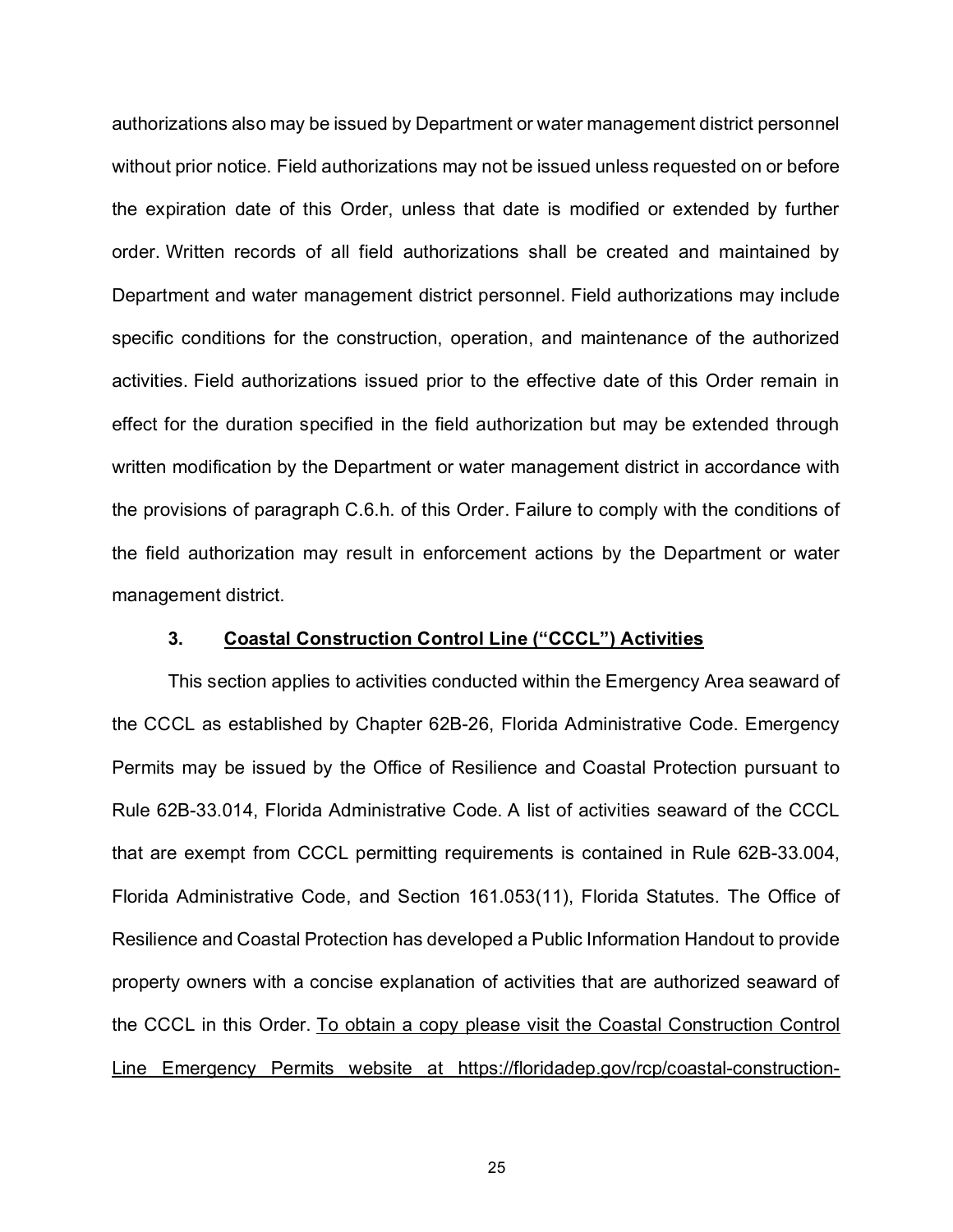control-line/content/coastal-construction-control-line-emergency-permits. You may also contact the Office of Resilience and Coastal Protection directly by email to CCCL@FloridaDEP.gov, by mail at 2600 Blair Stone Road, Mail Station 3522, Tallahassee, Florida 32399-3000, or by phone at 850/245-2094.

This Order does not authorize the construction of permanent structures that did not exist prior to the emergency or geotextile containers as the core of a reconstructed dune for the purposes of temporary armoring, nor does it authorize beach scraping performed by itself or in association with any other activities. In addition, activities that extend onto state owned lands of Florida seaward of the mean high water line or an Erosion Control Line that would typically require a permit pursuant to Sections 161.041 and/or 161.055, Florida Statutes, i.e., regulated under the Joint Coastal Permit program (JCP), are not authorized under this subsection. JCP activities are addressed separately in subsection C.4. of this Order.

**a. Activities Undertaken by Local Governments, the Department of Environmental Protection, Florida Department of Transportation and Utility Companies**

The following activities may be undertaken by local governments, agencies of the State of Florida, and utility companies to protect, repair, or replace structures and property without notice to the Department or water management district, subject to the limitations below. Work performed under paragraph C.3.a. of this Order must be complete within one year of the issuance of this Order.

(1) Removal of Storm-generated debris. Prior to removing the debris and to the greatest extent possible, beach compatible sand should be separated from the debris and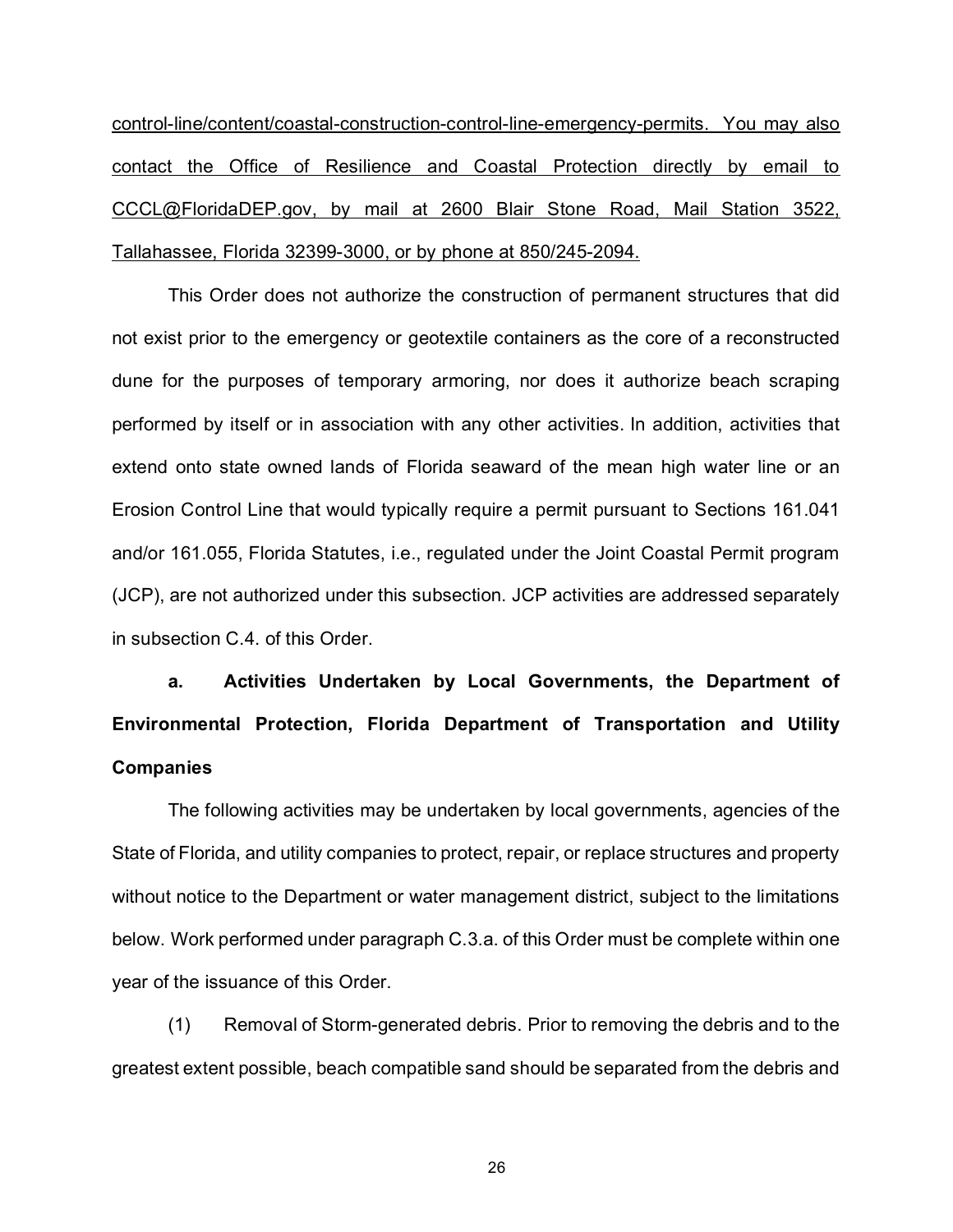kept on-site. To prevent debris from becoming buried, all Storm-generated debris shall be removed to an appropriate upland disposal site landward of the CCCL prior to conducting any fill activities.

(2) The repair or replacement of the following public facilities: utilities, roads, beach access ramps, and dune walkover structures (see guidelines for construction of dune walkovers at [https://floridadep.gov/rcp/coastal-construction-control](https://floridadep.gov/rcp/coastal-construction-control-line/documents/beach-and-dune-walkover-guidelines)[line/documents/beach-and-dune-walkover-guidelines\)](https://floridadep.gov/rcp/coastal-construction-control-line/documents/beach-and-dune-walkover-guidelines).

(3) Return of sand to the beach and dune system that has been deposited upland by the Storm, and restoration of a dune system using beach compatible sand from an upland source. The material shall not cover any Storm-generated debris or construction debris. All fill material shall be sand that is similar to the pre- Storm beach sand in both coloration and grain size and be free of debris, rocks, clay, or other foreign matter and shall meet the specifications set forth by the Department for the location that the fill is being placed. Such specifications are available at https://floridadep.gov/rcp/coastal-construction-control-line/content/coastal-constructioncontrol-line-emergency-permits. No sand may be obtained from the beach, near shore, or below the mean high water line seaward of the CCCL without specific written authorization from the Department.

(4) Installation of temporary armoring such as wooden retaining walls, cantilever sheet pile walls (without concrete caps, tiebacks, or other reinforcement), sandbags less than 100 pounds filled bag, or similar structures. Entities undertaking these activities shall notify the Department in writing within three working days of the start of installation. Temporary armoring must be removed within 60 days of installation or the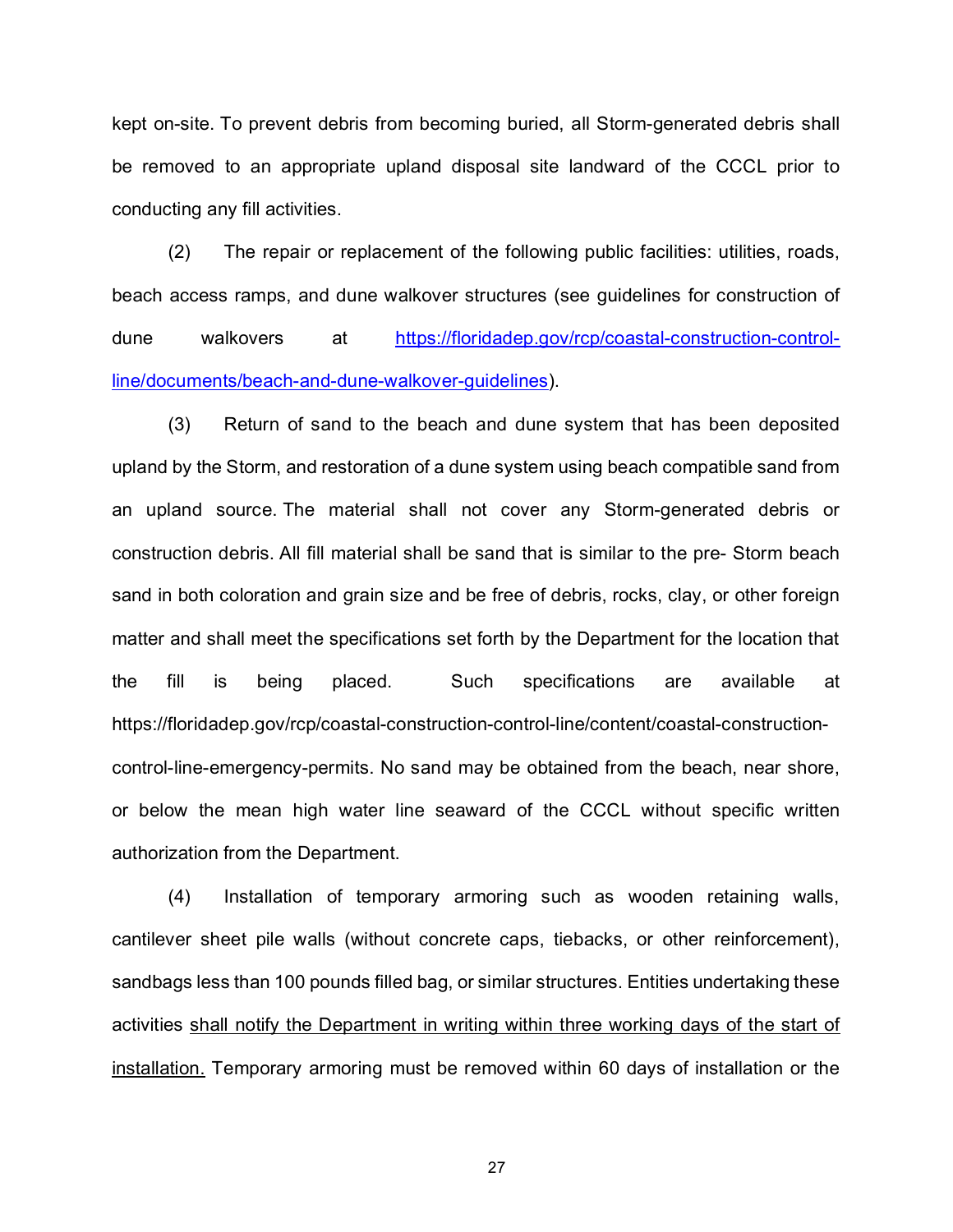entity must seek authorization from the Department to keep the temporary armoring in place.

#### **b. Activities Requiring Local Authorization**

Local governments are authorized to issue permits in lieu of Department permits to private and public property owners for the activities listed below. Local governments shall notify the Department in writing within three working days of permits issued under this section. The notification must be submitted to the Department at email address cccl@floridadep.gov. Work authorized by the local government must be complete within 90 days of issuance of the local government permit or within 90 days of the expiration date of this Order, whichever deadline occurs first.

(1) Temporary or remedial activities that are necessary to secure structures to remove safety hazards and prevent further damage or collapse of foundations.

(2) Temporary armoring such as wooden retaining walls, cantilever sheet pile walls (without concrete caps, tiebacks or other reinforcement), sandbags less than 100 pounds filled bag, or similar structures. Temporary armoring must be removed within 60 days of installation or the individual must seek authorization from the Department to keep the temporary armoring in place.

**Pursuant to Section 161.085(3), Florida Statutes, this Order does not authorize local governments to permit geotextile containers as the core of a reconstructed dune for the purposes of temporary armoring.**

(3) Repair or replacement of minor ancillary structures (such as stairs, landings, and HVAC platforms) and service utilities that are associated with the existing habitable structure. The repair of minor ancillary structures or service utilities shall not exceed the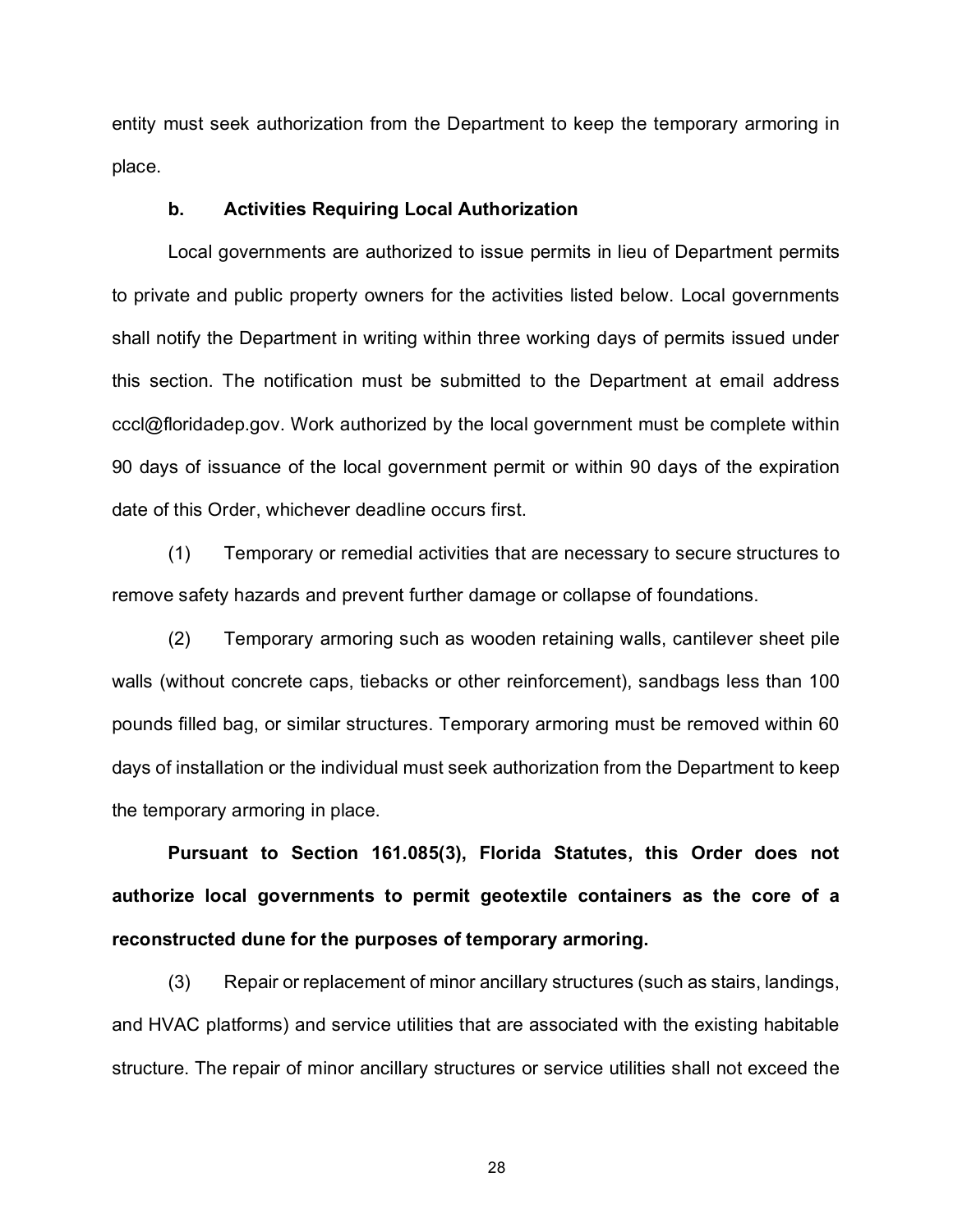size of the original structure or service utility damaged or destroyed by the Storm. Repair of surviving beach/dune walkovers is authorized provided the structure is substantially intact and the repair adjusts the seaward terminus of the walkover to a more landward location to accommodate changes in the shoreline topography and native salt-resistant vegetation patterns. Viewing platforms as part of the walkovers may not be constructed on or seaward of the surviving or post-Storm rebuilt dune system or sandy beach, as specified in subparagraph C.3.c.(2)(d) of this Order.

(4) Permanent repair of foundations for buildings that have not been substantially damaged.

(5) The replacement or repair of caps and anchoring systems (or tiebacks) for seawalls or bulkheads.

(6) Restoration of a dune system damaged by the Storm using beach compatible sand from an upland source.

All fill material shall be sand that is similar to the pre-Storm beach sand in both coloration and grain size and be free of debris, rocks, clay, organic matter, or other foreign matter and shall meet the specifications set forth by the Department for the location that the fill is being placed. Such specifications are available at https://floridadep.gov/rcp/coastal-construction-control-line/content/coastal-constructioncontrol-line-emergency-permits. No sand may be obtained from the beach, near shore, or below mean high water seaward of the CCCL without specific written authorization from the Department.

(7) Return of sand to the beach dune system which has been deposited upland by the Storm.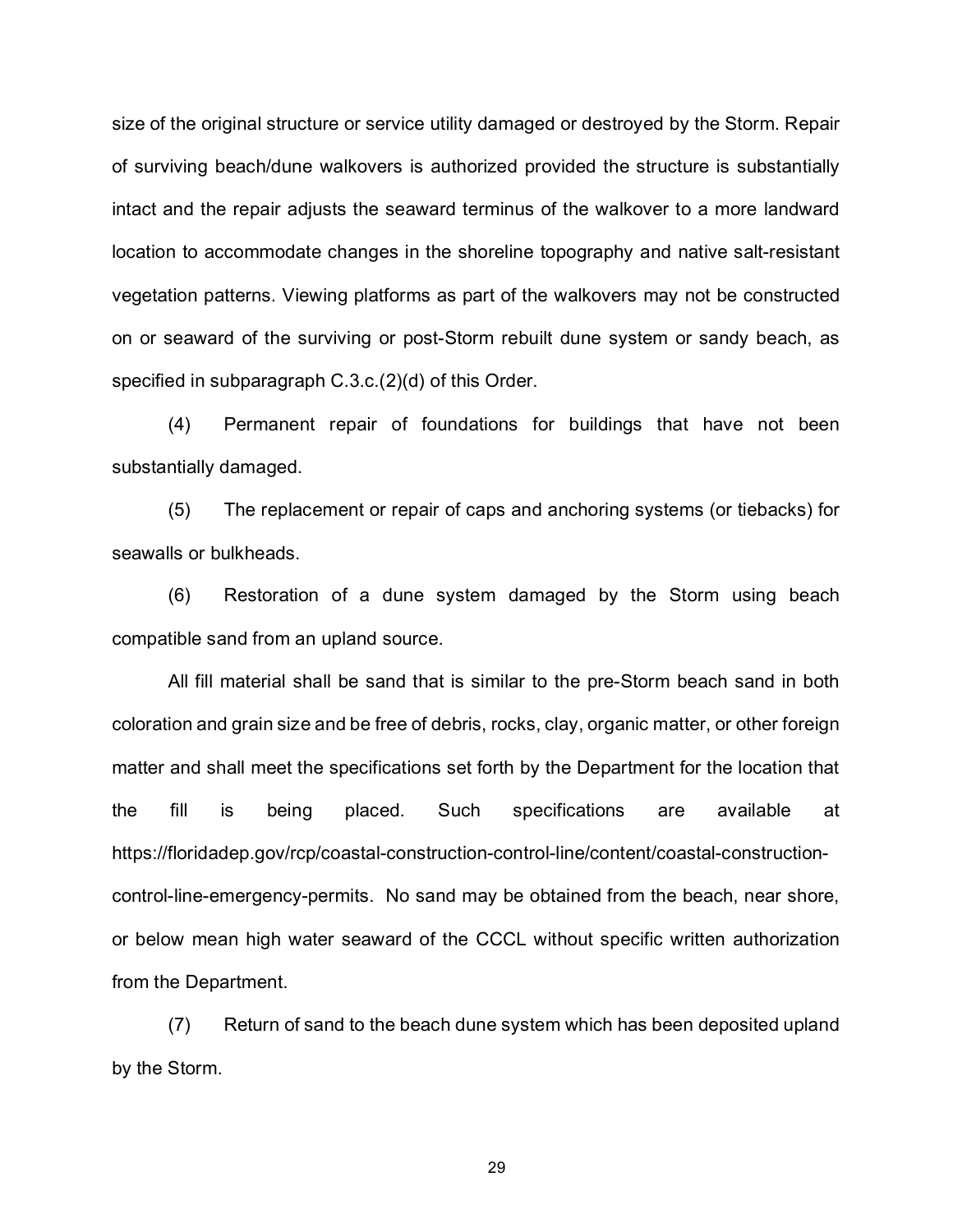The recovered sand shall be free of debris and other foreign matter and shall not cover any Storm-generated debris or construction debris.

#### **c. Other Activities**

(1) Actions taken by local governments, the Department's Division of Recreation and Parks, Florida Department of Transportation, and utility companies under paragraph C.3.a. of this Order, and actions taken by local governments under paragraph C.3.b. of this Order, do not require additional permits from the Department.

(2) Subsection C.3. of this Order does not authorize the following activities:

(a) Permanent repair of foundations of major structures which have been substantially damaged;

(b) Rebuilding of or substantial improvements to major structures;

(c) The repair or reconstruction of coastal or shore protection structures except as allowed under subparagraph C.3.b.(5) of this Order;

(d) Replacement of walkover structures not meeting the criteria of subparagraph C.3.b.(3) of this Order, retaining walls, decks, gazebos, and other similar structures;

(e) Local governments to install or permit geotextile containers as the core of a reconstructed dune for the purposes of temporary armoring; or

(f) Excavation of the beach face, near shore or below the mean high water line.

(3) Activities not covered by subsection C.3. of this Order may require a permit from the Department under Section 161.053, Florida Statutes, and Chapters 62B-33, 62B-34, or 62B-56, Florida Administrative Code. For more information, please contact the Office of Resilience and Coastal Protection by email at [cccl@floridadep.gov,](mailto:cccl@floridadep.gov) mail at 2600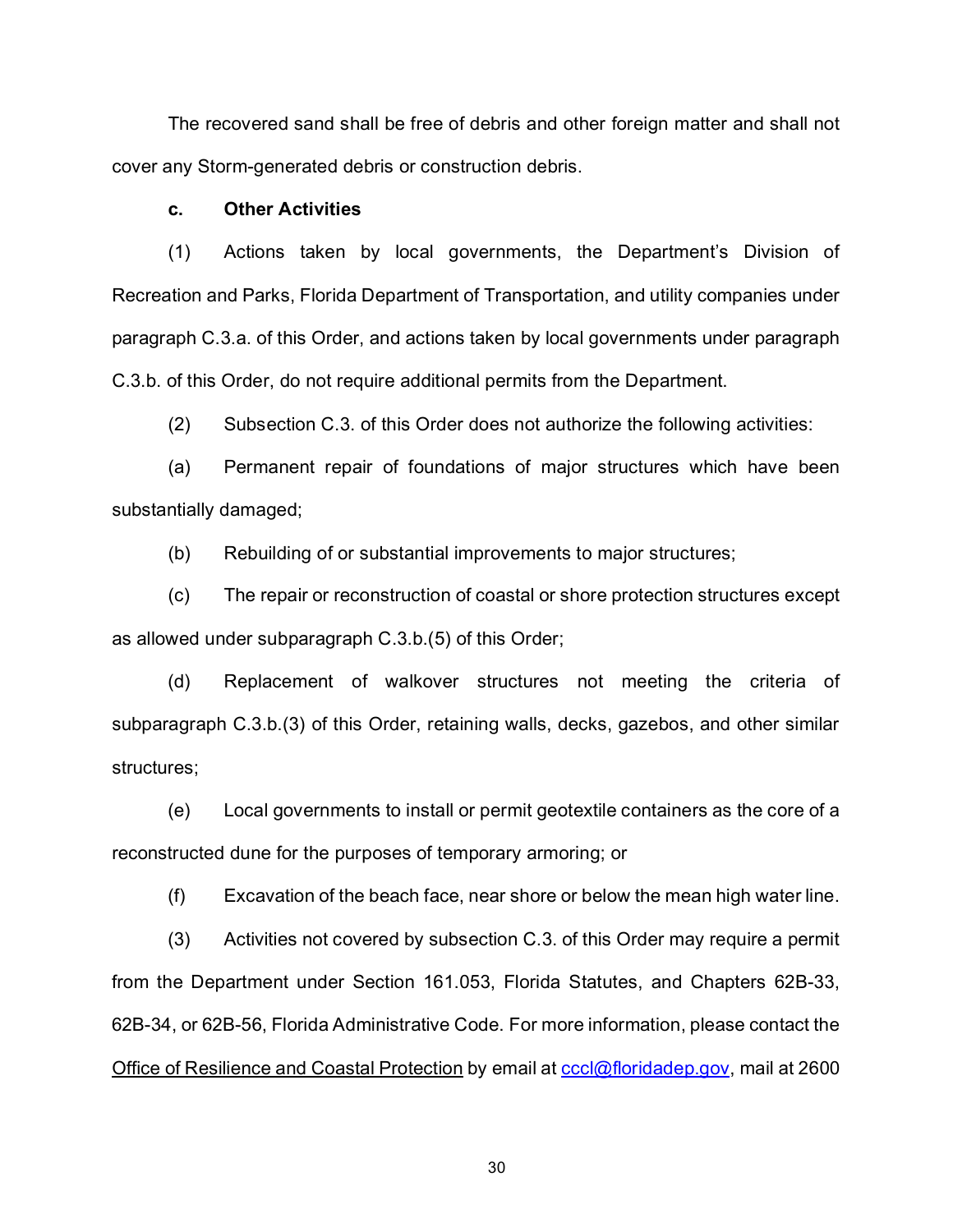Blair Stone Road, Mail Station 3522, Tallahassee, Florida 32399-3000, or by phone at 850/245-2094.

#### **4. Joint Coastal Permit Activities**

This subsection applies to certain activities along the natural sandy beaches of the Atlantic Ocean, Gulf of Mexico or Straits of Florida that extend onto sovereignty lands of Florida, seaward of the mean high water line and are likely to have a material physical effect on the coastal system or natural beach and inlet processes, i.e., activities that are regulated under the JCP program, pursuant to Sections 161.041 and/or 161.055, Florida Statutes.

a. In lieu of a normal JCP for activities summarized above, federal, state, or local governments may apply to the Office of Resilience and Coastal Protection, Beaches, Inlets and Ports Program for emergency authorizations to alleviate hazardous conditions resulting from the Storm that pose an immediate danger to life or limb, including sudden and unpredictable hazards to navigation. Applications for emergency authorizations shall meet the following criteria:

(1) the application must be received by the Department during the duration of this Order;

(2) the hazardous conditions are a result of the Storm identified in this Order and did not exist prior to the Storm;

(3) the proposed measures are limited to the minimum amount necessary to alleviate the hazardous conditions by temporarily stabilizing the structure or clearing the channel, until a JCP can be processed to address the long-term repair;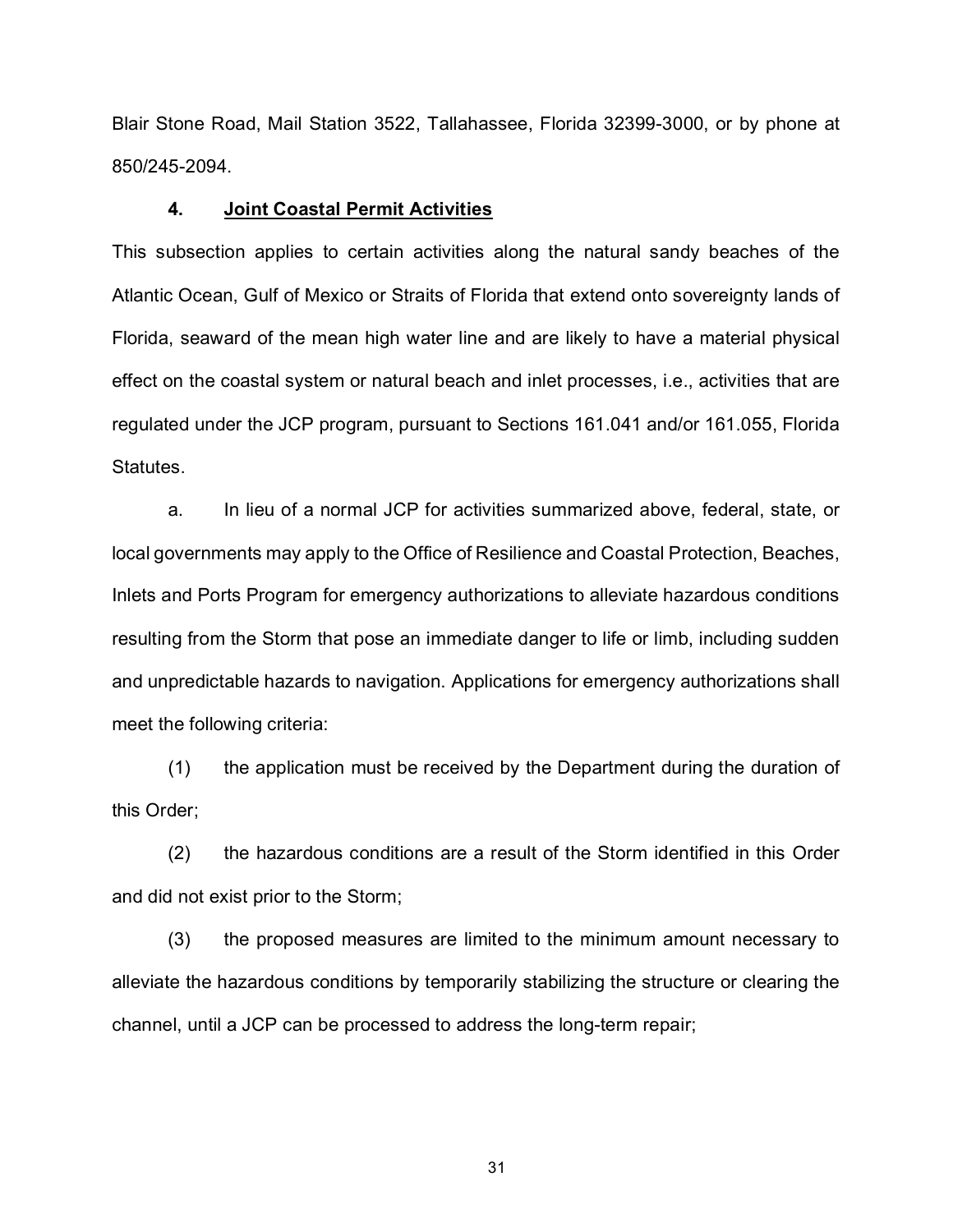(4) fill material shall not extend seaward of the mean high water line that existed immediately before the Storm;

(5) navigational dredging shall not exceed channel depths, widths or alignment that existed immediately before the Storm;

(6) reconstruction of non-water-dependent structures on sovereign submerged lands unless authorized in a current sovereign submerged lands lease issued by the Department is prohibited;

(7) fill may only be placed seaward of the mean high water line to temporarily stabilize an upland structure if that structure is in danger of imminent collapse and was located behind the primary dune line prior to the Storm. The amount of fill allowed is the minimum necessary for the stabilization of the structure;

(8) the placement of fill may only extend the mean high water line seaward of the current (post- Storm) location if the applicant provides proof that the riparian owner(s) has obtained a disclaimer under Rule 18-21.019, Florida Administrative Code, (from the Department's Division of State Lands) for the proposed project site, a memorandum from the Department's Division of State Lands acknowledging the Storm-related occurrence of avulsion for the proposed project site, or documentation from the Department that a valid erosion control line has been established at the fill site;

(9) any fill material placed on the beach shall meet the criteria for beach-quality sand in Section 62B-41.007(2)(j), Florida Administrative Code;

(10) the proposed measures shall not cause water quality violations outside of the mixing zone, established pursuant to Rule 62-4.244, Florida Administrative Code; and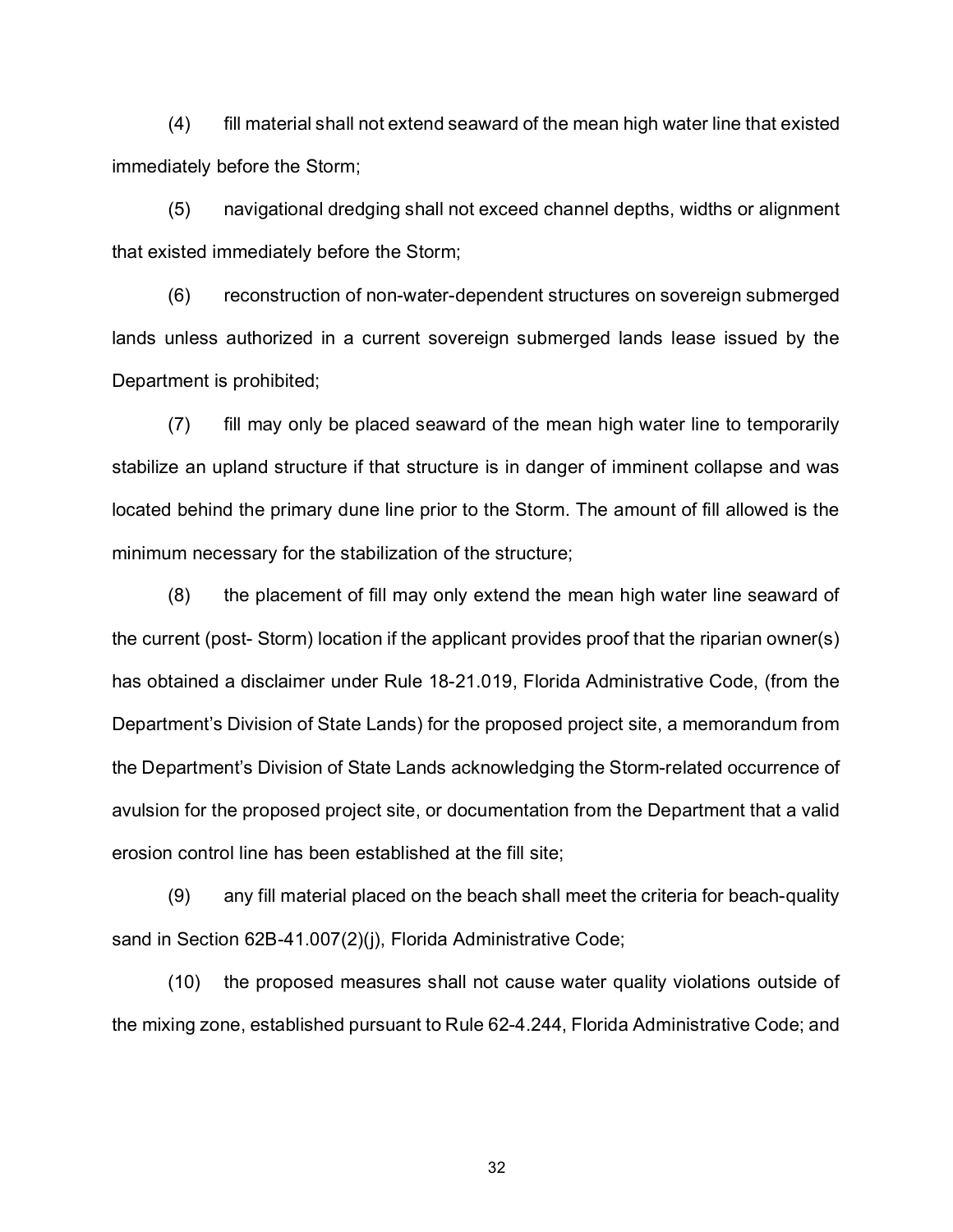(11) the proposed measures shall not adversely affect hardbottom or coral reef communities, seagrass communities or functional marine turtle nesting habitat that existed before the Storm and shall not contribute to erosion of adjacent properties.

b. Emergency authorizations shall expire 90 days after issuance unless a written request for an extension of the expiration date is received and granted by the Department before this Order's expiration date. Any request for extension of an emergency authorization issued under this subsection must contain a reasonable schedule for when repair, restoration, or reconstruction will commence and ultimately conclude.

c. Application fees and noticing requirements shall be waived for projects that are eligible for this emergency authorization.

d. Activities not covered by subsection C.4. of this Order may require a permit from the Department under Sections 161.041 or 161.055, Florida Statutes, and Rule 62B-49, Florida Administrative Code. For more information, please contact the Division of Resilience and Coastal Protection's Beaches, Inlets and Ports Program by email at [BIPP@floridadep.gov,](mailto:BIPP@floridadep.gov) mail at 2600 Blair Stone Road, Mail Station 3544, Tallahassee, Florida 32399-3000, or by phone at 850/245-7617. If the activities are associated with the repair of damage from the Storm identified in this Order, and the applicant can demonstrate that expeditious processing of the JCP application is necessary to meet state or federal recovery efforts, including funding deadlines, the Division of Resilience and Coastal Protection may deviate from the standard procedures as follows:

(1) processing fees may be waived; and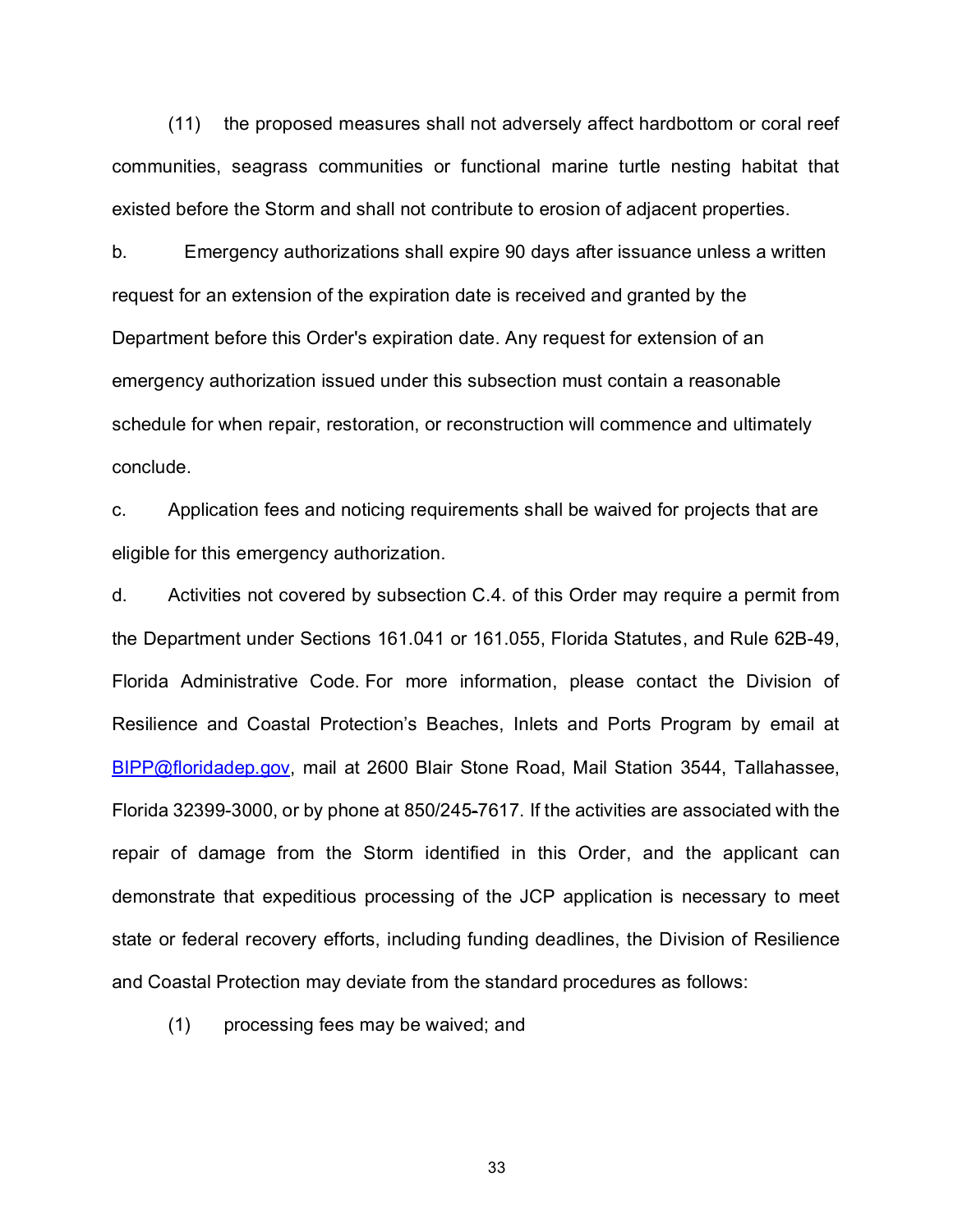(2) the requirement to publish a Notice of Intended Agency Action pursuant to Rule 62B-49.005(10), Florida Administrative Code, may be waived.

# **5. National Pollutant Discharge Elimination System Stormwater Construction Generic Permit**

This subsection applies to any construction activity authorized by this Order that would require coverage under the Generic Permit for the Discharge of Stormwater Associated with Large and Small Construction Activities pursuant to Rule 62-621.300(4), Florida Administrative Code. For these construction projects, operators of the sites, and their licensed engineers and subcontractors, are authorized to make all necessary repairs to restore essential services and repair or replace (as necessary) all structures to their pre-Storm permitted or registered condition without prior notice to the Department. All best management practices must be in accordance with the guidelines and specifications of the *State of Florida Erosion and Sediment Control Designer and Reviewer Manual* (Florida Department of Transportation and Florida Department of Environmental Protection July 2013) [https://www.flrules.org/Gateway/reference.asp?No=Ref-](https://www.flrules.org/Gateway/reference.asp?No=Ref-04227)[04227.](https://www.flrules.org/Gateway/reference.asp?No=Ref-04227) Within 30 days of commencing the work of such repair or replacement, however, the owner or operator shall submit to the Department a completed Notice of Intent to Use Generic Permit for Stormwater Discharge from Large and Small Construction Activities [Form Number 62-621.300(4)(b)].

# **6**. **General Conditions**

a. All activities conducted under subsections C.2, C.3., and C.4 of this Order shall be performed using appropriate best management practices. For activities conducted in, or discharging to, wetlands or other surface waters, best management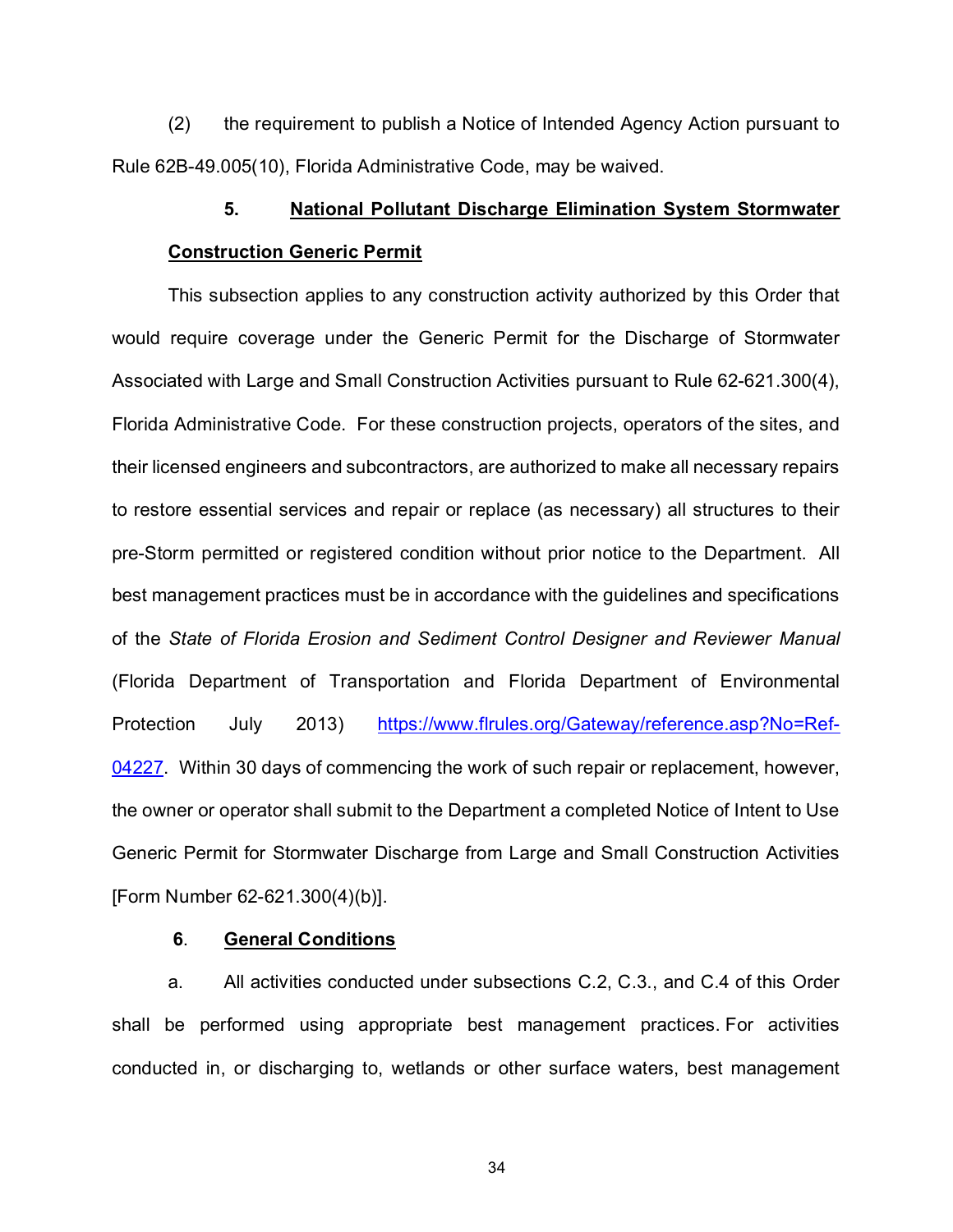practices include properly installed and maintained erosion and turbidity control devices to prevent erosion and shoaling, control turbidity, and prevent violations of state water quality standards and protect the functions provided by wetlands and other surface waters to fish, wildlife, and listed species.

b. The authorizations in subsections C.2., C.3., and C.4. of this Order shall not apply to structures and associated activities that were not legally existing or otherwise properly authorized by all applicable agencies before the passage of the Storm.

c. Applicable environmental resource, surface water management, dredge and fill, JCP, or CCCL permits shall be required following provisions of statute and rule for other activities not authorized in this Order that do not otherwise qualify as an exempt activity under statute or rule.

d. The nature, timing, and sequence of construction authorized under this Order shall be conducted in such a manner as to provide protection to, and so as to not disturb, dune features, native salt-resistant vegetation, and listed species and their habitat, including threatened or endangered sea turtles, endangered manatees, endangered beach mice, endangered plant communities, and migratory shorebirds. If activities conducted under subsection C.3 of this Order occur during the marine turtle nesting season (March 1 through October 31 in Brevard, Indian River, St. Lucie, Martin, and Broward counties, May 1 through October 31 in all other coastal counties within the state), such activities must be coordinated with the Florida Fish and Wildlife Conservation Commission's Imperiled Species Management Section to ensure that all activities comply with state and federal requirements for the protection of sea turtles, their nests, hatchlings, and nesting habitat.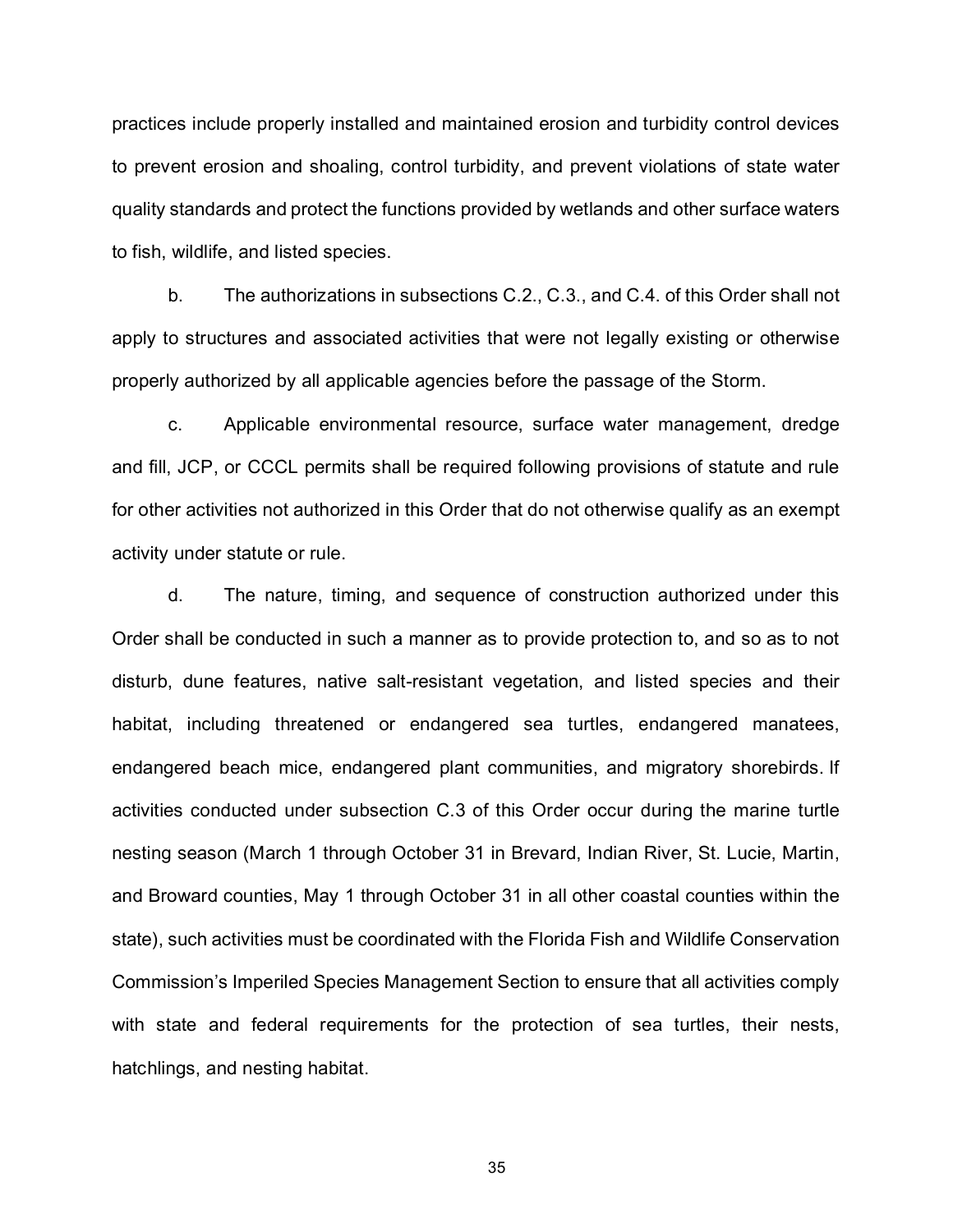e. Nothing in this Order authorizes the taking, attempted taking, pursuing, harassing, capturing or killing of any species (or the nests or eggs of any species) listed under Rule 68A-27, Florida Administrative Code, or the federal Endangered Species Act.

f. Persons are advised that all structures that are rebuilt under subsection C.2. of this Order should be rebuilt in accordance with all applicable local, state, and federal building standards and requirements of the Federal Emergency Management Agency.

g. It is recommended that, where possible, owners of property should maintain documentation (such as photos) of the condition of the structures or lands as they existed prior to initiating any activities authorized under this Order and should provide such documentation to the Department if requested to do so.

h. Activities authorized under subsection C.2. of this Order must be completed as follows:

(1) Within one year from issuance of this Order, for activities that qualify under the No Notice provisions of paragraph C.2.a. of this Order;

(2) By the date specified in the field authorization for activities that qualify under the provisions of subparagraph C.2.b.(1) of this Order. However, the deadline for completing such activities may be extended if a written request with accompanying documentation as described below is submitted by the person(s) authorized in the field authorization and received by the District Office of the Department that issued the field authorization at least 30 days prior to expiration of the field authorization. Such request must be accompanied by a statement that contractors or supplies are not available to complete the work, or that additional time is needed to obtain any required authorization from the U.S. Army Corps of Engineers. Such permittee should maintain a list of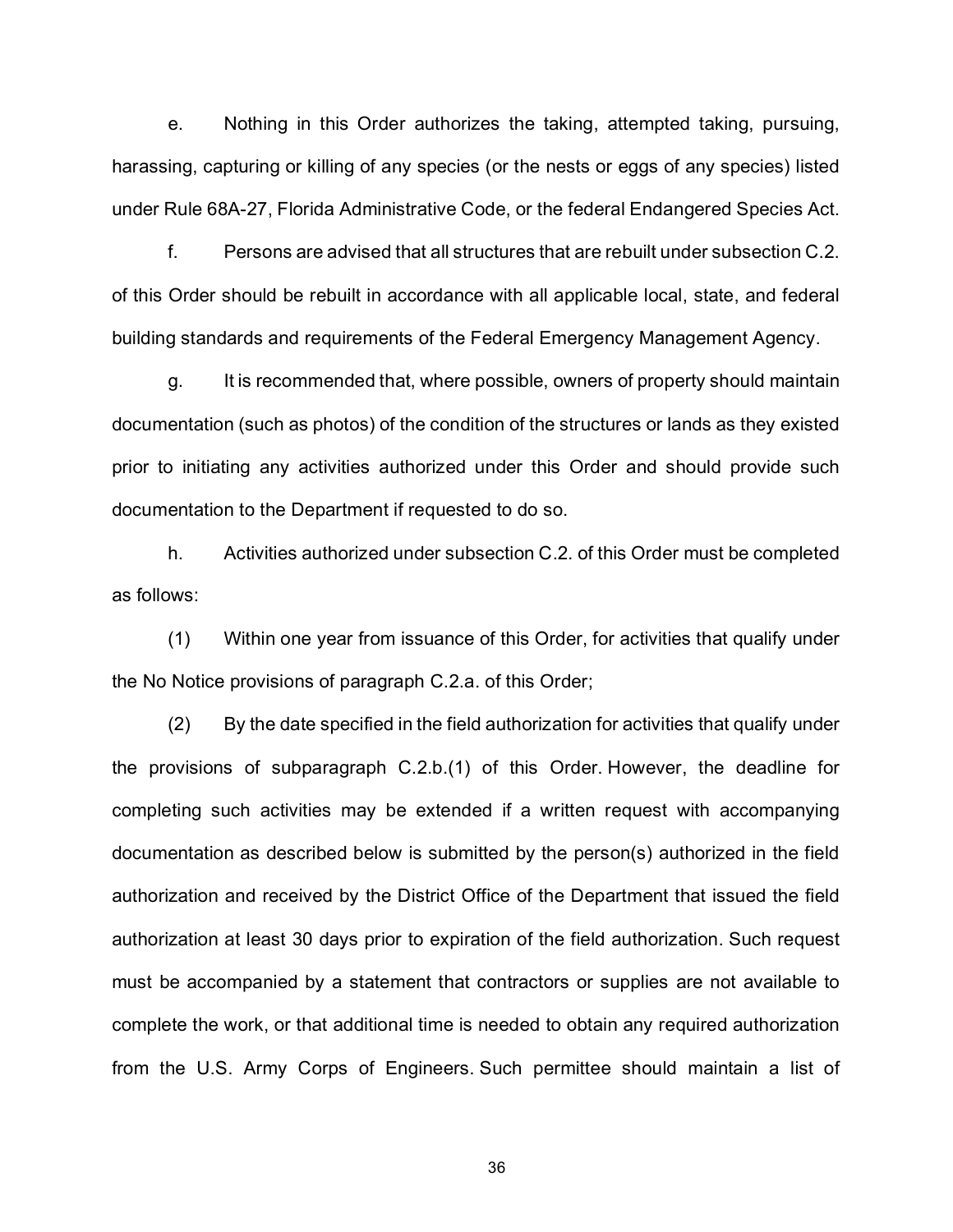contractors that have been contacted and a record of supplies that are on backorder as needed to demonstrate compliance with this provision.

# **7. Authorization to Use State-Owned Submerged Lands**

The Department has been delegated by the Board of Trustees of the Internal Improvement Trust Fund the authority to grant the following authorizations to use stateowned submerged lands, that is, lands lying waterward of the line of mean high water, erosion control line or ordinary high water line, in association with the structure or activity subject to repair, restoration, removal, or replacement authorized in this section.

a. Except as provided in paragraphs C.6.b., C.6.c., and C.6.d. of this Order, and subsection D.1. of this Order, activities authorized under this Order involving the repair, replacement, or restoration of the activities and structures, and the removal of debris located on submerged lands owned by the state that do not qualify for consent by Rule 18-21.005(1)(b), Florida Administrative Code, are hereby granted a Letter of Consent under Rule 18-21.005(1)(c), Florida Administrative Code, provided:

(1) Such repair, restoration, replacement, or removal is conducted in accordance with the terms, conditions, and limitations of this Order;

(2) The structure or activity subject to repair, restoration, or replacement was authorized by the Board of Trustees of the Internal Improvement Trust Fund prior to the Storm, or was otherwise legally existing immediately prior to the Storm;

(3) The activities are conducted solely to repair, restore, or replace structures or land that was damaged by the Storm, or to remove debris resulting solely from the Storm; and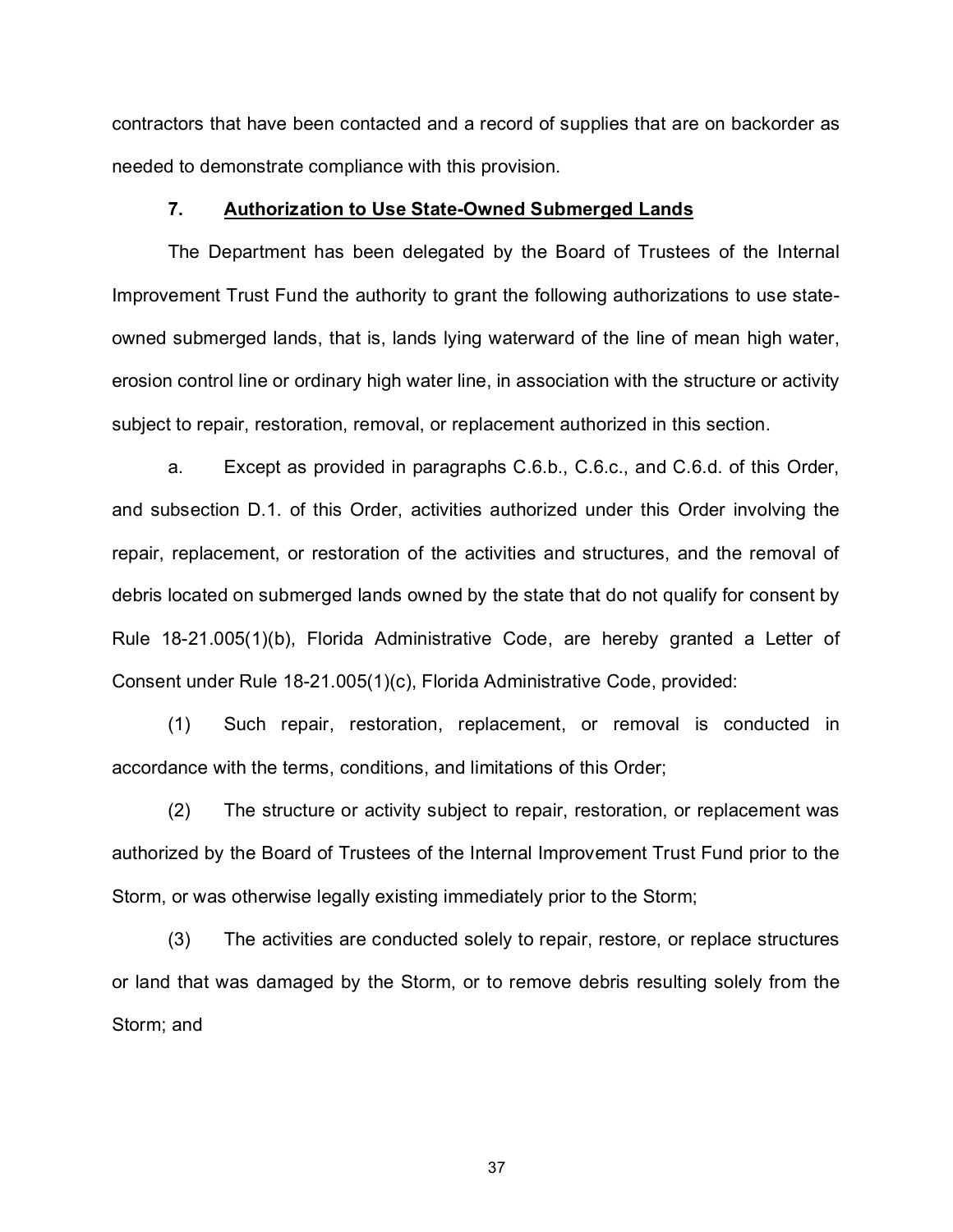(4) The structures and activities are repaired, restored, or replaced in the same location and configuration as was authorized by the Board of Trustees of the Internal Improvement Trust Fund or which otherwise legally existed immediately prior to the Storm.

 $(5)$  All the terms and conditions of Rule 18-21.005(1)(b) or 18-21.005(1)(c), Florida Administrative Code, as applicable, are met (including certain restrictions for activities performed within aquatic preserves and Monroe County), and provided that activities that require an easement under Rule 18-21.005(1)(f), Florida Administrative Code, must obtain the applicable state-owned submerged lands easement under Chapter 18-21, Florida Administrative Code, within one year of expiration of this Order. This Order does not limit the provisions of those statutory and rule provisions.

b. Non-water dependent structures that are authorized in a current sovereign submerged lands lease with the Department are not authorized to be repaired, restored, or replaced when more than 50 percent of the structure or activity is lost (based on the cost to repair, restore, or replace the structure or activity);

c. Water-dependent structures that were legally existing immediately before the Storm but not in conformance with the current criteria of Chapters 18-18, 18-20, or 18-21, Florida Administrative Code, as applicable, may be repaired, restored, or replaced to the footprint that existed immediately before the Storm, but shall, to the greatest extent practicable, be repaired, restored, or replaced to meet the current criteria of Chapters 18- 18, 18-20, and 18-21, Florida Administrative Code, as applicable, with respect to design features such as the elevation of decking surfaces and the spacing of deck planking.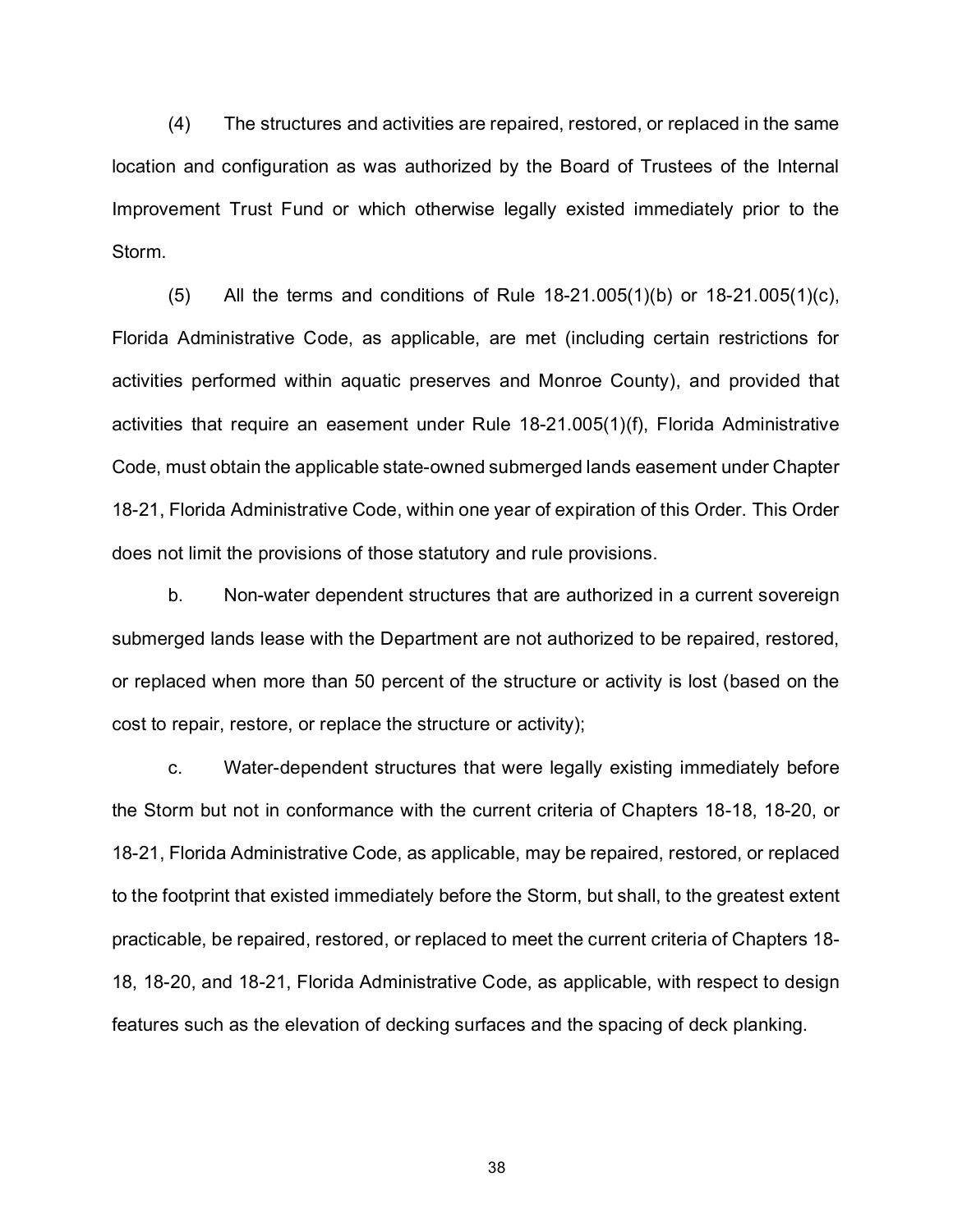d. This Order does not authorize the reconstruction or repair of unauthorized structures.

#### **8. Water and Wastewater Plants and Collection and Distribution Systems**

a. Owners and operators of water and wastewater plants and collection and distribution systems, and their licensed engineers and contractors, are authorized to make all necessary repairs to restore essential services and repair or replace (as necessary) all structures, equipment, and appurtenances of the plants and systems to their pre-Storm permitted or registered condition without prior notice to the Department. Within 30 days of commencing the work of such repair or replacement, however, the owner or operator shall notify the Department in writing, describing the nature of the work, giving its location, Department Facility Identification Number, and providing the name, address, and telephone number of the representative of the owner or operator to contact concerning the work.

b. Owners and operators of underground injection control Class V Group 6 lake level control wells in existence and functioning immediately before the Storm are authorized, without prior permission by the Department, to lower the intake structure to allow a greater volume of lake water to flow down the wells when not to do so would result in immediate flooding of structures not usually inundated by such lake waters. Within 72 hours of lowering said structures, written notice shall be provided to the District Office of the Department in which the structure is located.

#### **9. Suspension of Fees**

For those activities noted above, subject to the limitations, duration, and other provisions of this Order, the following application fee, base fee, and minimal annual lease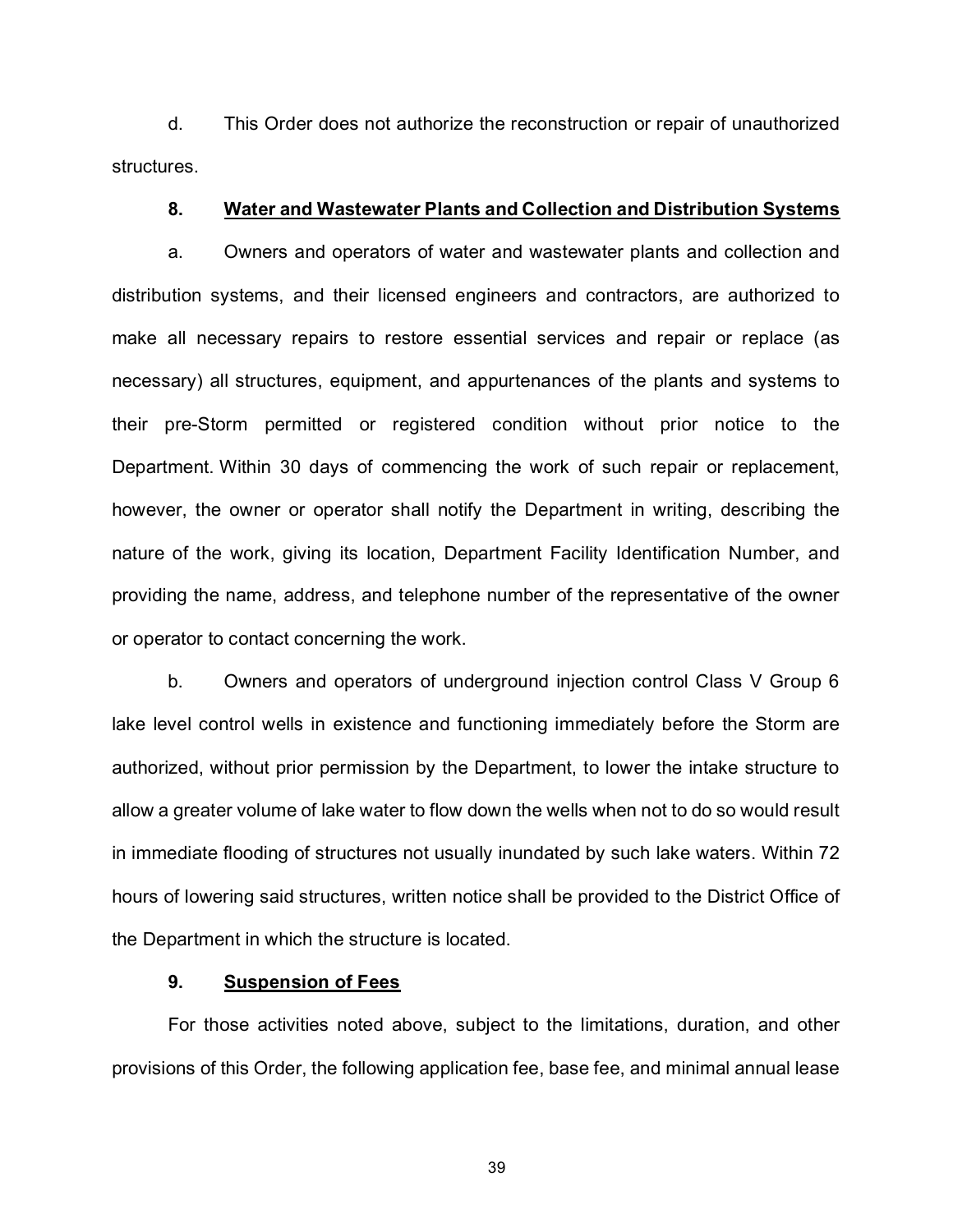fee requirements of Sections 161.041, 161.053, 161.0535, 161.055, and 373.109, Florida Statutes, and Chapters 18-18, 18-20, 18-21, and 62-4, Florida Administrative Code, shall be suspended as follows:

a. For structures and activities authorized under paragraphs C.2.a. or C.3.a of this Order, the lessee may submit a written request to the Division of State Lands, by mail at 3900 Commonwealth Boulevard, Mail Station 130, Tallahassee, Florida 32399-3000, to waive applicable lease fees. In such cases, the owner must identify and document (such as with currently-dated photographs) the area (in square feet) of the structure or facility that is no longer useable. When such documentation is received, and deemed sufficient, lease fees will be waived, but only for that portion of the structure that is no longer useable.

b. When the restoration or replacement of individual structures (such as a dock or pier) or entire facilities (such as marinas) on state-owned submerged lands that are completely destroyed is authorized by a field authorization under paragraph C.2.b. of this Order, applicable lease fees will be waived for the duration described in paragraph C.9.c of this Order.

c. Lease fees that are waived under paragraphs C.9.a. or C.9.b. of this Order will be waived only for the duration of this Order (including subsequent extensions thereto) unless otherwise provided in a field authorization issued under paragraph C.2.b. of this Order, or until the repairs, restoration or replacement commences, whichever is earlier. The duration of the waiver of suspension of lease fees may be extended beyond the duration of this Order (including subsequent extensions thereto) or beyond the date specified in a field authorization issued under paragraph C.2.b of this Order, upon a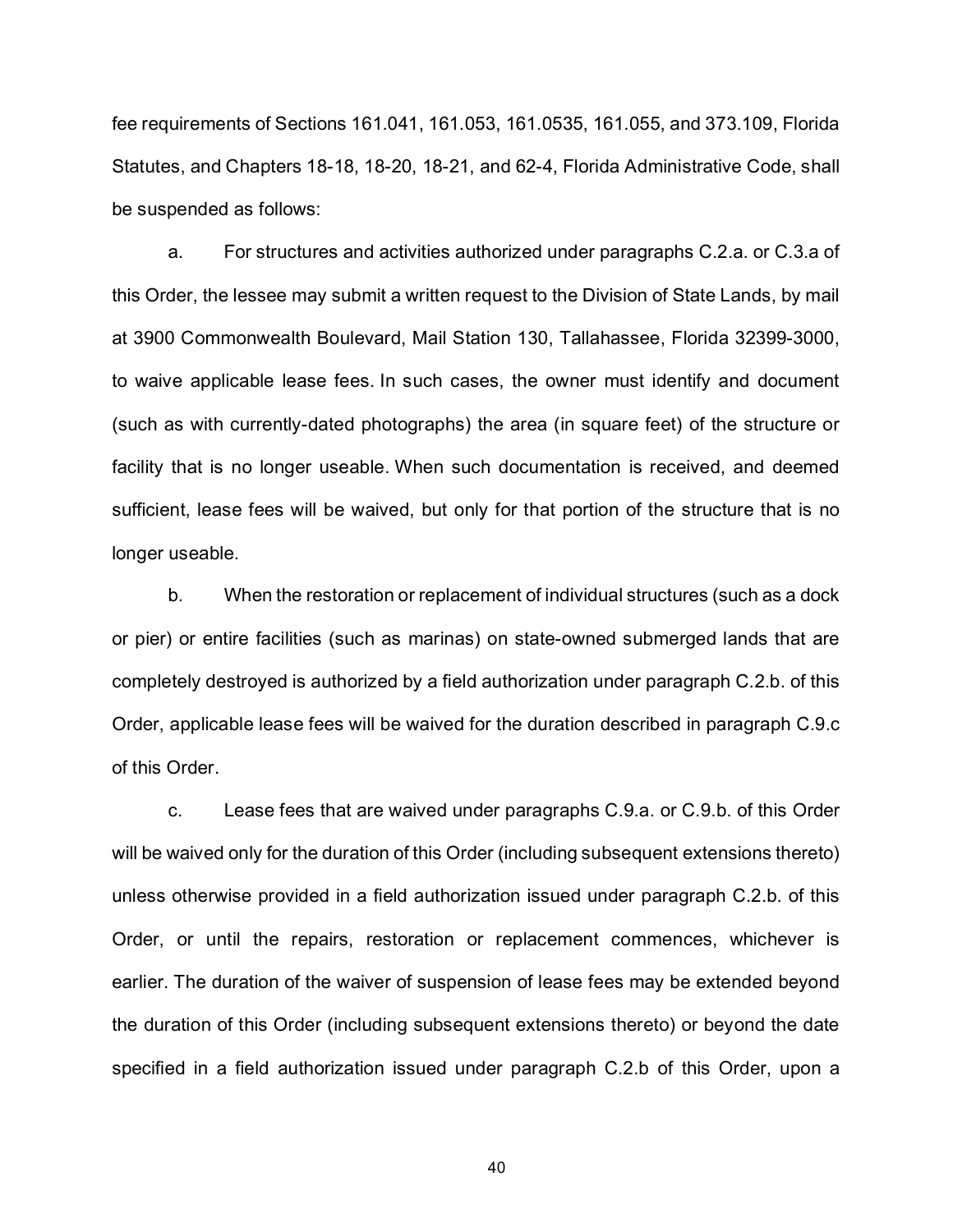written request by the lessee to extend the waiver of the lease fees. Such request must be received by the Division of State Lands before the expiration of this Order (or extensions thereto) or before the date specified in the field authorization (whichever date is later), and must be accompanied by a signed statement that construction has not yet commenced because contractors or supplies are not available to commence the necessary repairs, restoration or replacement, or because additional time is needed to obtain any required authorization from the U.S. Army Corps of Engineers or local government. Such request for extension of the waiver of lease fees must also contain a reasonable schedule for when repair, restoration, or replacement will commence.

d. In all cases where lease fees are waived under paragraph a. above, the lessee must notify the Division of State Lands, at the address stated in paragraph C.9.a. of this Order, of the time repair, restoration, or replacement construction commenced.

# **D. GENERAL PROVISIONS**

### **1. General Limitations**

The Department issues this Order solely to address the emergency created by the Storm. This Order shall not be construed to authorize any activity within the jurisdiction of the Department except in accordance with the express terms of this Order. Under no circumstances shall anything contained in this Order be construed to authorize the repair, replacement, or reconstruction of any type of unauthorized or illegal structure, habitable or otherwise. This Order does not convey any property rights or any rights or privileges other than those specified in this Order.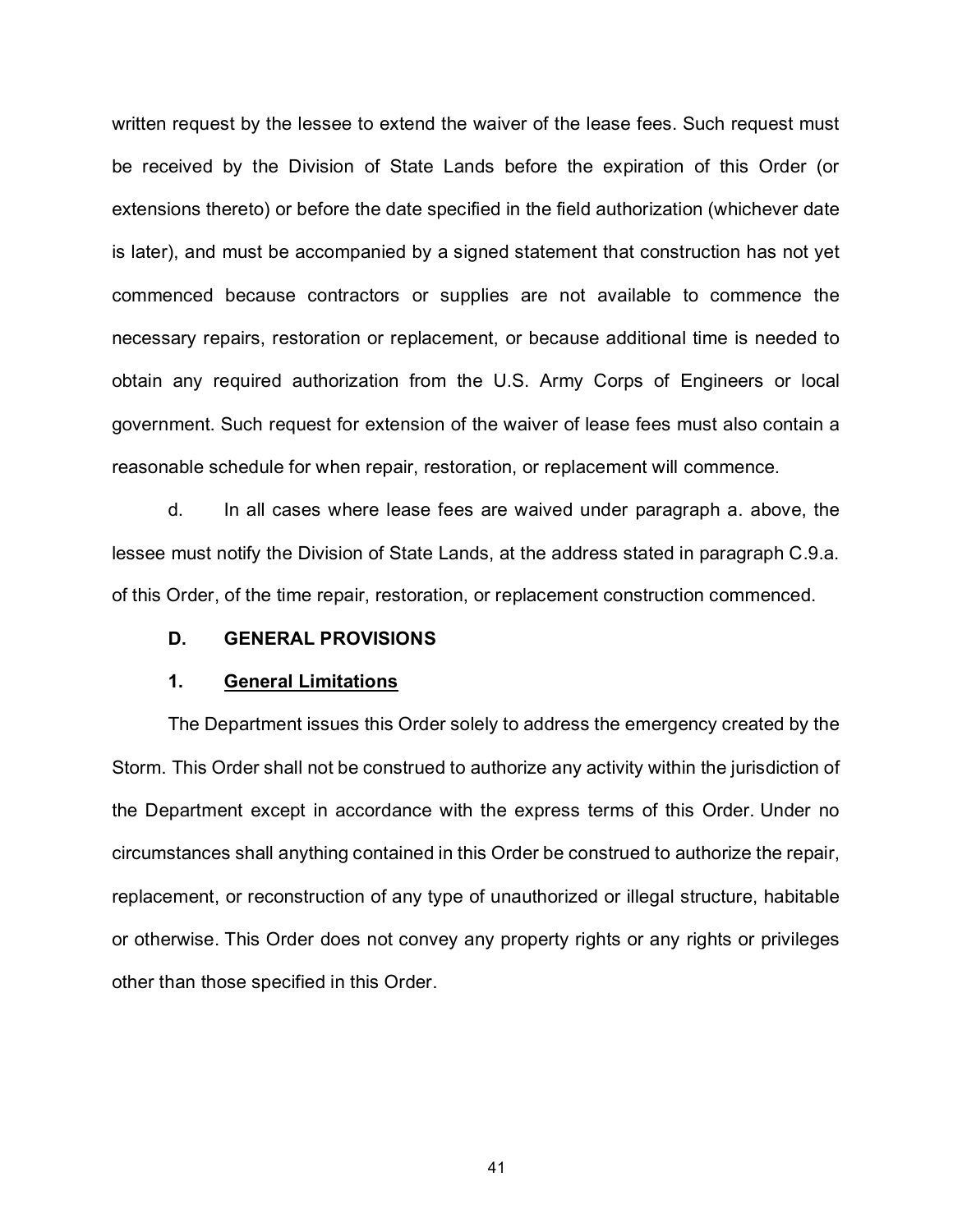# **2. Suspension of Statutes and Rules**

Within the Emergency Area, the requirements and effects of statutes and rules which conflict with the provisions of this Order are suspended to the extent necessary to implement this Order.

To the extent that any requirement to obtain a permit, lease, consent of use, or other authorization is waived by this Order, it should also be construed that the procedural requirements for obtaining such permit, lease, consent of use or other authorization, including requirements for fees and publication of notices, are suspended for the duration of this Order, except as provided in subsection C.8. of this Order

# **3. Review of Requests for Field Authorizations**

It is the intent of the Department to act on requests for field authorizations in a timely and expeditious manner. The Department may require the submission of additional information as is necessary.

#### **4. Other Authorizations Required**

This Order only provides relief from the specific regulatory and proprietary requirements addressed herein for the duration of the Order and does not provide relief from the requirements of other federal, state, water management district or local agencies. This Order therefore does not negate the need for the property owner to obtain any other required permits or authorizations, nor from the need to comply with all the requirements of those agencies. This Order does not provide relief from any of the requirements of Chapter 471, Florida Statutes, regarding professional engineering.

Activities subject to federal consistency review that are emergency actions necessary for the repair of immediate, demonstrable threats to public health or safety are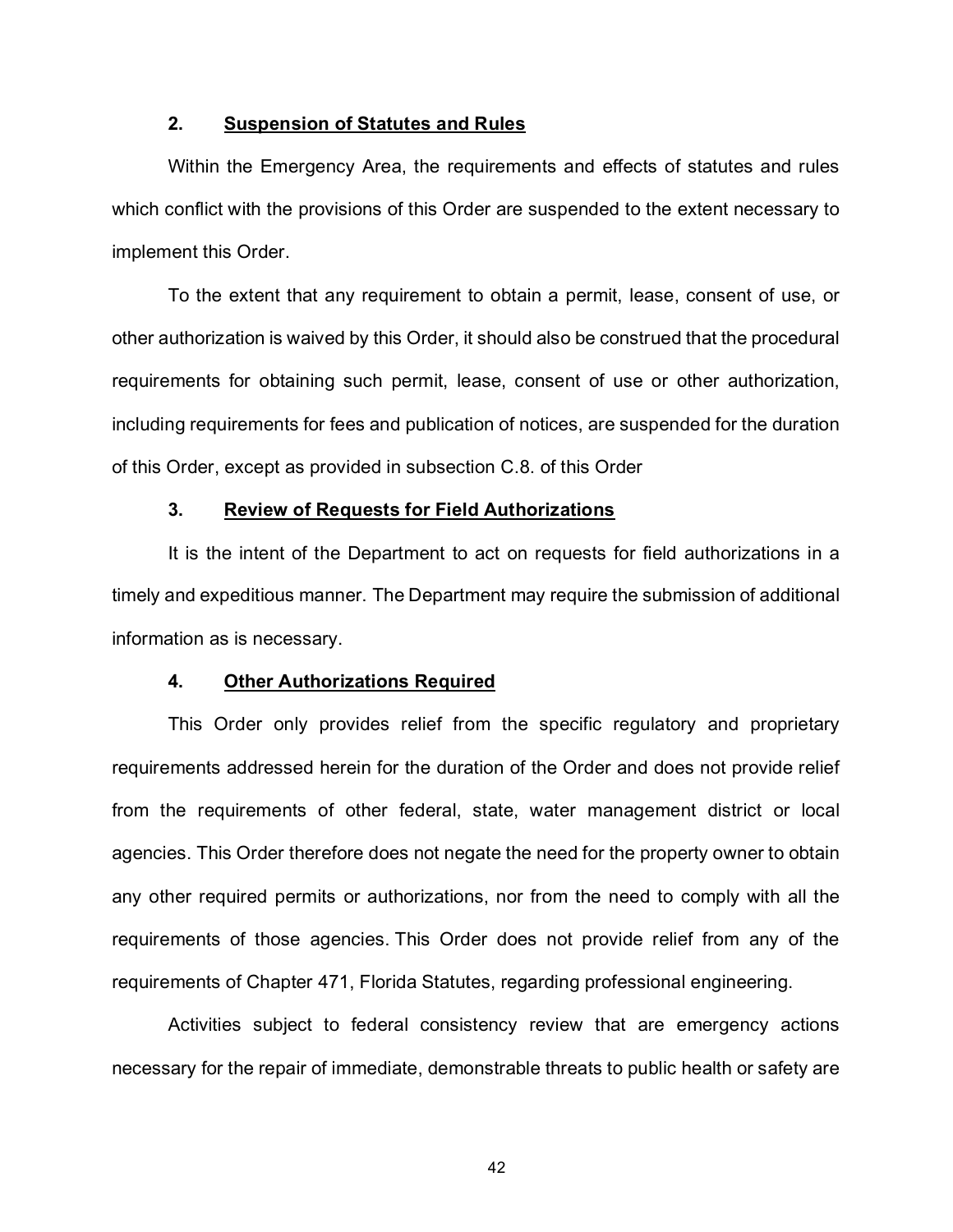consistent with the Florida Coastal Management Program if conducted in strict conformance with this Order.

## **5. Extension of time to comply with specified deadlines**

For facilities and activities regulated by the Department in the Emergency Area, this Order extends by 30 days the time to comply with the following specified deadlines that occur between the date of issuance of this Order and the expiration of this Order:

a. The time deadlines to conduct or report periodic monitoring or any other similar monitoring that is required by a permit, lease, easement, consent of use, letter of consent, consent order, consent agreement, administrative order, or other authorization under Chapters 161, 253, 258, 373, 376, or 403, Florida Statutes, and rules adopted thereunder, except for monitoring required under federally-mandated air permit conditions pursuant to 40 C.F.R. Parts 60, 61, 63, and 75;

b. The time deadlines to file an application for an extension of permit duration or renewal of an existing permit, lease, easement, consent of use, letter of consent, or other authorization under Chapters 161, 253, 258, 373, 376, or 403, Florida Statutes, and rules adopted thereunder, except for air permits issued under Title V of the Clean Air Act;

c. The time deadlines to file an application for an operation permit under Chapters 161, 253, 258, 373, 376, or 403, Florida Statutes, and rules adopted thereunder, except for air permits issued under Title V of the Clean Air Act;

d. The expiration date for an existing permit, lease, consent of use, or other authorization under Chapters 161, 253, 258, 373, 376, or 403, Florida Statutes, and rules adopted thereunder, except for air permits issued under Title V of the Clean Air Act; and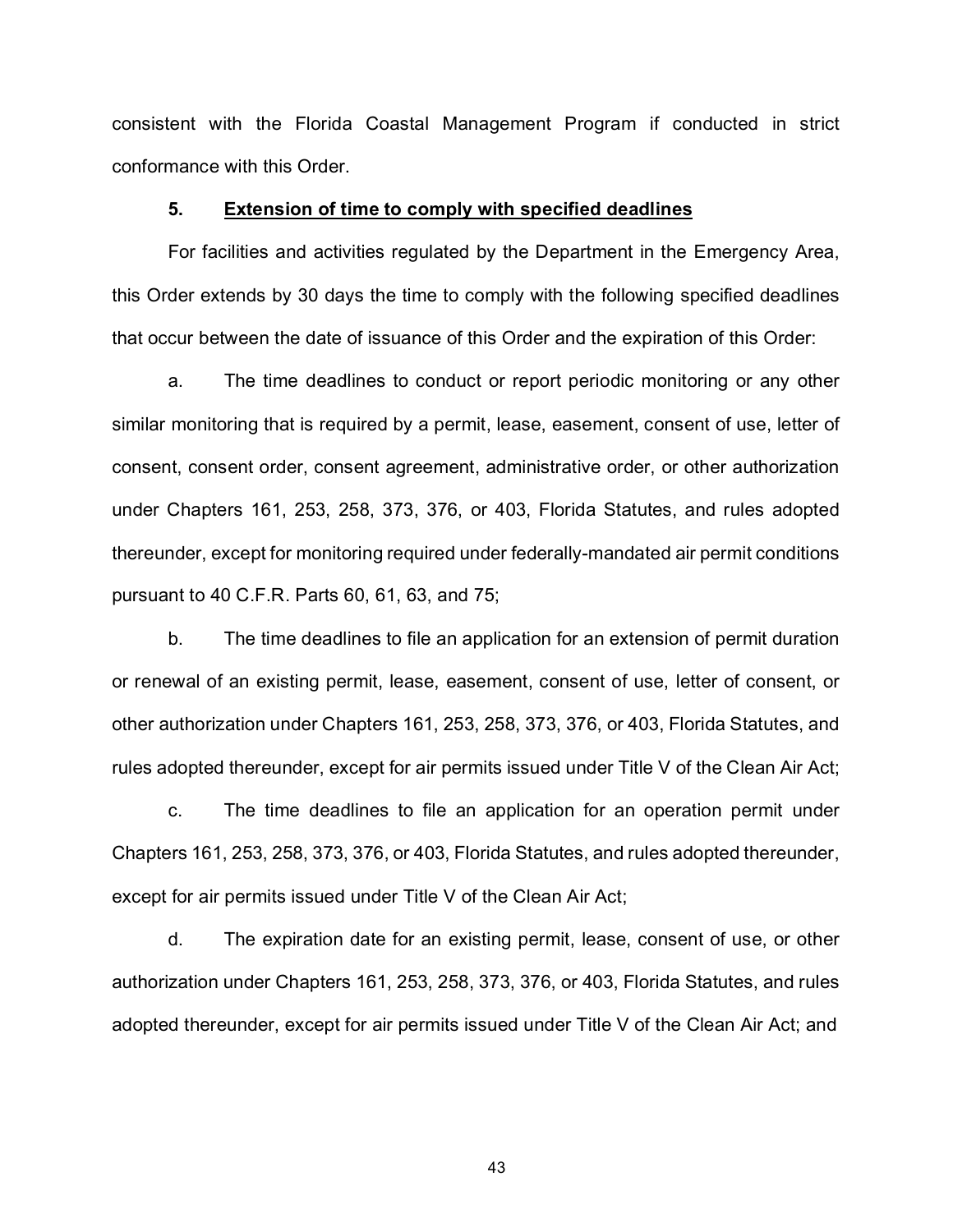e. The time deadlines to obtain a permit for and commence construction of the initial phase of a system for which a conceptual permit was issued pursuant to Part IV of Chapter 373, Florida Statutes, or Sections 403.91 – 403.929, Florida Statutes, and rules adopted thereunder.

# **6. Permit Extensions During States of Emergency**

The public is advised that Section 252.363, Florida Statutes, provides for tolling and extending the expiration dates of certain permits and other authorizations following the declaration of a state of emergency. Affected permits include authorizations granted by the Department, water management district or delegated local government, pursuant to part IV of Chapter 373, Florida Statutes.

The extension provisions of Section 252.363, Florida Statutes, do not apply to:

a. Permits that:

(1) Authorize activities that occur outside the geographic area affected by the declaration of a state of emergency;

(2) Include authorization under a programmatic or regional general permit issued by the U.S. Army Corps of Engineers;

(3) Are held by a permittee in significant non-compliance; or

(4) Are subject to a court order specifying an expiration date or buildout date that would conflict with the extensions granted in this section.

b. State-owned submerged lands authorizations under Chapters 253 or 258, Florida Statutes.

c. Formal determinations of the landward extent of wetlands and other surface waters.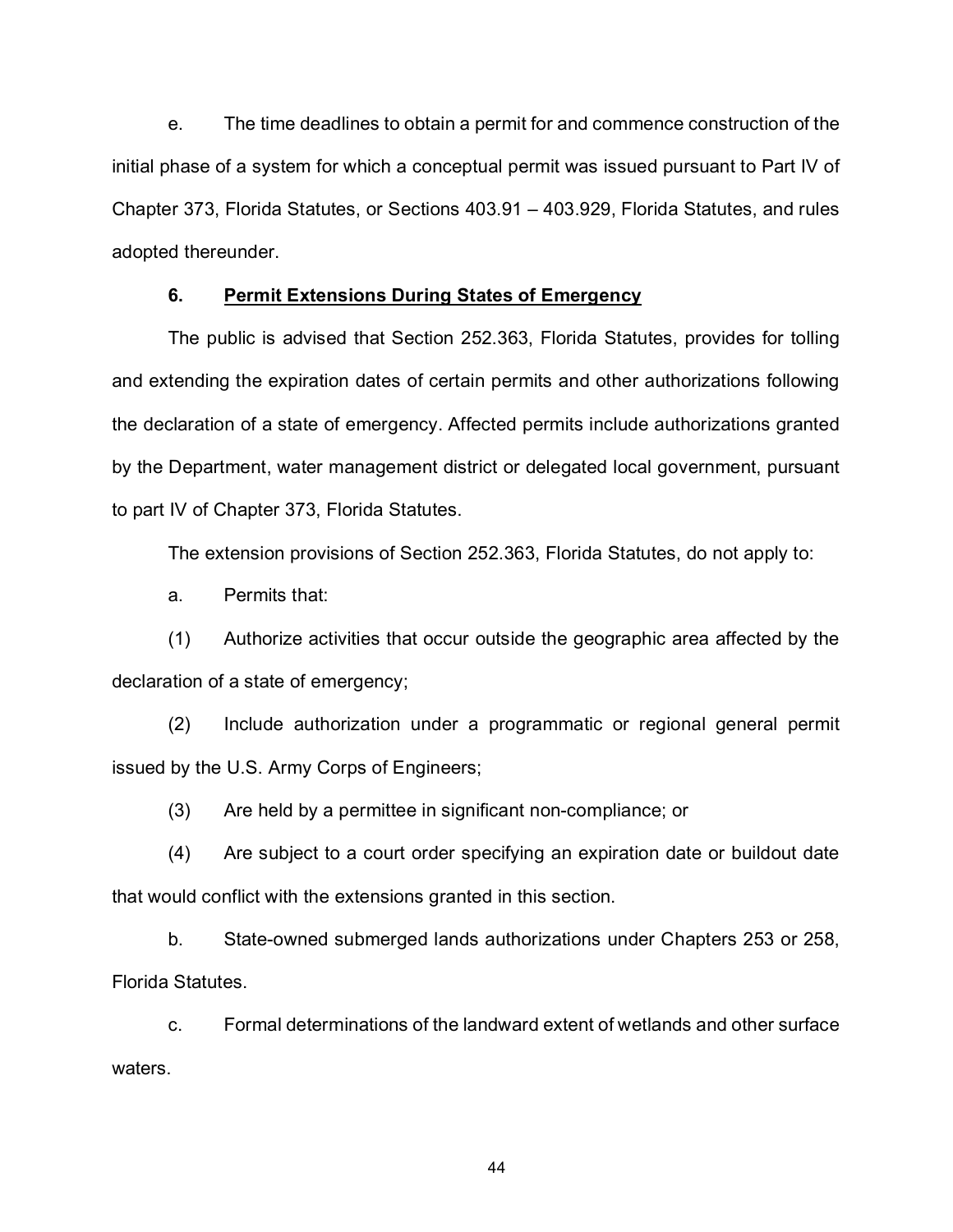d. Exemptions and verifications of exemptions from permitting criteria.

e. Permits and other authorizations issued under Chapter 161 (including JCP permits), Chapter 373 (except for permits issued under Part IV described above), Chapter 376, and Chapter 403, Florida Statutes.

To receive an extension under Section 252.363, Florida Statutes, the holder of a valid, qualifying permit must notify the authorizing agency in writing within 90 days of the expiration of a declaration of emergency, as established via a State of Florida Executive Order. The duration of the tolled period remaining to exercise the rights under a permit shall be equal to six months in addition to the duration of the declaration of emergency.

# **7. Deadlines for Agency Actions**

For each of the following offices, any deadlines specified in statutes, rules, agreements, or Department orders, under which the Department is required by law to take action within a specified time period, and under which failure by the Department to timely take such action could result in any type of default binding on the Department (including the time to request additional information on permit applications), are hereby suspended and tolled for a period of 30 days, provided such deadline had not expired as of the effective date this Order:

a. Each Department office and delegated local program that sustains within its geographic boundaries any significant physical damage occurring as a direct result of the Storm. This includes Department offices located outside the impacted area that perform any of their duties in the impacted area.

b. Any office of the Department not directly impacted by the Storm if that office has deployed staff to any District Office of the Department or delegated local program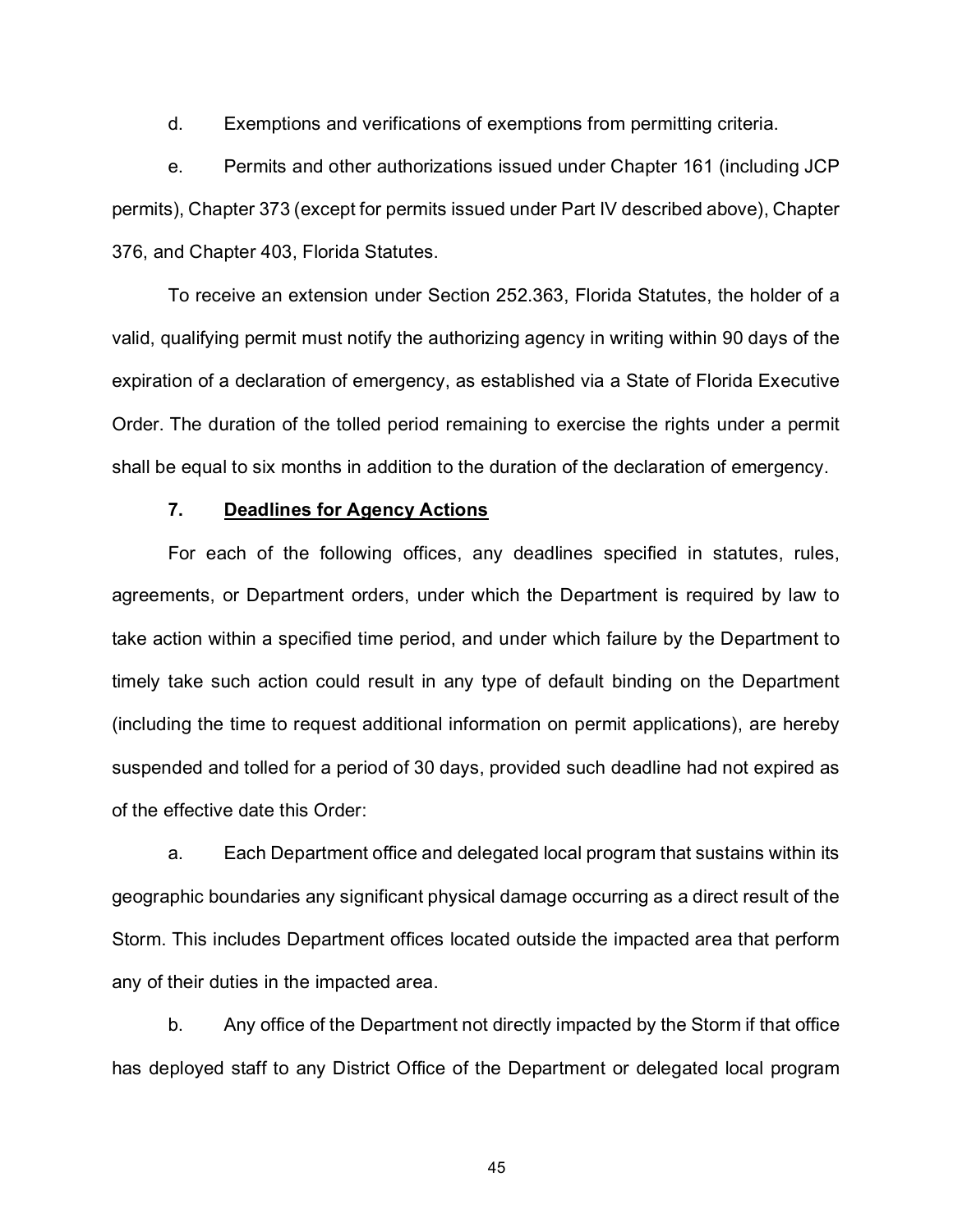specified above, or to any water management district office in an impacted area, to assist in Storm relief efforts or to supplement the normal personnel in those impacted offices.

# **8. Expiration Date**

This Order shall take effect immediately upon execution shall expire upon expiration or rescission of EO 21-150, 21-151 and 21-152, as modified or extended.

# **9. Violation of Conditions of Emergency Final Order**

Failure to comply with any condition set forth in this Order shall constitute a violation of a Department Final Order under Chapters 161, 253, 258, 373, 376, and 403, Florida Statutes, and enforcement proceedings may be brought in any appropriate administrative or judicial forum.

#### **10. Applicability to Delegated Programs**

The provisions of this Order apply in those cases where a water management district, local government, or other entity is acting for the Department in accordance with a delegation agreement, operating agreement, or contract. Such water management district, local government, or other entity shall comply with the terms of this Order to the extent that it is acting as an agent of the Department. This Order does not apply in those cases where a water management district, local government, or other entity is acting under its own independent authority.

#### **NOTICE OF RIGHTS**

Pursuant to Section 120.569(2)(n), Florida Statutes, any party adversely affected by this Order has the right to seek an injunction of this Order in circuit court or judicial review of it under Section 120.68, Florida Statutes. Judicial review must be sought by filing a notice of appeal under Rule 9.110 of the Florida Rules of Appellate Procedure,